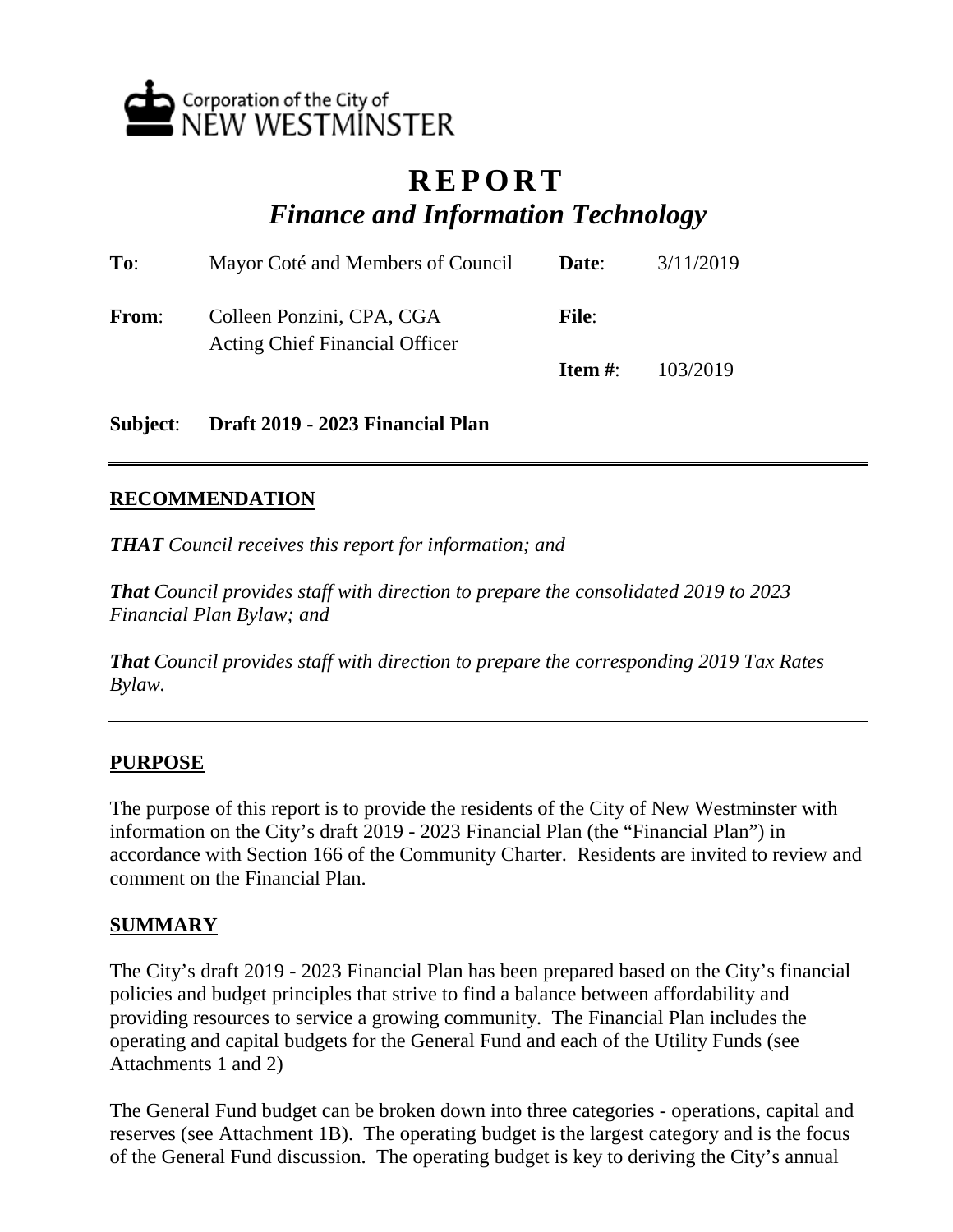property tax rates. It includes ongoing revenues (municipal taxation, sale of services, etc.) and expenses (salaries, supplies and materials etc.) associated with providing general city services, including police, fire and rescue, parks and recreation, library, engineering, development services, cultural and administrative support services.

For 2019 General Fund operating revenues to pay for services are budgeted at approximately \$116.1 million (2018 - \$108.2 million). Of this, taxation revenue contributes \$85.4 million or 74% of total general revenues. The increase in 2019 incorporates a proposed 4.78% tax rate increase for operations which includes 1.8% for the Provincial Employer Health Tax. There is also a proposed 0.5% capital levy to be used for the future replacement of the Canada Games Pool and Centennial Community Centre. The balance of funds required to pay for general services come from sale of services, contributions, and other revenues, as well as internal transfers.

General Fund operational expenses total approximately \$131.4 million (2017 - \$124.1 million). The net \$7.3 million increase relates to salaries and benefits to accommodate salary increments as well as additional staff and contracted services to deal with work load issues and strategic initiatives, the provincially imposed Employer Health Tax and other operating expenses.

The draft General Fund capital budget has been prepared within the framework of the City's long range capital plan. For 2019, the proposed capital budget is \$66.8 million (2018 - \$63.4) million) and includes funding for annual maintenance and replacement of transportation infrastructure, civic facilities, vehicles and equipment, as well as funding for strategic priorities such as City Hall renovations, the relocation of the Animal Services and Tow Yard, the Uptown Library upgrades, and the replacement of the Canada Games Pool and Centennial Community Centre. Funding for the capital program is provided from reserves, development cost charges, grants, borrowing and contributions.

The City owns, operates and maintains four utilities including an Electrical Distribution Utility, Water Distribution Utility, Sewer and Drainage Utility and Solid Waste / Recycling Utility. 2019 Water, Sewer and Solid Waste Utility rate increases, previously approved by Council, are 7.0%, 7.0% and 12.0%, respectively and are primarily to offset increasing costs from Metro Vancouver, fund utility infrastructure replacement and build utility reserves to meet targeted levels. The Electrical Utility will have a rate increase of 2.8% effective April 1, 2019.

The 2019 capital budgets for the Utility Funds total approximately \$57.0 million (2018 - \$40.3 million) primarily for the replacement of utility infrastructure and vehicles.

The overall dollar impact of the City's draft Financial Plan on residential and business property owners for 2019 is summarized in the following table: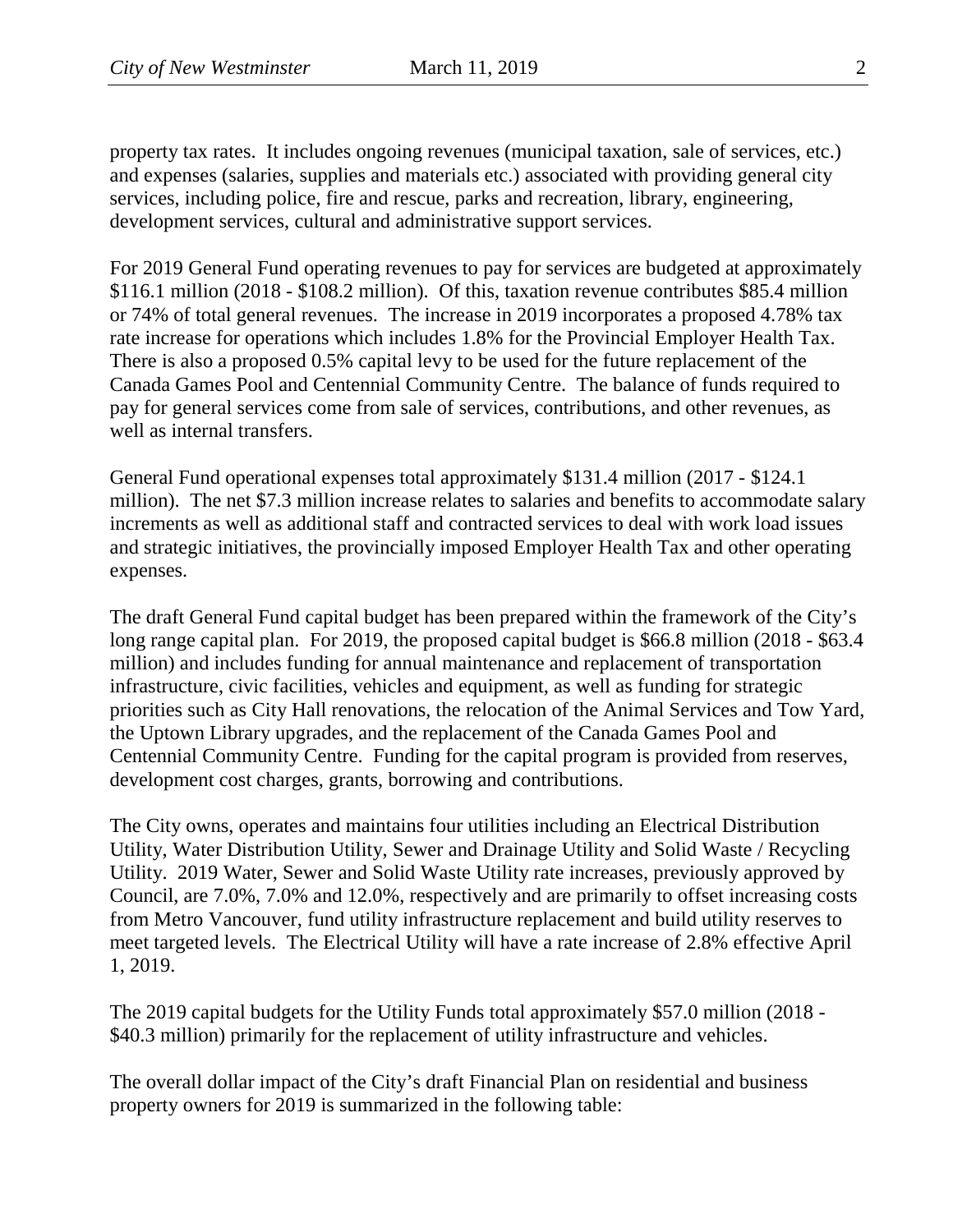|                                 |    |                 |                     | Dollar Increase to Average<br><b>Residential and Business Properties</b> |    |                    |
|---------------------------------|----|-----------------|---------------------|--------------------------------------------------------------------------|----|--------------------|
| <b>Property Type</b>            |    | 2019 Assessment | Municipal Tax $(2)$ | Capital Levy $_{(3)}$                                                    |    | Utility Fees $(4)$ |
| Residential Strata (avg)        | J  | 558,600         | \$<br>50            | \$<br>6                                                                  |    | 51                 |
| Residential $S/F/D_{(1)}$ (avg) | \$ | 1,204,300       | \$<br>104           | \$<br>14                                                                 | \$ | 113                |
| Residential S/F/D (high)        | J  | 2,000,000       | \$<br>173           | \$<br>23                                                                 | S  | 113                |
| <b>Business</b>                 | \$ | 2,838,100       | \$<br>944           | \$<br>127                                                                |    | N/A                |
| Light Industry                  | \$ | 4,739,700       | \$<br>1,945         | \$<br>256                                                                |    | N/A                |

*2019 Estimated Dollar Increase to Average Residential and Business Properties*

(1) Single family dwelling (S/F/D)

(2) Proposed 2019 Municipal tax rate increase of 4.78%

(3) Proposed 2019 Capital Levy of 0.5%

(4) Water, Sewer & Solid Waste 2019 rate increase of 7.0%, 7.0% & 12.0%, respectively

See Attachment 3 for additional information on the "Dollar Impact of the Proposed 2019 Tax and Utility Rate Increases".

Budgeted figures for 2020 to 2023 of the draft Financial Plan (Attachment 1A) are projections based on best estimates of future events that may materially affect the City's budget, including annual wage increments, increases in operating costs and a growing capital program. Accommodating these costs dictate future tax rate increases which are projected to range from 1.6% to 4.2%. In addition there is a proposed annual capital levy of 1.0%.

When building the City's Five-Year Financial Plan the following budget drivers are considered and factored into long range financial projections.

## **Growing Community Driving New Initiatives and Capital Investment**

Growth in terms of new development helps add to the City's property tax base, but it also places pressure on City services and infrastructure with increased demand and use. In consideration of these pressures, the City has invested and continues to invest in new initiatives and amenities. This investment comes at a one-time capital cost and ongoing operating, maintenance and financing costs.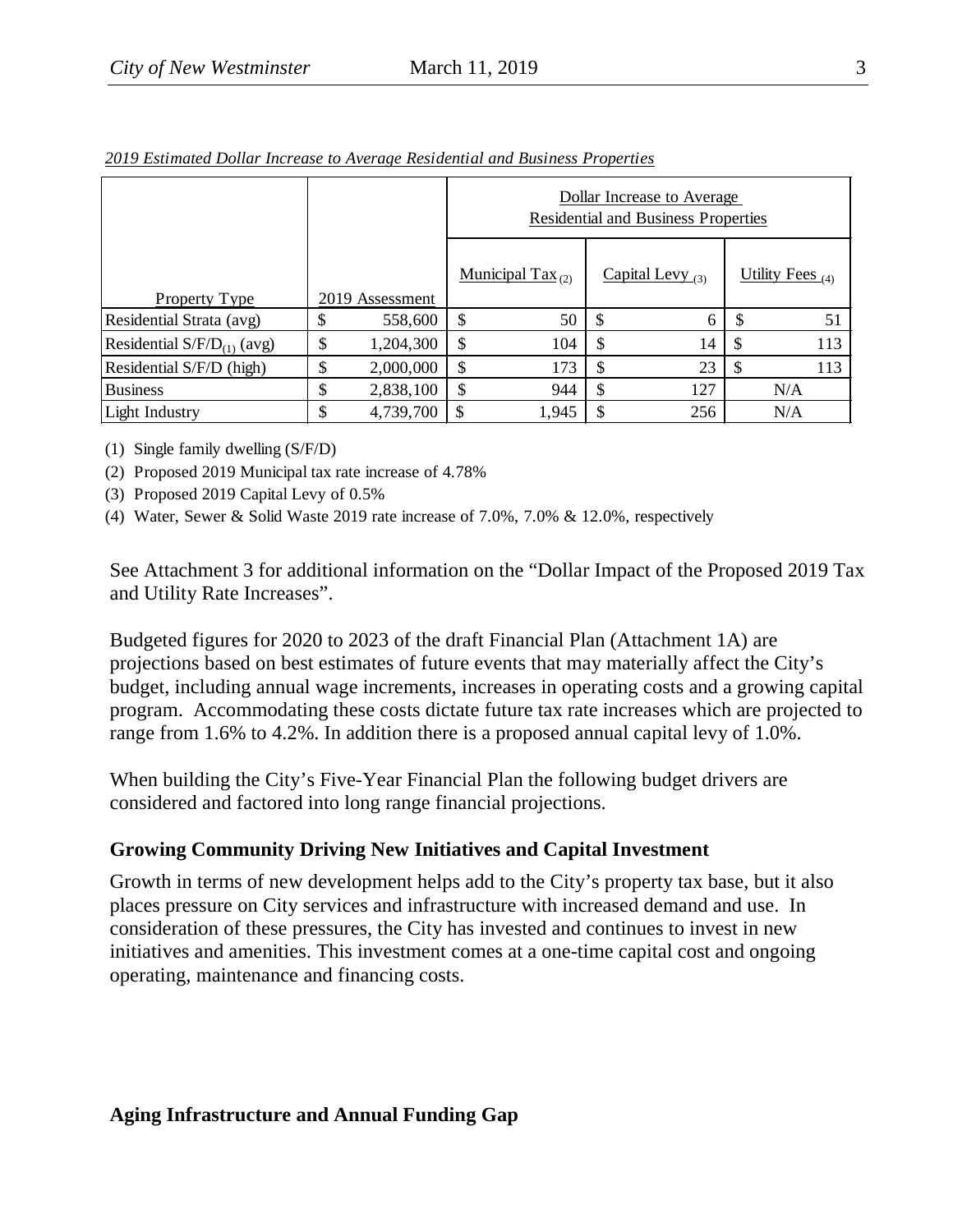Like most other Canadian municipalities, the City of New Westminster faces the challenge of replacing aging infrastructure, buildings and equipment while at the same time adding new capital stock to address the needs of a growing community.

### **Annual Wage / Benefits Increment**

As a service based organization, the City's major cost is salaries and benefits, representing approximately 67% of the total general operating budget. These costs increase with the demand for services, level of service and negotiated wage settlements.

### **External Factors**

Increases driven by changes in the economy and inflation. In order to mitigate the impact of these cost drivers on the City's tax rates, the City has optimized the use of new taxation revenue generated from new development in the City and continues to fund salaries and benefits at 97% of actual budget, relying on staff vacancies to ensure this budget target is achieved.

## **ANALYSIS AND DISCUSSION**

The Financial Plan includes the operating and capital budgets for years 2019 to 2023, as required by the Community Charter. The following analysis provides an overview of operating and capital budgets for the General Fund and each of the Utility Funds.

## *General Fund*

The 2019 – 2023 Financial Plan for the General Fund is presented in Attachment 1. Attachment 1B breaks down the General Fund for 2018 and 2019 into three categories – the annual operating budget, and categories that reflect budget items that are unique to capital and reserves.

The General Fund operating budget is the most significant component and the driver of annual property tax rates. The following table and discussion summarizes and explains the major changes in revenues and expenses for 2019. The figures are presented in \$000's.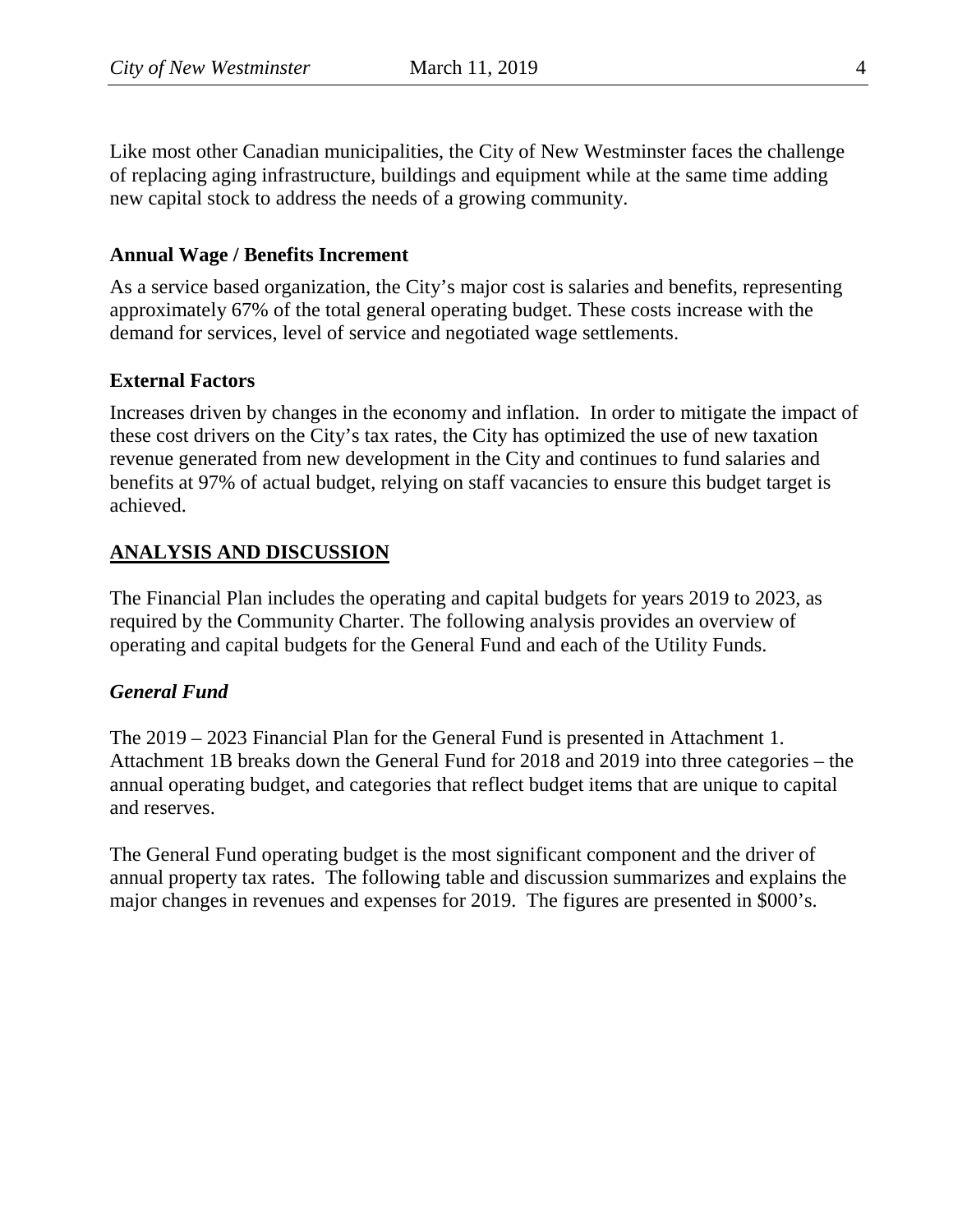|                                                      |              | <b>Operations</b>           |             |
|------------------------------------------------------|--------------|-----------------------------|-------------|
|                                                      | 2018 Budget  | 2019 Budget                 | \$ Chg      |
| <b>REVENUE</b>                                       |              |                             |             |
| <b>Municipal Taxation</b>                            | \$<br>80,094 | $\boldsymbol{\$}$<br>85,367 | \$<br>5,273 |
| Sale of Services                                     | 13,727       | 14,229                      | 502         |
| <b>Grants from Other Governments</b>                 | 1,924        | 1,884                       | (40)        |
| Contributions                                        | 66           | 91                          | 25          |
| <b>Other Revenue</b>                                 | 12,436       | 14,557                      | 2,121       |
| <b>Total Revenues</b>                                | 108,247      | 116,128                     | 7,881       |
| <b>EXPENSES</b>                                      |              |                             |             |
| Salaries, Benefits and Training                      | 83,256       | 88,925                      | 5,669       |
| <b>Contracted Services</b>                           | 9,568        | 9,755                       | 187         |
| Supplies and Materials                               | 9,065        | 9,151                       | 86          |
| <b>Interest and Bank Charges</b>                     | 895          | 905                         | 10          |
| <b>Cost of Sales</b>                                 | 1,144        | 1,466                       | 322         |
| <b>Grants</b>                                        | 993          | 1,078                       | 85          |
| <b>Insurance and Claims</b>                          | 1,366        | 1,521                       | 155         |
| Amortization                                         | 17,836       | 18,591                      | 755         |
| <b>Total Expenses</b>                                | 124,123      | 131,392                     | 7,269       |
| <b>NET EXPENSES</b>                                  | (15,876)     | (15,264)                    | 612         |
| Debt Retirement & Internal Adjustments and Transfers |              |                             |             |
| Amortization of Tangible Capital Assets              | 17,836       | 18,591                      | 755         |
| Debt Retirement                                      | (1,110)      | (1,096)                     | 14          |
| <b>Transfer from Other Funds</b>                     | 2,500        | 2,500                       |             |
| <b>Internal Charges</b>                              | (8,580)      | (9,200)                     | (620)       |
| <b>Internal Recoveries</b>                           | 10,806       | 11,212                      | 406         |
| <b>NET TRANSFER TO RESERVES</b>                      | \$<br>5,576  | 6,743<br>\$                 | \$<br>1,167 |
| <b>2019 TAX RATE INCREASE</b>                        |              | 4.78%                       |             |
| <b>2019 CAPITAL LEVY</b>                             |              | 0.50%                       |             |

Revenues to pay for City services are budgeted at approximately \$116.1 million (2018 - \$108.2 million). Of this, taxation revenue contributes \$85.4 million or 74% of total general revenues. The increase in 2019 incorporates \$1.2 million in taxation revenue from new construction, a proposed 4.78% tax rate increase and a 0.5% capital levy. The tax increases translate into an approximate increase of \$118 to the average household and an increase of approximately \$1,071 to the average business property owner.

The balance of the funds required to pay for general services comes from sale of services, grants, contributions, and other revenues, which have increased by approximately \$2.6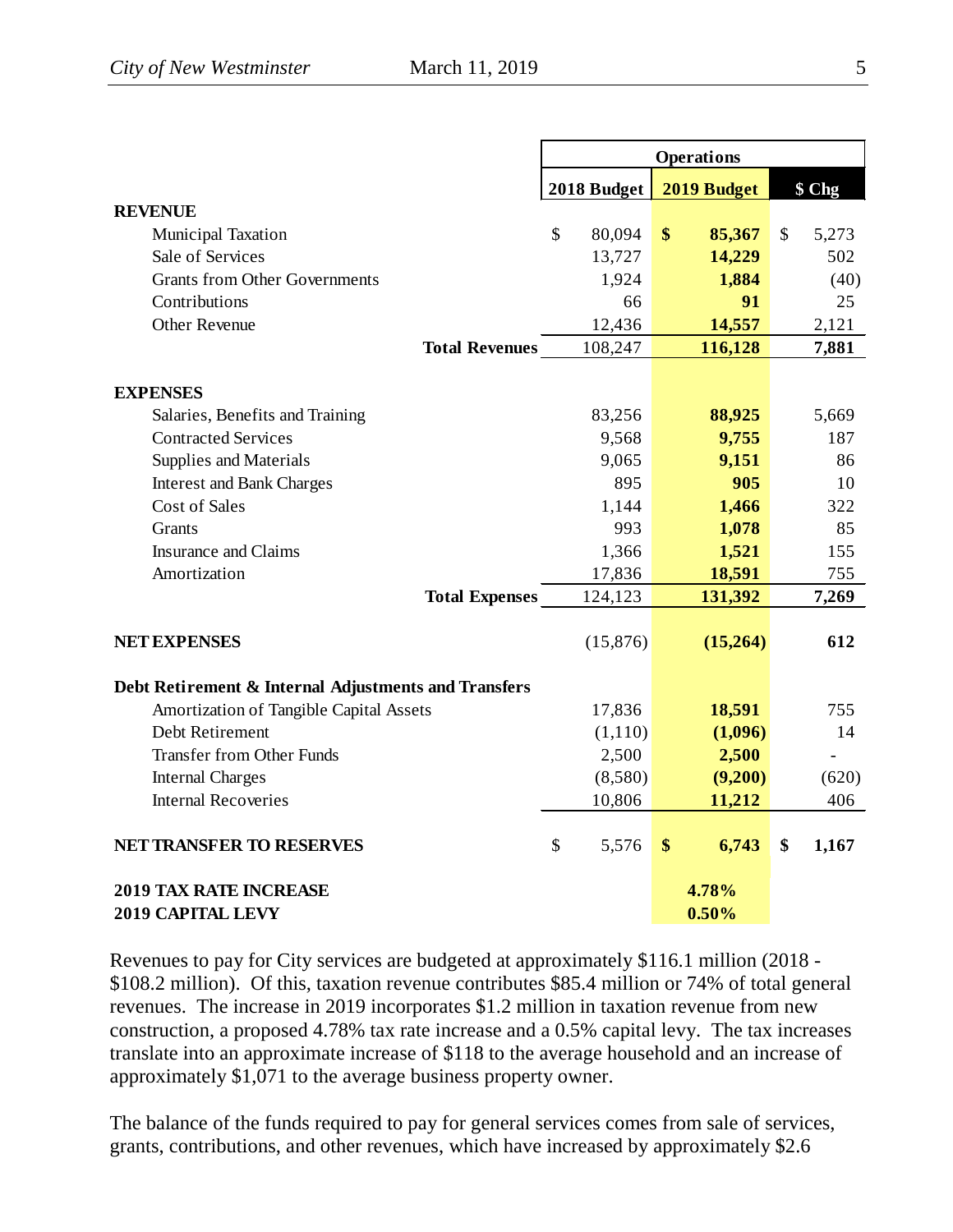l

million. Sales and services have increased by \$0.5 million primarily due to Police third party cost recoveries offset by a reduction in Parks program revenue due to the collapse of the Arenex facility. Other revenues have increased \$2.1million due to increased rates for engineering and development permits and fees which have also increased in volume due to development activity, investment income, and Anvil Conference Centre and Theatre revenues.

The 2019 General Fund operating expenses total approximately \$131.4 million (2018 - \$124.1 million) to provide on-going municipal services including Police and Fire Services; Parks and Recreation Services; Engineering Services relating to traffic and transportation; Development Services; Library; Cultural and Administrative Services.

The net \$7.3 million increase in expenses primarily relates to salaries and benefits, of which the Provincial Employer Health Tax is \$1.5million (1.8% tax rate increase). The increase in salaries and benefits also reflects wage increments and additional staff to deal with work load issues and strategic initiatives. Other changes include increased vehicle and property insurance premiums, funding for special events, enhancement of the Q2Q ferry operation, increased supply costs for facility management and increased operating costs for the Anvil Conference Centre.

Following the "Net Expense" line in the above table are adjustments and internal transfers that are budgeted for and need to be taken into account when reconciling to the annual "Net Transfer to Reserves" figure. A key adjustment in this reconciliation is to add back \$18.6 million related to Amortization of Tangible Capital Assets (TCA) previously deducted under Expenses. This is a non-cash item that does not directly impact City reserves or property taxes. In this section there are also internal transfers to be accounted for. The General Fund recovers a portion of its direct operating expenses for administration, billing/collections and fleet services from the Utility Fund. Starting in 2019, the General Fund will be repaying the Water and Sewer Reserves for funds borrowed to help pay for Ewen Avenue reconstruction.

Each year the General Fund budgets to transfer funds into capital reserves for the replacement and maintenance of equipment, facilities and infrastructure. The General Fund also budgets to transfer monies from reserves to fund specific operating  $costs<sup>1</sup>$  $costs<sup>1</sup>$  $costs<sup>1</sup>$ .

For 2019, the net transfer to reserves from the operating budget is approximately \$6.7 million.

<span id="page-5-0"></span><sup>&</sup>lt;sup>1</sup> Community Development Reserve transfers funds into the General Operating Budget to pay for debt servicing costs and consulting costs relating to specific strategic/departmental projects.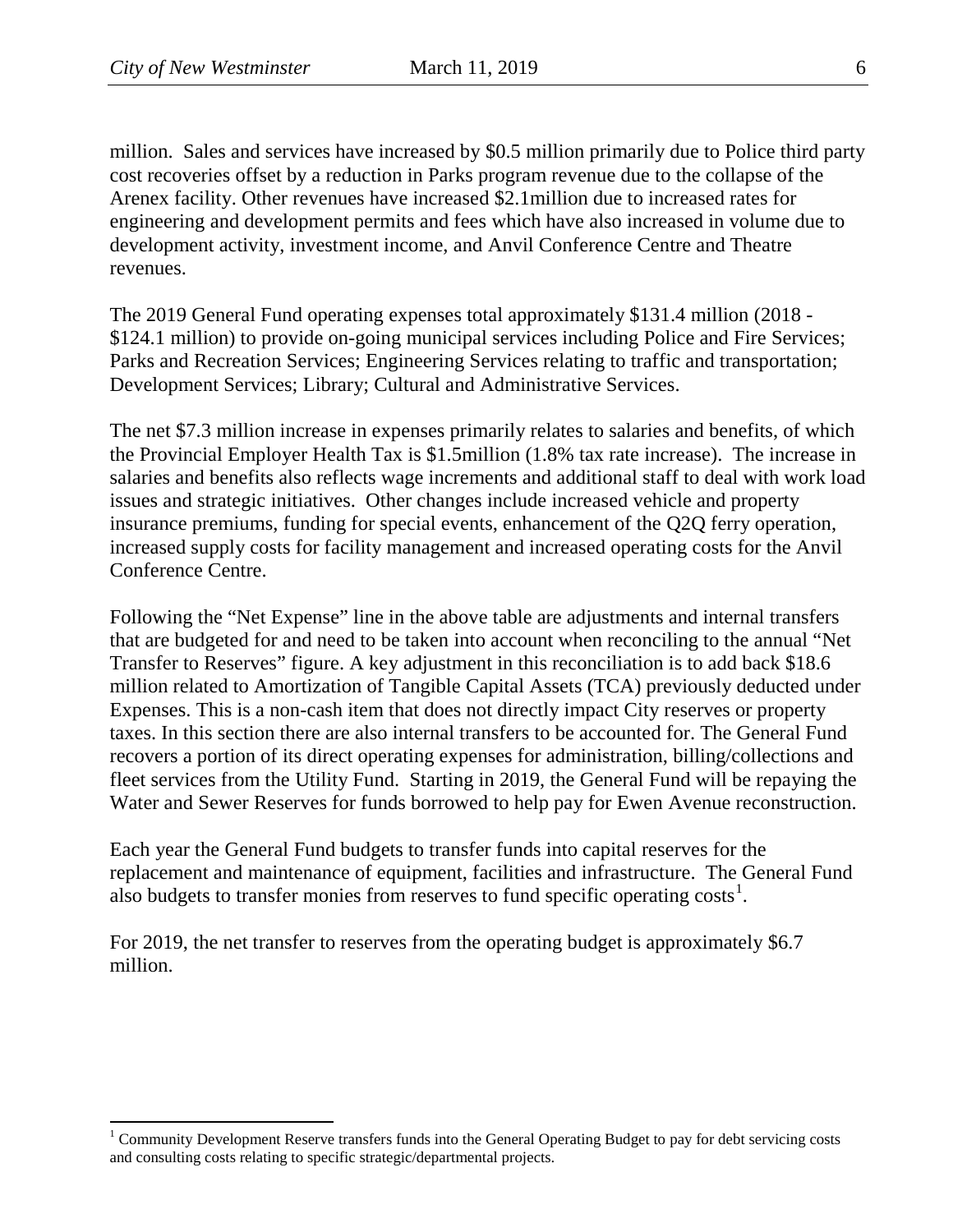## *2019 General Fund Capital*

For 2019 the proposed capital budget is \$66.8 million (2018 - \$63.4 million) and includes funding for annual maintenance and replacement of transportation infrastructure, civic facilities, vehicles and equipment, as well as funding for major buildings projects such as City Hall renovations, the relocation of the Animal Services Facility and Tow Yard, the Uptown Library upgrades, and the replacement of the Canada Games Pool and Centennial Community Centre. Funding for the capital budget is provided from reserves, development cost charges, grants, borrowing and contributions.

The following table summarizes the capital projects and the funding sources (figures presented in \$000's). Appendix 1C provides additional information pertaining to the significant capital projects (>\$100,000) being proposed for 2019.

|                                      |               | 2018        |               | 2018          |               | 2019          |
|--------------------------------------|---------------|-------------|---------------|---------------|---------------|---------------|
|                                      |               | Projections |               | <b>Budget</b> |               | <b>Budget</b> |
| <b>CAPITAL EXPENSES</b>              |               |             |               |               |               |               |
| Land                                 | \$            | 180         | $\mathcal{S}$ | 847           | $\mathbf{\$}$ | 644           |
| <b>Buildings</b>                     |               | 9,283       |               | 23,978        |               | 33,213        |
| Vehicles/Equipment                   |               | 2,716       |               | 6,048         |               | 5,352         |
| <b>Other Projects</b>                |               | 875         |               | 3,001         |               | 4,427         |
| Park Improvements                    |               | 2,096       |               | 5,433         |               | 5,125         |
| <b>Engineering Structures</b>        |               | 15,070      |               | 24,134        |               | 18,026        |
| <b>Total</b>                         | $\mathcal{S}$ | 30,220      | \$            | 63,441        | \$            | 66,787        |
|                                      |               |             |               |               |               |               |
| <b>FUNDING SOURCES</b>               |               |             |               |               |               |               |
| Reserve Funds                        | \$            | 23,710      | $\mathbb{S}$  | 50,103        | $\mathbf{\$}$ | 50,340        |
| Development Cost Charges             |               | 43          |               | 1,288         |               | 1,918         |
| Long Term Debt                       |               | 4,170       |               | 7,232         |               | 6,310         |
| <b>Grants from Other Governments</b> |               | 1,736       |               | 3,102         |               | 3,606         |
| Contributions                        |               | 561         |               | 1,716         |               | 4,613         |
| <b>Total</b>                         | \$            | 30,220      | \$            | 63,441        | \$            | 66,787        |

For 2019, under the Land category, the City is budgeting funds for the potential acquisition of land to accommodate a proposed greenway.

Within the Buildings category, the main expenses are for the continuation of a number of multi-year projects, such as the City Hall renovation, relocation of the Animal Services Facility and Tow Yard, the Uptown Library renovation. Other major projects are the new Sportsplex in Queens Park and the City's largest project to date, the replacement of the Canada Games Pool and Centennial Community Centre.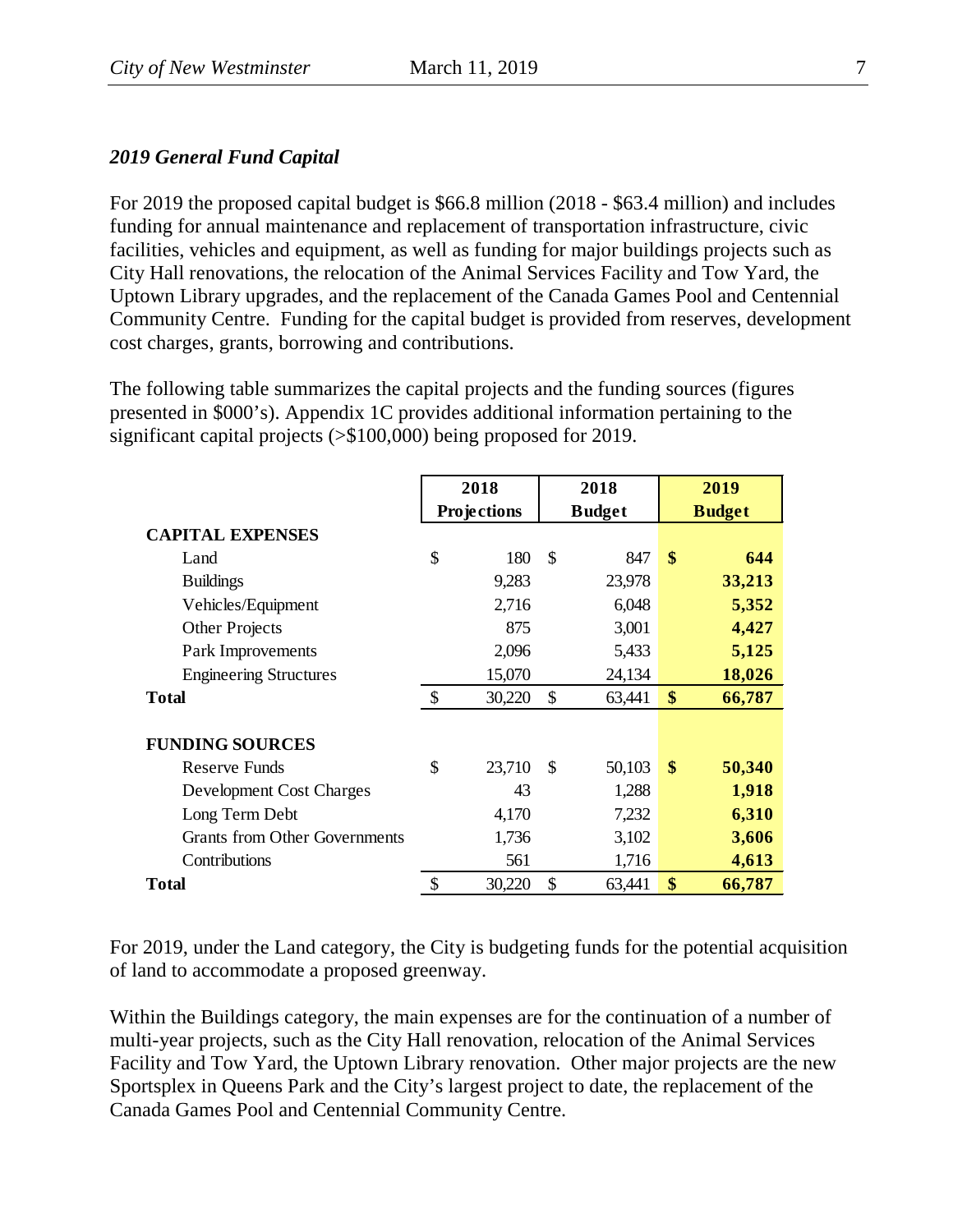The Vehicles and Equipment category includes PC, monitor and laptop replacements; IT enhancements; and replacements for various City vehicles.

The Other Projects category includes child care and affordable housing projects, the Downtown Transportation plan, technical assessments for the Pattullo Bridge Replacement, and studies for the Connaught Heights Special Study Area.

In the Park Improvements category, the City focuses on required maintenance of current park assets. In 2019, the major projects include the completion of the Queens Park washroom and concession building and the replacement of the Mercer Skate Board Park, the replacement of the Westminster Pier Park Playground, and upgrades to the tennis court at the Queensborough Community Centre.

The Engineering Structures category focuses mainly on maintaining the City's transportation infrastructure. It includes funding for continuation of the rehabilitation of Ewen Avenue; walking, safety and accessibility improvements; and general roads and structural maintenance. This category also includes phase 3 work on the Braid St. section of the Brunette Fraser River Greenway under a cost sharing agreement with the Federal Government and TransLink; dock upgrades and the continuation of a ferry crossing between Queensborough and the Quay; and design and construction elements for a greenway between Westminster Pier Park and Sapperton Landing, which will be funded through DAC.

## **UTILITY FUNDS**

The City owns, operates and maintains four utilities including an Electrical Distribution Utility, Water Distribution Utility, Sewerage and Drainage Utility and Solid Waste/ Recycling Utility.

The budgets for the Utilities are presented in Attachment 2. The following table summarizes the Water, Sewer and Solid Waste Utility user rate adjustments that were previously approved and effective for January 1, 2019. The Electrical Utility has an increase of 2.8% effective April 1, 2019.

|                                 | <b>Electrical</b> |          |          | <b>Water</b> |           | <b>Sewer</b> |           | <b>Solid</b><br><b>Waste</b> |      | <b>Total</b> |
|---------------------------------|-------------------|----------|----------|--------------|-----------|--------------|-----------|------------------------------|------|--------------|
|                                 |                   | Based on |          | net of 5%    | net of 5% |              | net of 5% |                              |      |              |
| Average Single Family Household | 1,000 KWH         |          | discount |              | discount  |              | discount  |                              |      |              |
| Current 2018                    |                   | 1,414    |          | 528          |           | 744          |           | 198                          |      | 2,884        |
| Proposed 2019 \$ Increase       |                   | 40       |          | 37           |           | 52           |           | 24                           |      | 153          |
| Proposed 2019                   |                   | 1,454    |          | 565          |           | 796          |           | 222                          |      | 3,037        |
| 2019 % Rate Increase            | 2.8%              |          | 7.0%     |              | 7.0%      |              | 12.0%     |                              | 5.3% |              |

The Utilities' budgets for the last four years (2020-2023) of the draft Five-Year Financial Plan are projections based on best estimates of future events that may materially affect the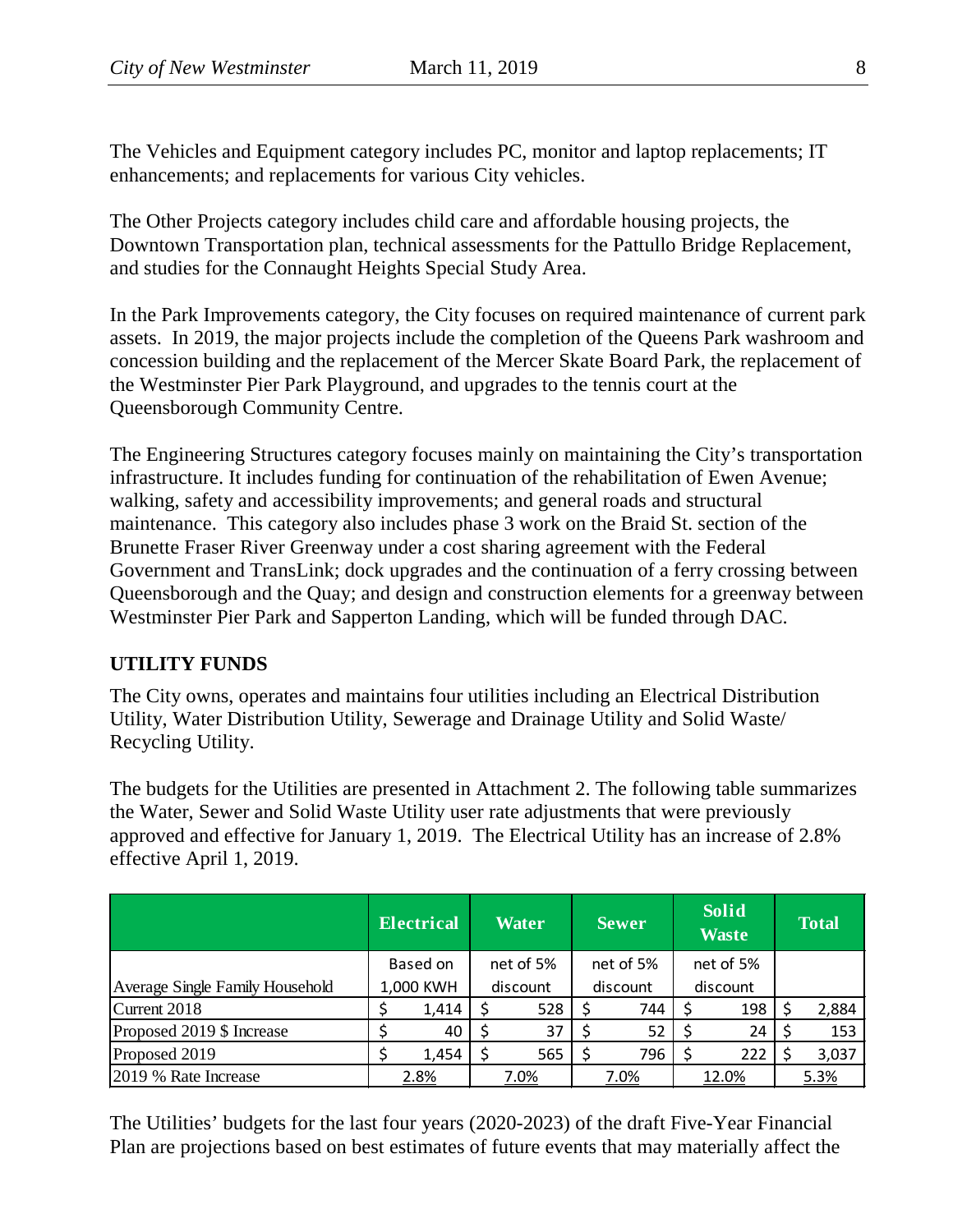City's budget such as annual wage increments, increasing fees charged by Metro Vancouver and BC Hydro. The proposed rates are also required to fund utility infrastructure replacement and to build utility reserves to meet targeted levels.

## **ANALYSIS AND DISCUSSION**

### **Electrical Utility Fund**

The Electrical Utility provides electrical distribution services to residential and commercial customers in New Westminster. The Utility purchases electricity from BC Hydro and resells it to its customers. Following is a summary of the key budget elements for the Electrical Utility, details are provided in Attachment 2.

|                           | <b>Budget Projections (\$000)</b> |        |        |        |        |  |  |  |  |  |
|---------------------------|-----------------------------------|--------|--------|--------|--------|--|--|--|--|--|
| <b>Electrical Utility</b> | 2019                              | 2020   | 2021   | 2022   | 2023   |  |  |  |  |  |
| <b>Revenues</b>           | 51,694                            | 53,289 | 52,762 | 53,924 | 55,112 |  |  |  |  |  |
| <b>Operating Expenses</b> | 39,894                            | 42,142 | 43,861 | 44,033 | 44,883 |  |  |  |  |  |
| Capital                   | 36,489                            | 28,222 | 4,570  | 6,165  | 3,030  |  |  |  |  |  |
| <b>Reserves</b>           | 18,349                            | 14,990 | 15,554 | 15,593 | 19,110 |  |  |  |  |  |
| <b>Rate Increase</b>      | 2.8%                              | 2.8%   | 2.8%   | 2.8%   | 2.8%   |  |  |  |  |  |

Revenues generated through the sale of electricity are used to operate and maintain the electrical distribution system. Given the large capital projects that the Electrical Utility will undertake over the next 5 years, a flat rate increase of 2.8% from 2019 to 2023 is being proposed in order to build reserves to approximately 10% of the replacement value of the Utility's assets by 2023; these increases are required to off-set the increase in operating expenses and to fund the Utility's capital program. With the recent announcement of BC Hydro's rate increases, the 2019 rate increase of 1.8% will most likely be on an interim basis until the British Columbia Utilities Commission is able to review their revenue requirement application (RRA) later on this fall.

Most of the Utility's operating expenses (78% for 2019) relate to the purchase of electricity from BC Hydro which is expected to grow annually by 1.62% per year over the next five years. Other operating costs such as salaries and benefits, and contracted services increase in accordance with negotiated agreements. Under operating expenses, interest expense is anticipated to increase as the Utility's debt load increases to fund certain capital projects.

The Utility's capital budget primarily provides for major replacements and additions to the Electrical Utility's distribution infrastructure including the overhead system (poles, wires and transformers), underground system (ducts, service hubs, wires and transformers) and two existing substations.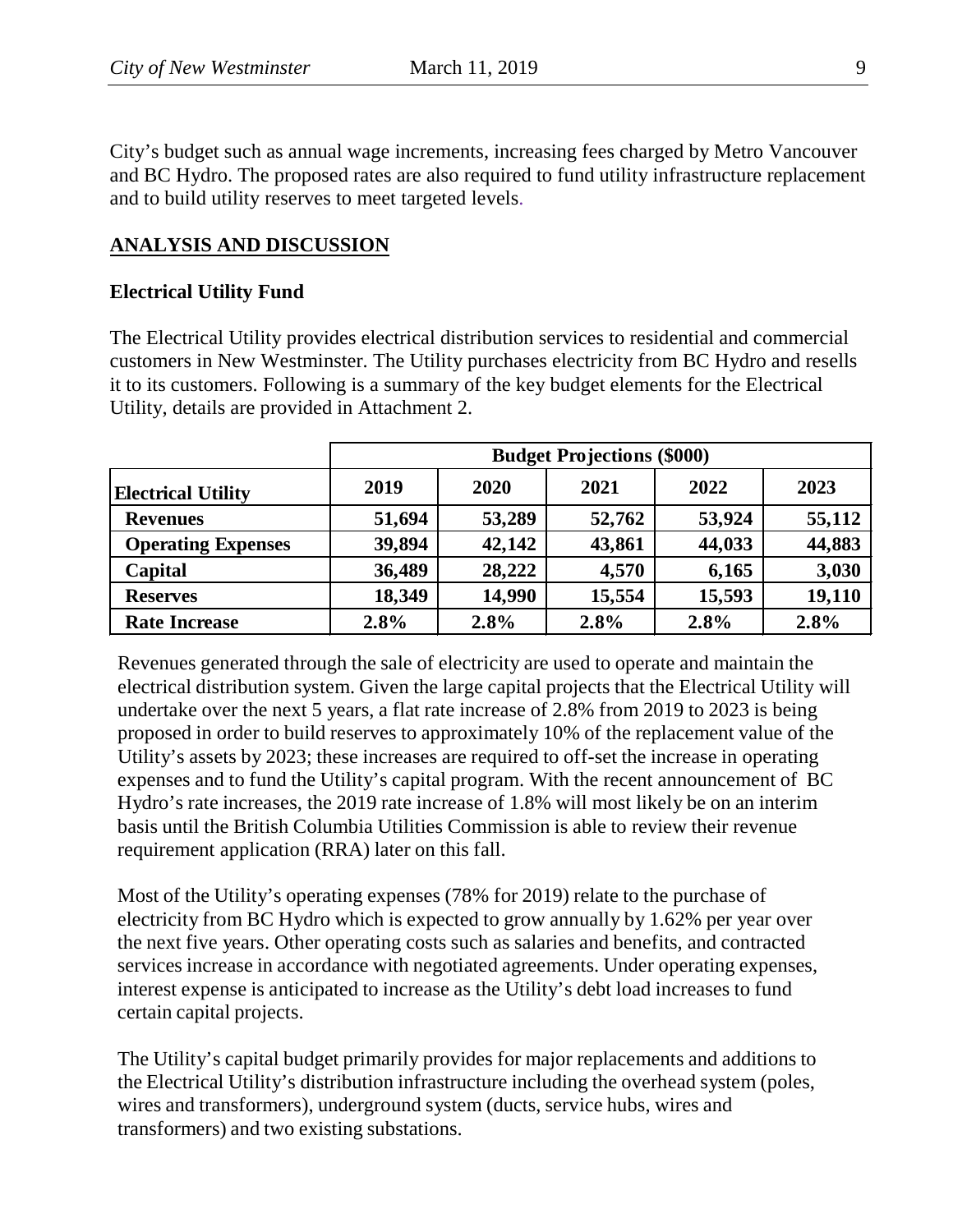The capital budget also includes major investment for detailed design and implementation of a future substation located in Queensborough, installation on the remaining Phase 2 and Phase 3 for the BridgeNet Dark Fiber network; as well as the possible implementation of an interim District Energy System.

## **Water Utility Fund**

The Water Utility provides a water distribution system for the citizens and businesses of New Westminster. The Utility purchases potable water from Metro Vancouver's Greater Vancouver Water District and distributes it to residents and businesses. Following is a summary of the key budget elements for the Water Utility, details are provided in Attachment 2.

|                           | <b>Budget Projections (\$000)</b> |        |         |         |         |  |  |  |  |  |
|---------------------------|-----------------------------------|--------|---------|---------|---------|--|--|--|--|--|
| <b>Water Utility</b>      | 2019                              | 2020   | 2021    | 2022    | 2023    |  |  |  |  |  |
| <b>Revenues</b>           | 13,852                            | 14,570 | 15,583  | 16,666  | 17,826  |  |  |  |  |  |
| <b>Operating Expenses</b> | 8,367                             | 9,240  | 10,150  | 11,225  | 12,446  |  |  |  |  |  |
| Capital                   | 5,463                             | 2,850  | 3,310   | 3,825   | 4,725   |  |  |  |  |  |
| <b>Reserves</b>           | 4,842                             | 7,496  | 9,834   | 11,695  | 12,653  |  |  |  |  |  |
| <b>Rate Increase</b>      | $7.0\%$                           | 7.0%   | $7.0\%$ | $7.0\%$ | $7.0\%$ |  |  |  |  |  |

Revenues generated through water user rates are used to operate and maintain the water distribution system. Water user rates are projected to increase by 7.0% annually over the next five years primarily to address increasing operating costs driven by bulk water purchases from Metro Vancouver, the funding of the Utility's capital program, and with the aim towards establishing appropriate capital reserves to address future needs.

Metro Vancouver proposed annual water rate increases from 2019 to 2023 are 5.8%, 10.9%, 11.0%, 11.7% and 11.6% respectively. A significant portion of the Metro Vancouver rate increase is related to the regional capital program (reservoir upgrades, transmission mains, marine crossings, etc.).

The Water Utility's capital budget primarily provides for replacements of end of life city water mains, associated trench restoration, new additions to meet growth demands and the replacement of equipment and service vehicles. It also includes provision for the assessment of the network for system optimization and prioritization of improvements. The development of the capital program is guided by the City's Asset Management process and the Master Water Servicing Plan which was updated in 2016. Over the next five years the Water Utility's capital budget is in the range of \$2.9 to \$5.5 million annually. The capital program includes moving forward with replacing aging watermains that have reached the end or exceeded their useful service life, responding to emergent system needs, replacing watermains opportunistically in conjunction with the annual sewer separation and paving programs and enhancing the water conservation programs.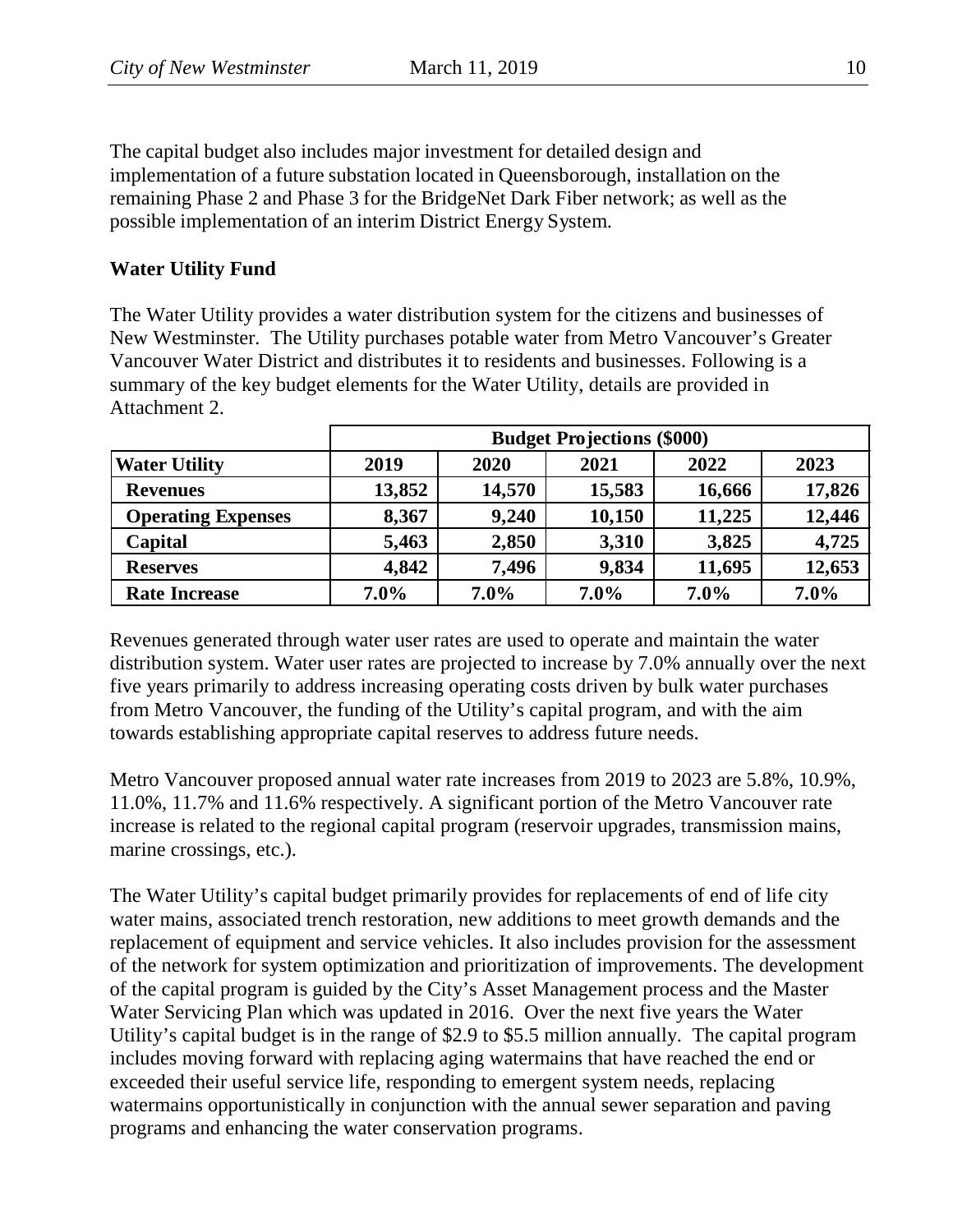Reserves for the Water Utility are an accumulation of surpluses from current operations to finance future capital and operational requirements with an objective of maintaining a reserve equivalent to 5% to 10% of the Utility's asset replacement value. The proposed Financial Plan will increase the reserve balance from approximately 3% to 8% of the asset replacement value by 2023.

## **Sewerage and Drainage Utility Fund**

The Sewer and Drainage Utility provides a sanitary and storm water collection system for the citizens and businesses of New Westminster. The Utility purchases trunk sewerage and wastewater treatment services from Metro Vancouver's Greater Vancouver Sewerage and Drainage District. Following is a summary of the key budget elements for the Sewer Utility, details are provided in Attachment 2.

|                           | <b>Budget Projections (\$000)</b> |         |         |         |        |
|---------------------------|-----------------------------------|---------|---------|---------|--------|
| <b>Sewer Utility</b>      | 2019                              | 2020    | 2021    | 2022    | 2023   |
| <b>Revenues</b>           | 22,194                            | 23,745  | 24,216  | 25,893  | 27,687 |
| <b>Operating Expenses</b> | 12,438                            | 13,237  | 14,573  | 16,044  | 17,214 |
| Capital                   | 14,381                            | 9,111   | 7,001   | 6,331   | 8,156  |
| <b>Reserves</b>           | 5,908                             | 8,474   | 12,380  | 17,202  | 20,907 |
| <b>Rate Increase</b>      | $7.0\%$                           | $7.0\%$ | $7.0\%$ | $7.0\%$ | 7.0%   |

Revenues generated through sewer user rates are used to operate and maintain the sanitary and storm water collection system, as well as for floodplain protection. Sewer and Drainage Utility user rates are projected to increase by 7.0% annually over the next five years primarily to address increasing operating costs driven by increases in regional sewage conveyance and treatment costs from Metro Vancouver, the funding of the Utility's capital program, and establishing appropriate capital reserves to address future needs.

Metro Vancouver proposed annual sewer rate increases for the Fraser Sewage Area from 2019 to 2023 are 8.2%, 9.3%, 12.8%, 13.0% and 8.7% respectively. It should be noted that Metro Vancouver has embarked on a multi-year major capital program to upgrade a number of regional sewage treatment facilities which is a key driver for the increasing regional sewerage levies.

The Sewer and Drainage Utility's capital budget primarily provides for the rehabilitation and replacement of existing sewers, the combined sewer separation program (a legislative commitment under the Metro Vancouver's Integrated Liquid Waste and Resource Management Plan (ILWRMP)) with installation of new storm sewers, associated trench restoration, drainage works, replacement of pump stations, equipment and service vehicles. It also includes provision for the assessment of the network for system optimization and prioritization of improvements. The development of the capital program is guided by the City's Asset Management process and the Master Sewer/Drainage Servicing Plan which was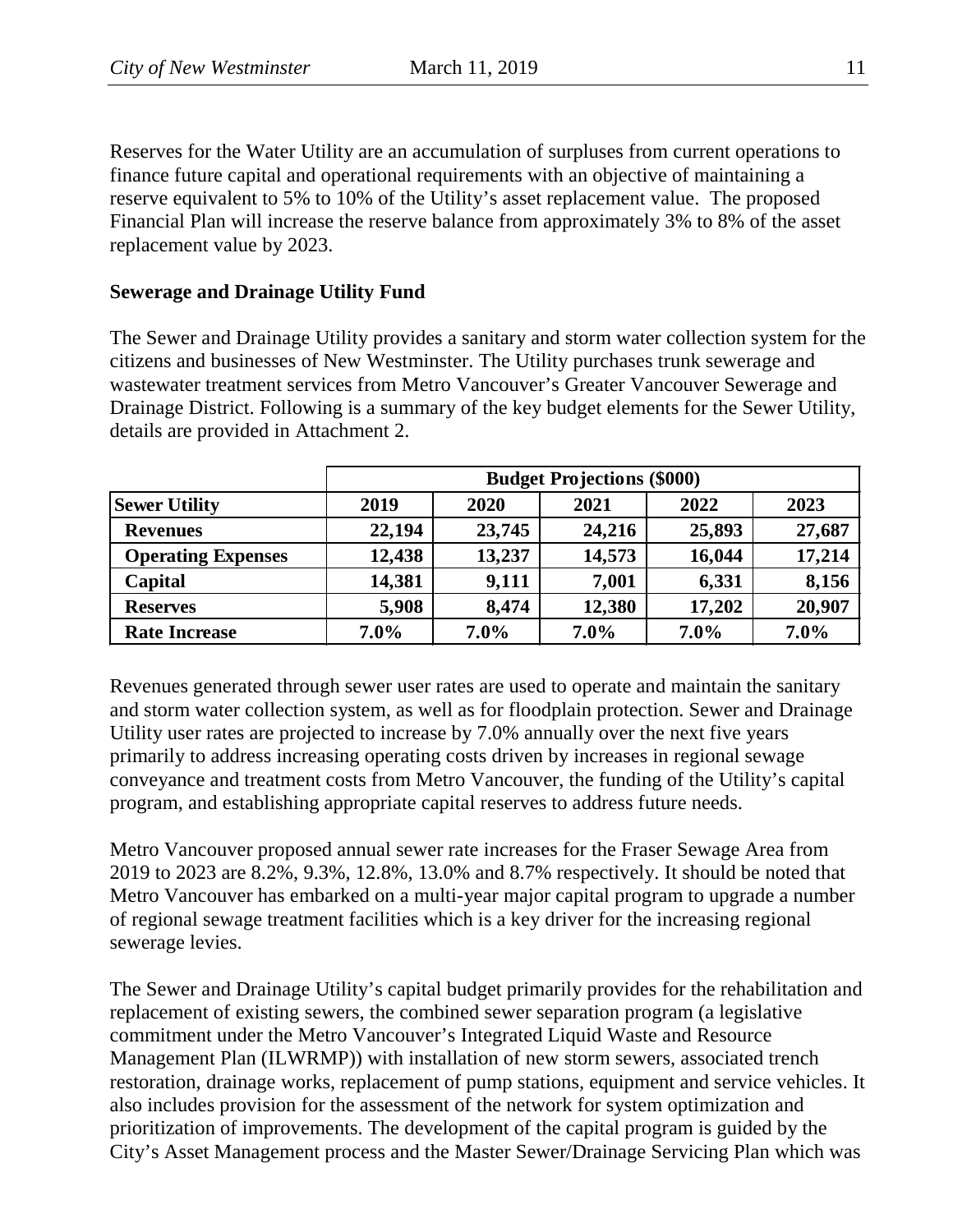updated in 2016. Over the next five years the Sewerage and Drainage Utility's capital budget is in the range of \$6.3 to \$14.4 million annually.

The 2019 capital budget is lower than 2018 as storm drainage and sanitary sewer works associated with the Ewen Avenue Streetscape Improvement Project and the Wood Street drainage pump station replacement are largely completed. The 2019 program includes provision for annual rehabilitation of end of life sewers, rehabilitation/replacement of the  $6<sup>th</sup>$ Street outfall, sewer separation in the Kelvin area and within Queens Park, implementing the Integrated Storm Water Management Program and replacement of the Boundary Street drainage pump station.

Reserves for the Sewerage and Drainage Utility are an accumulation of surpluses from current operations to finance future capital and operational requirements with an objective of maintaining a reserve equivalent to 5% to 10% of the Utility's asset replacement value. This proposed financial plan will increase the reserve balance from approximately 2% to 7% of the asset replacement value by 2023.

### **Solid Waste Utility Fund**

The Solid Waste Utility provides garbage, recycling and organics collection services for the citizens and a number of businesses in New Westminster. The following is a summary of the key budget elements for the Solid Waste Utility, details are provided in Attachment 2.

|                            | <b>Budget Projections (\$000)</b> |          |       |         |       |  |  |  |  |  |
|----------------------------|-----------------------------------|----------|-------|---------|-------|--|--|--|--|--|
| <b>Solid Waste Utility</b> | 2019                              | 2020     | 2021  | 2022    | 2023  |  |  |  |  |  |
| <b>Revenues</b>            | 3,946                             | 4,324    | 4,605 | 4,909   | 5,236 |  |  |  |  |  |
| <b>Operating Expenses</b>  | 3,265                             | 3,364    | 3,419 | 3,444   | 3,570 |  |  |  |  |  |
| Capital                    | 650                               | 85       | 85    | 85      | 485   |  |  |  |  |  |
| <b>Reserves</b>            | (1,663)                           | (1, 207) | (526) | 405     | 1,208 |  |  |  |  |  |
| <b>Rate Increase</b>       | 12.0%                             | 12.0%    | 8.0%  | $8.0\%$ | 8.0%  |  |  |  |  |  |

Revenues generated through solid waste user rates are used to operate and maintain these services. The standard Solid Waste user rates in 2019 are projected to increase by approximately \$24 for an average single family household and \$2.40 for a residential strata unit to pay for increasing operating and capital costs primarily related to tipping fees paid Metro Vancouver's Greater Vancouver Sewerage and Drainage District (and other organizations depending on the waste stream) for the disposal of garbage, recyclables and organic waste; as well as to maintain the Utility's fleet of recycling vehicles; and to build capital reserves to meet future vehicle replacement.

Tipping fees for municipal garbage disposal across all Metro Vancouver waste disposal facilities will increase from \$103/t to \$108/t in 2019 (5% increase). Garbage tipping rates for residential and commercial drop-off varies depending on the tonnage per load. In 2019,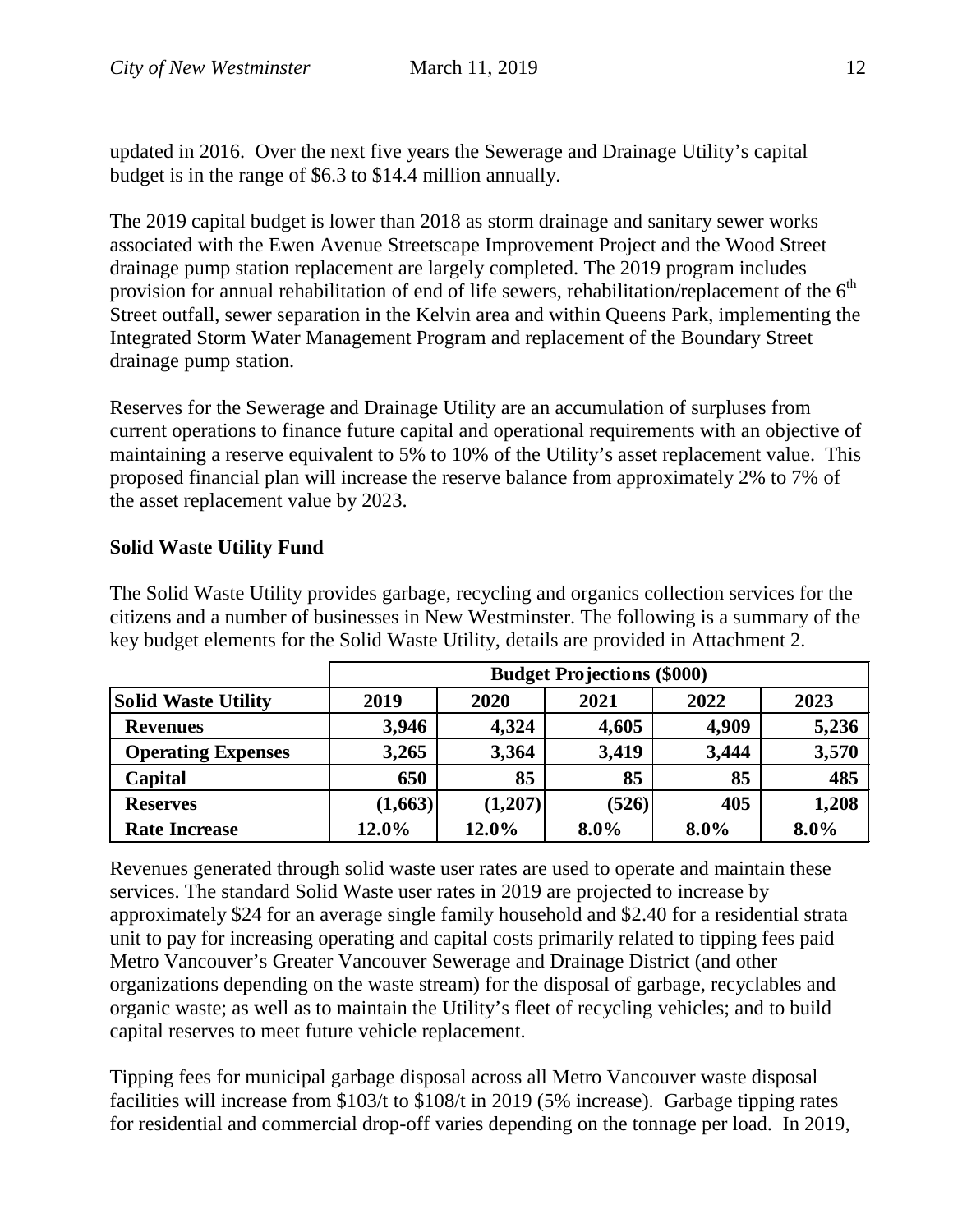these rates vary between \$90 for commercial loads over 9 MT; \$120 for loads between 1-9 MT; and, \$142 for loads under 1 MT.

Due to the closure of the major organics processing facility in Richmond, the City needs to secure a new disposal/processing facility for the organic waste for 2019 and onward. The cost of processing organic waste is forecasted to increase substantially due to unsettled market conditions and increasingly stringent regulatory requirements. As a result, organics processing fees represented in the budget are expected to increase from 41% of the City's total solid waste disposal costs in 2018 to approximately 52% in 2019.

Solid Waste Utility revenues include a financial contribution from Recycle BC for the collection of residential printed paper and recyclable packaging materials through the City's curbside, depot and multifamily recycling programs. The incentive rates from the Recycle BC contract will increase nominally in 2019. The City also receives financial contributions from various other stewardship programs in place at the City's Recycling Depot.

The Solid Waste Utility capital budget provides for replacement of the Utility's automated garbage/recycling packers and replacement of garbage/recycling/yard & food scraps carts and disposal bins. There are funds in the capital budget to purchase a rear-load packer in 2019 and for the replacement of an automated garbage/recycling packer in 2023 which will be at the end of its expected service life.

For a number of years the Solid Waste Utility has been subsidized from the General Fund. Investment in the garbage and recycling vehicles has increased in the last 5 years and it is taking time to replenish the reserves to a level that will sustain the fleet replacement program. In addition, tipping fee increases primarily for organic waste processing has also contributed to a negative reserve balance until 2022.

## **INTERDEPARTMENTAL LIAISON**

All departments were involved in preparing the draft Financial Plan.

## **CONCLUSION**

After considerable effort by Council and city departments, the draft Financial Plan is ready for public review and input. This plan incorporates the operating and capital budgets for the General Fund and each of the Utility funds for the years 2019 – 2023.

The remaining steps in the 2019 budget process are to complete public consultation process, finalize the Financial Plan and bring the Financial Plan Bylaw forward for adoption.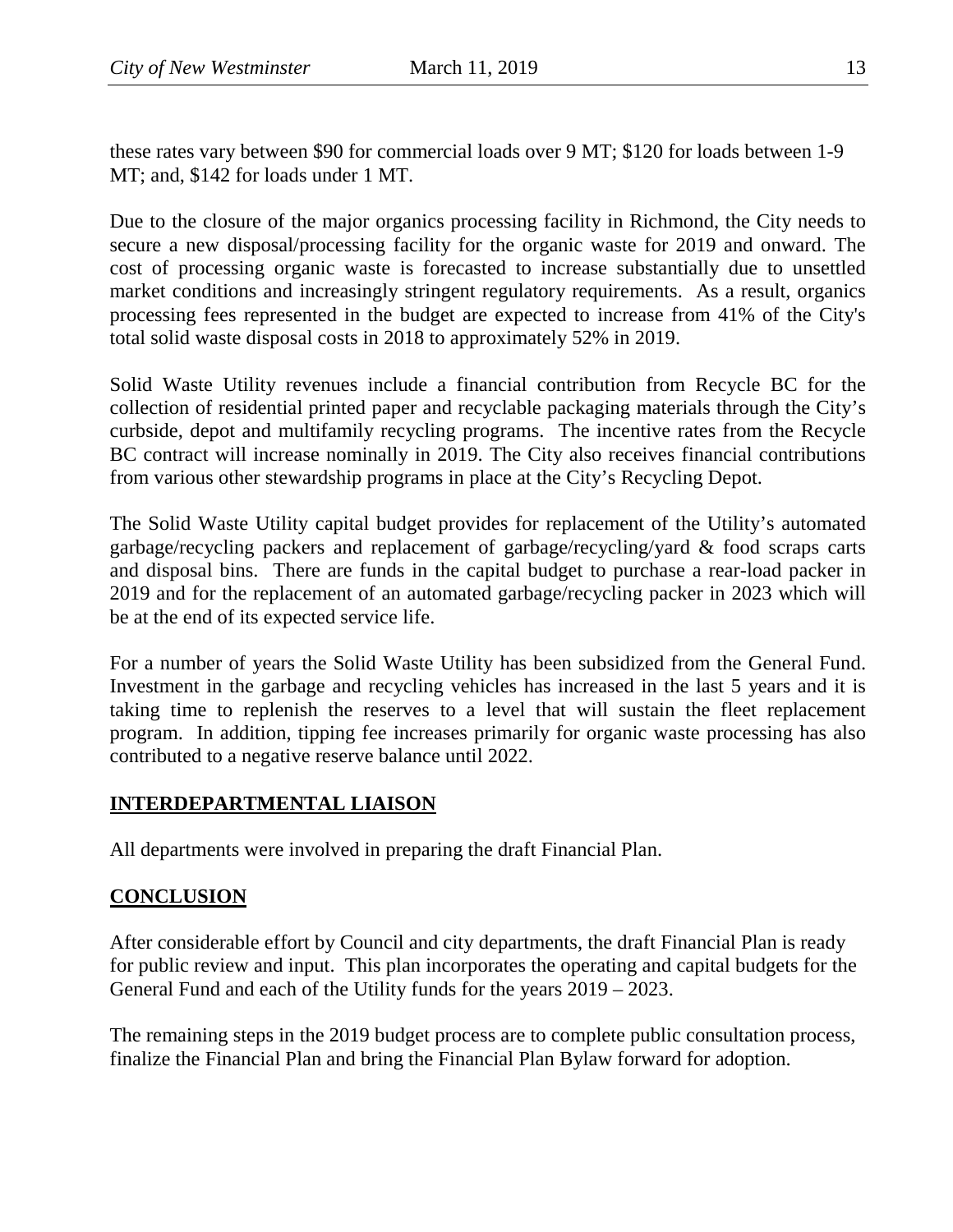## **OPTIONS**

There are 3 options for Council's consideration

- 1) That Council direct staff to prepare the consolidated 2019 to 2023 Financial Plan Bylaw as presented in this report; and
- 2) That Council direct staff to prepare the 2019 corresponding Tax Rates Bylaw based on the rates presented in this report; or
- 3) That Council provides staff with other direction.

Staff recommends options 1and 2.

### **ATTACHMENTS**

Attachment #1 - General Fund Budgets Attachment #2 - Utility Funds Budgets Attachment #3 - Dollar Impact on Proposed Tax & Utilities Rate Increase Attachment #4 - Comment Sheet

Approved for Presentation to Council

Cupi

Colleen Ponzini, CPA, CGA Acting Chief Financial Officer

Lisa Spitale Chief Administrative Officer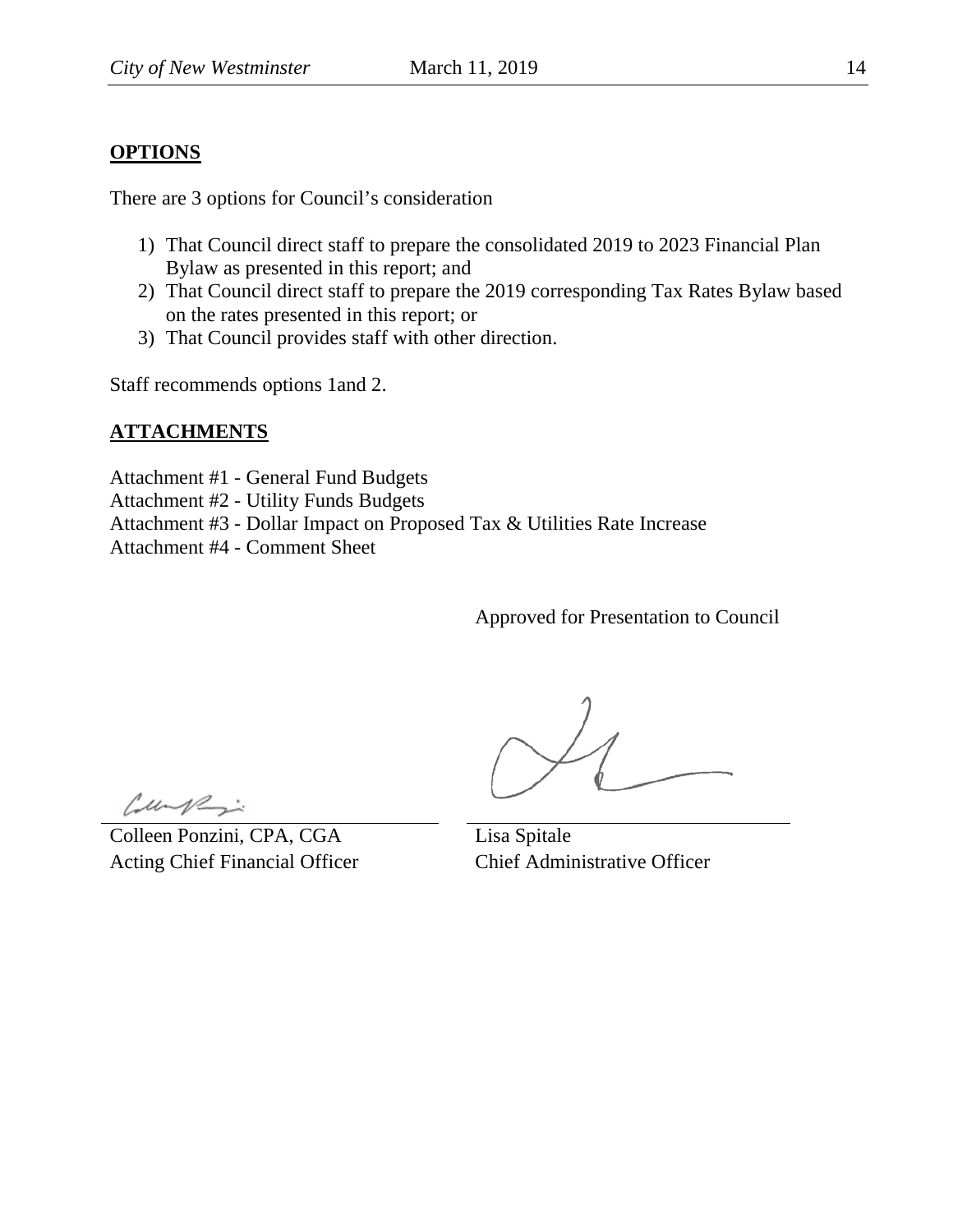## **Attachment #1**

General Fund Budgets

Attachment 1A – General Fund Budget Attachment 1B – Budget Categories Attachment 1C – 2019 Capital Projects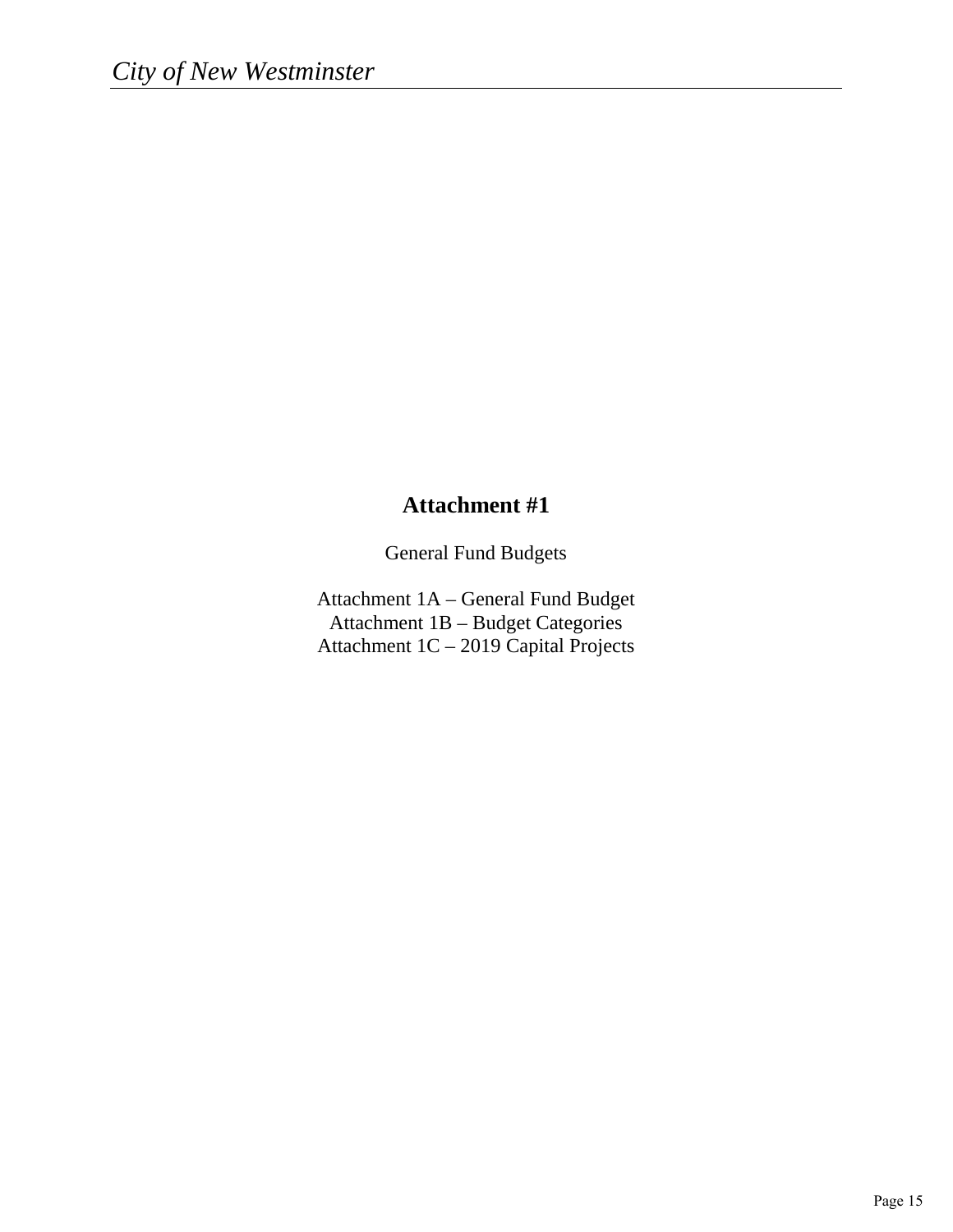## **Attachment 1A**

General Fund Budget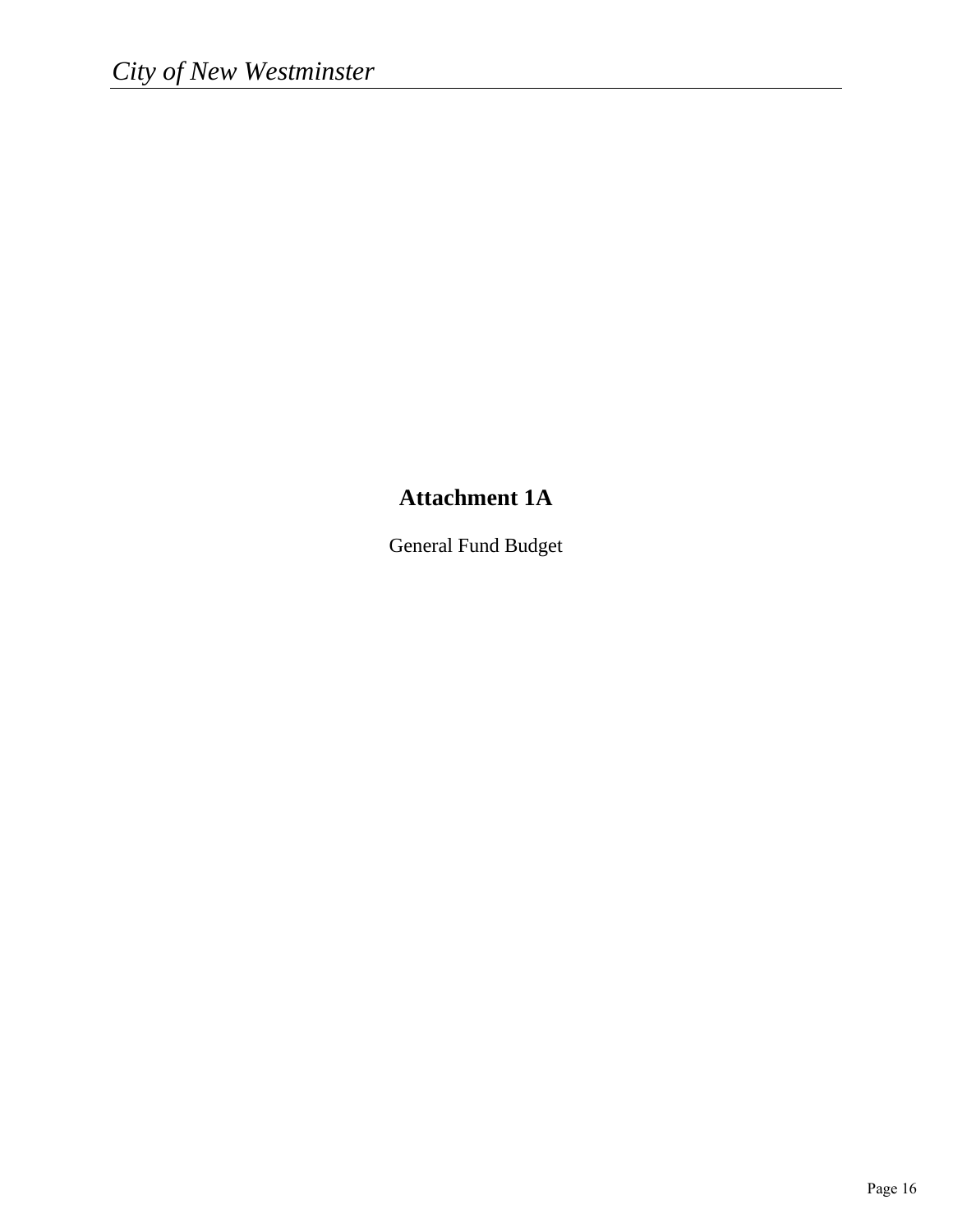#### **CORPORATION OF THE CITY OF NEW WESTMINSTER GENERAL FUND BUDGET**

|                                                | 2018                 | 2018                       | 2019                               |                |                         |                                                                                     | <b>Budget Projections</b> |                  |
|------------------------------------------------|----------------------|----------------------------|------------------------------------|----------------|-------------------------|-------------------------------------------------------------------------------------|---------------------------|------------------|
|                                                | <b>Projections</b>   | <b>Budget</b>              | <b>Budget</b>                      | \$ Chg         | 2020                    | 2021                                                                                | 2022                      | 2023             |
| <b>REVENUE</b>                                 |                      |                            |                                    |                |                         |                                                                                     |                           |                  |
| <b>Municipal Taxation</b>                      | 79,394,780 \$<br>S.  | 80,093,549 \$              | 85,366,891 \$                      |                |                         | 5,273,342 \$ 89,623,012 \$ 92,939,061 \$ 97,959,664                                 |                           | \$104,049,513    |
| <b>Sale of Services</b>                        | 13,916,442           | 13,726,733                 | 14,229,209                         | 502,476        | 14,324,387              | 14,327,865                                                                          | 14,331,442                | 14,335,123       |
| <b>Grants from Other Governments</b>           | 3,793,942            | 5,026,280                  | 5,490,052                          | 463,772        | 5,511,940               | 2,974,440                                                                           | 2,949,440                 | 2,736,940        |
| <b>Contributions</b>                           | 8,568,068            | 10,469,936                 | 14,138,174                         | 3,668,238      | 11,153,702              | 11,273,405                                                                          | 10,269,681                | 7,931,551        |
| <b>Other Revenue</b>                           | 18,061,866           | 13,363,804                 | 15,414,809                         | 2,051,005      | 15,266,496              | 15,072,310                                                                          | 15,195,754                | 15,376,282       |
| <b>Total Revenues</b>                          | 123,735,098          | 122,680,302                | 134,639,135                        | 11,958,833     | 135,879,537             | 136,587,081                                                                         | 140,705,981               | 144,429,409      |
| <b>EXPENSES</b>                                |                      |                            |                                    |                |                         |                                                                                     |                           |                  |
| <b>Salaries, Benefits and Training</b>         | 83,289,224           | 83,256,156                 | 88,925,226                         | 5,669,070      | 90,875,568              | 92,574,310                                                                          | 94,906,838                | 97,268,436       |
| <b>Contracted Services</b>                     | 9,677,102            | 9,567,878                  | 9,754,758                          | 186,880        | 10,022,218              | 10,002,218                                                                          | 10,149,718                | 10,149,718       |
| <b>Supplies and Materials</b>                  | 9,407,978            | 9,064,988                  | 9,150,652                          | 85,664         | 9,172,738               | 9,214,445                                                                           | 9,438,656                 | 9,490,371        |
| <b>Interest and Bank Charges</b>               | 903,703              | 894,867                    | 904,751                            | 9,884          | 1,130,829               | 1,742,811                                                                           | 3,631,507                 | 4,577,494        |
| <b>Cost of Sales</b>                           | 1,626,557            | 1,143,850                  | 1,466,262                          | 322,412        | 1,484,662               | 1,484,662                                                                           | 1,484,662                 | 1,484,662        |
| Grants                                         | 804,148              | 993,100                    | 1,078,450                          | 85,350         | 1,008,450               | 1,008,450                                                                           | 1,008,450                 | 1,008,450        |
| <b>Insurance and Claims</b>                    | 1,429,264            | 1,365,814                  | 1,520,814                          | 155,000        | 1,520,814               | 1,520,814                                                                           | 1,520,814                 | 1,520,814        |
| Amortization                                   | 16,961,274           | 17,836,000                 | 18,591,000                         | 755,000        | 18,925,000              | 19,163,000                                                                          | 21,841,000                | 22,425,000       |
| <b>Loss on Disposals</b>                       | 732,272              |                            |                                    | $\omega$       | $\sim$                  | $\omega$                                                                            | $\sim$                    |                  |
| <b>Total Expenses</b>                          | 124,831,522          | 124,122,653                | 131,391,913                        | 7,269,260      | 134,140,279             | 136,710,710                                                                         | 143,981,645               | 147,924,945      |
|                                                |                      |                            |                                    |                |                         |                                                                                     |                           |                  |
| <b>INCREASE (DECREASE) IN TOTAL EQUITY</b>     | (1,096,424)          | (1,442,351)                | 3,247,222                          | 4,689,573      | 1,739,258               | (123, 629)                                                                          | (3, 275, 664)             | (3, 495, 536)    |
|                                                |                      |                            |                                    |                |                         |                                                                                     |                           |                  |
| <b>Reconciliation to Financial Equity</b>      |                      |                            |                                    |                |                         |                                                                                     |                           |                  |
| Amortization of Tangible Capital Assets        | 16,961,274           | 17,836,000                 | 18,591,000                         | 755,000        | 18,925,000              | 19,163,000                                                                          | 21,841,000                | 22,425,000       |
| Capital Expenses                               | (30, 219, 400)       | (63, 440, 350)             | (66, 786, 500)                     | (3,346,150)    | (53, 334, 300)          | (81,014,300)                                                                        | (45, 833, 000)            | (17, 439, 600)   |
| Debt Retirement                                | (1,625,006)          | (1,610,602)                | (1,610,602)                        |                | (1,940,909)             | (2,710,737)                                                                         | (3,913,915)               | (5,445,131)      |
| Proceeds on Debt Issuance<br>Loss on Disposals | 4,170,000<br>732,272 | 7,232,000                  | 6,309,700                          | (922, 300)     | 18,465,800              | 55,922,900                                                                          | 28,294,900                | 2,038,500        |
| Proceeds from Disposal of Assets               | 4,820,363            | 2,938,000                  | 1,967,000                          | (971,000)      |                         |                                                                                     |                           |                  |
| Transfer from/(to) Other Funds                 | 13,726,157           | 13,380,890                 | 5,440,000                          | (7,940,890)    | 5,440,000               | 5,440,000                                                                           | 5,440,000                 | 5,440,000        |
| <b>Internal Charges</b>                        | (8,697,997)          | (8,580,390)                | (9, 199, 861)                      | (619, 471)     | (9,421,640)             | (9,636,472)                                                                         | (9,826,700)               | (10,020,497)     |
| <b>Internal Recoveries</b>                     | 11,364,376           | 10,806,341                 | 11,211,769                         | 405,428        | 11,315,987              | 11,462,624                                                                          | 11,631,617                | 11,801,730       |
|                                                |                      |                            |                                    |                |                         |                                                                                     |                           |                  |
| <b>CHANGE IN FINANCIAL EQUITY (Reserves)</b>   | 10,135,615           | (22,880,462)               | (30, 830, 272)                     | (7,949,810)    | (8,810,804)             | (1,496,614)                                                                         | 4,358,238                 | 5,304,466        |
|                                                |                      |                            |                                    |                |                         |                                                                                     |                           |                  |
| Financial Equity, beginning of year            | 62,016,336           | 66,107,552                 | 72,151,951                         | 6,044,399      | 41,321,679              | 32,510,875                                                                          | 31,014,261                | 35,372,499       |
| FINANCIAL EQUITY (Reserves), end of year       | 72,151,951 \$        | 43,227,090 \$              |                                    |                |                         | 41,321,679 \$ $(1,905,411)$ \$ 32,510,875 \$ 31,014,261 \$ 35,372,499 \$ 40,676,965 |                           |                  |
|                                                |                      |                            |                                    |                |                         |                                                                                     |                           |                  |
|                                                |                      |                            | <b>GENERAL FUND CAPITAL BUDGET</b> |                |                         |                                                                                     |                           |                  |
| <b>CAPITAL EXPENSES</b>                        |                      |                            |                                    |                |                         |                                                                                     |                           |                  |
| Land                                           | \$<br>179,900 \$     | 847,000 \$                 | 644,000 \$                         | $(203,000)$ \$ |                         | \$                                                                                  | \$                        | \$               |
| <b>Buildings</b>                               | 9,282,700            | 23,978,200                 | 33,213,000                         | 9,234,800      | 35,544,700              | 63,679,700                                                                          | 24,310,400                | 5,386,000        |
| Vehicles/Equipment                             | 2,715,600            | 6,048,050                  | 5,352,300                          | (695, 750)     | 2,507,600               | 2,769,600                                                                           | 2,183,600                 | 3,273,600        |
| Other Projects                                 | 875,300              | 3,000,600                  | 4,426,600                          | 1,426,000      | 2,850,000               | 645,000                                                                             | 645,000                   | 540,000          |
| Park Improvements                              | 2,096,100            | 5,432,900                  | 5,124,500                          | (308, 400)     | 842,000                 | 1,180,000                                                                           | 2,362,000                 | 950,000          |
| <b>Engineering Structures</b>                  | 15,069,800           | 24,133,600                 | 18,026,100                         | (6, 107, 500)  | 11,590,000              | 12,740,000                                                                          | 16,332,000                | 7,290,000        |
| <b>Total Capital Expenses</b>                  | 30,219,400<br>S.     | 63,440,350<br><sup>S</sup> | 66,786,500                         | 3,346,150      | \$53,334,300            | 81,014,300<br>S.                                                                    | 45,833,000<br>S.          | 17,439,600<br>S. |
|                                                |                      |                            |                                    |                |                         |                                                                                     |                           |                  |
| <b>FUNDING SOURCES</b>                         |                      |                            |                                    |                |                         |                                                                                     |                           |                  |
| Reserve Funds                                  | 23,708,763 \$<br>Ś.  | 50,102,610 \$              | $50,338,966$ \$                    | 236,356        | $$27,333,400$ \$        | 20,039,800                                                                          | \$13,581,500              | \$14,012,000     |
| Development Cost Charges                       | 43,275               | 1,287,600                  | 1,918,422                          | 630,822        | 282,100                 | 1,498,600                                                                           | 248,600                   | 248,600          |
| Long Term Debt                                 | 4,170,000            | 7,232,000                  | 6,309,700                          | (922, 300)     | 18,465,800              | 55,922,900                                                                          | 28,294,900                | 2,038,500        |
| <b>Grants from Other Governments</b>           | 1,736,357            | 3,102,340                  | 3,606,112                          | 503,772        | 3,628,000               | 1,090,500                                                                           | 1,065,500                 | 853,000          |
| Contributions<br>Total Capital Funding \$      | 561,005              | 1,715,800                  | 4,613,300                          | 2,897,500      | 3,625,000               | 2,462,500                                                                           | 2,642,500                 | 287,500          |
|                                                | 30,219,400           | 63,440,350 \$              | 66,786,500 \$                      |                | 3,346,150 \$ 53,334,300 | \$<br>81,014,300                                                                    | \$.<br>45,833,000         | \$17,439,600     |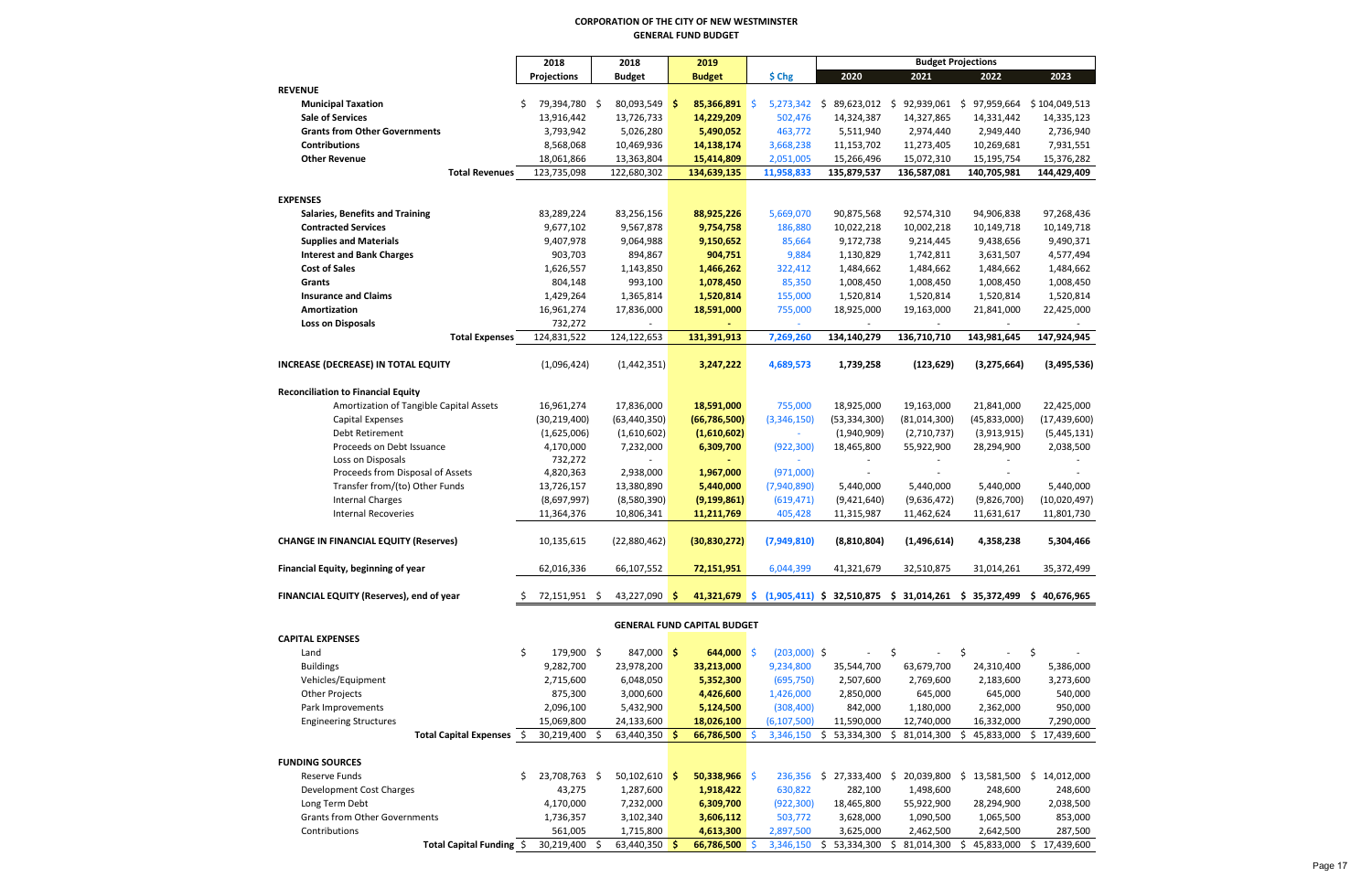## **Attachment 1B**

Budget Categories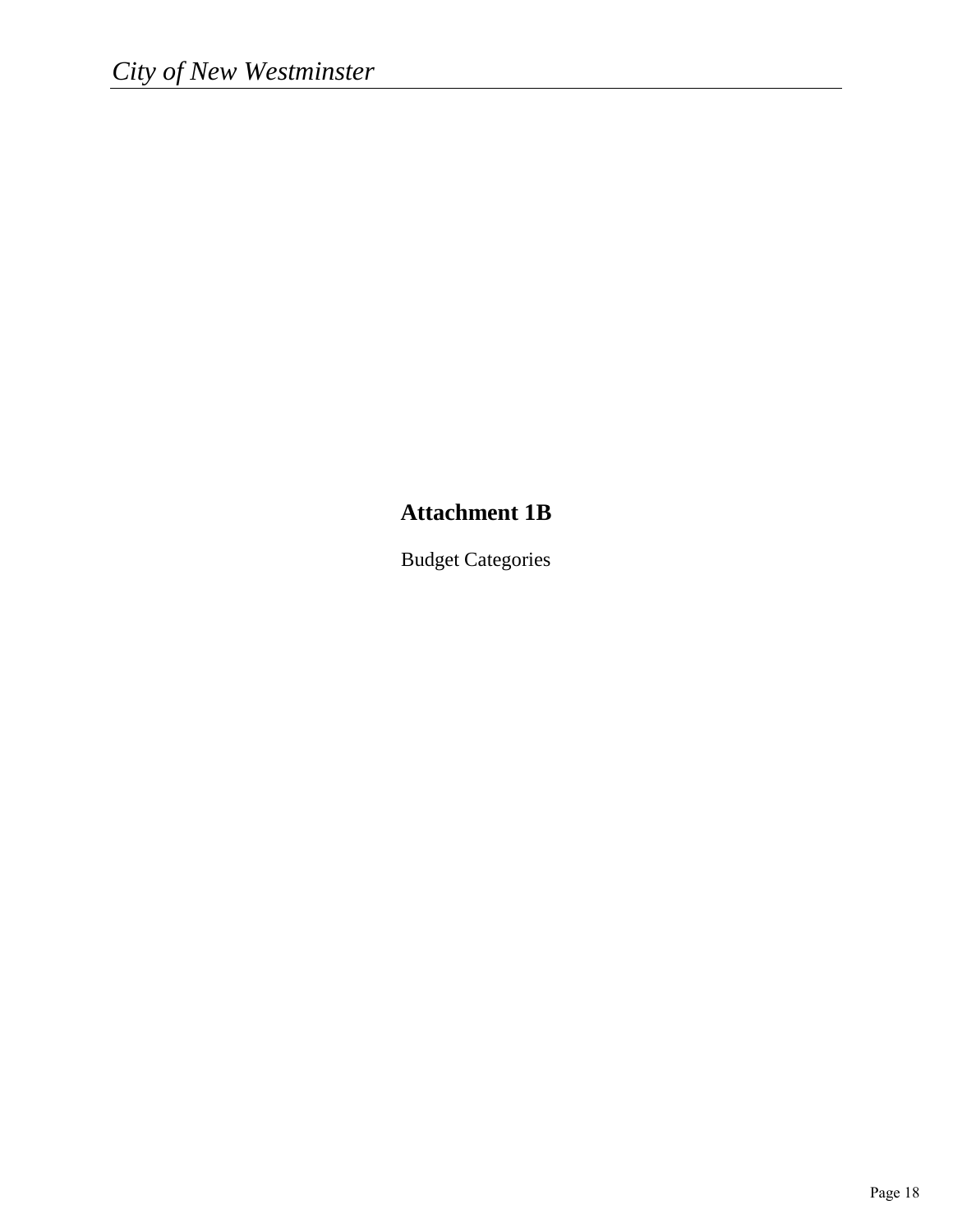The Financial Plan – General Fund presentation aligns with the City's financial statement presentation. This is a more comprehensive view that includes operations, capital and reserves categories of the Financial Plan – General Fund.

The tables included in this appendix show how the General Fund budgets for 2019 break out in to each category; the break out for 2018 has been provided for comparison. The following summarizes the key budget items within each category.

## **Operations Category**

The General Fund operating budget is the largest category and key to deriving the City's annual property tax rates. It includes the ongoing revenues (municipal taxation, sale of services etc.) and expenses (salaries, supplies and materials etc.) associated with providing general city services, including police, fire and rescue, parks, culture, recreation, library, engineering, development services and support services.

## **General Capital Category**

The capital category defines how the City's capital program is to be funded in the year. The items that are included in the capital section include:

- a) Capital expenses
- b) Revenues from capital grants, contributions, and DCC's;
- c) Proceeds from debt to fund capital;
- d) Transfers from reserves to fund capital;

The capital expense and funding sources are summarized at the bottom of the tables in this appendix.

## **Reserves Category**

Certain budget items directly impact reserves because of statutory requirements (i.e. land sales must be credited to a special reserve) and Council direction. These items are usually unique in nature (casino revenues) and / or less predictable (property sales) and therefore, not conducive to being included in the operating budget.

The items that are included in the reserve category are:

- a) Casino Revenues that go directly to the Community Development Fund;
- b) Proceeds from the disposal of land that go directly to the Construction of Municipal Works Reserve;
- c) Parkland DCC Revenues which are recognized to retire a portion of the short term debt incurred for Westminster Pier Park;
- d) Digital Signage Revenues that go directly to the Facility Replacement Reserve for the Canada Games Pool and Massey Theatre;
- e) Debt retirement paid from DCC Reserves;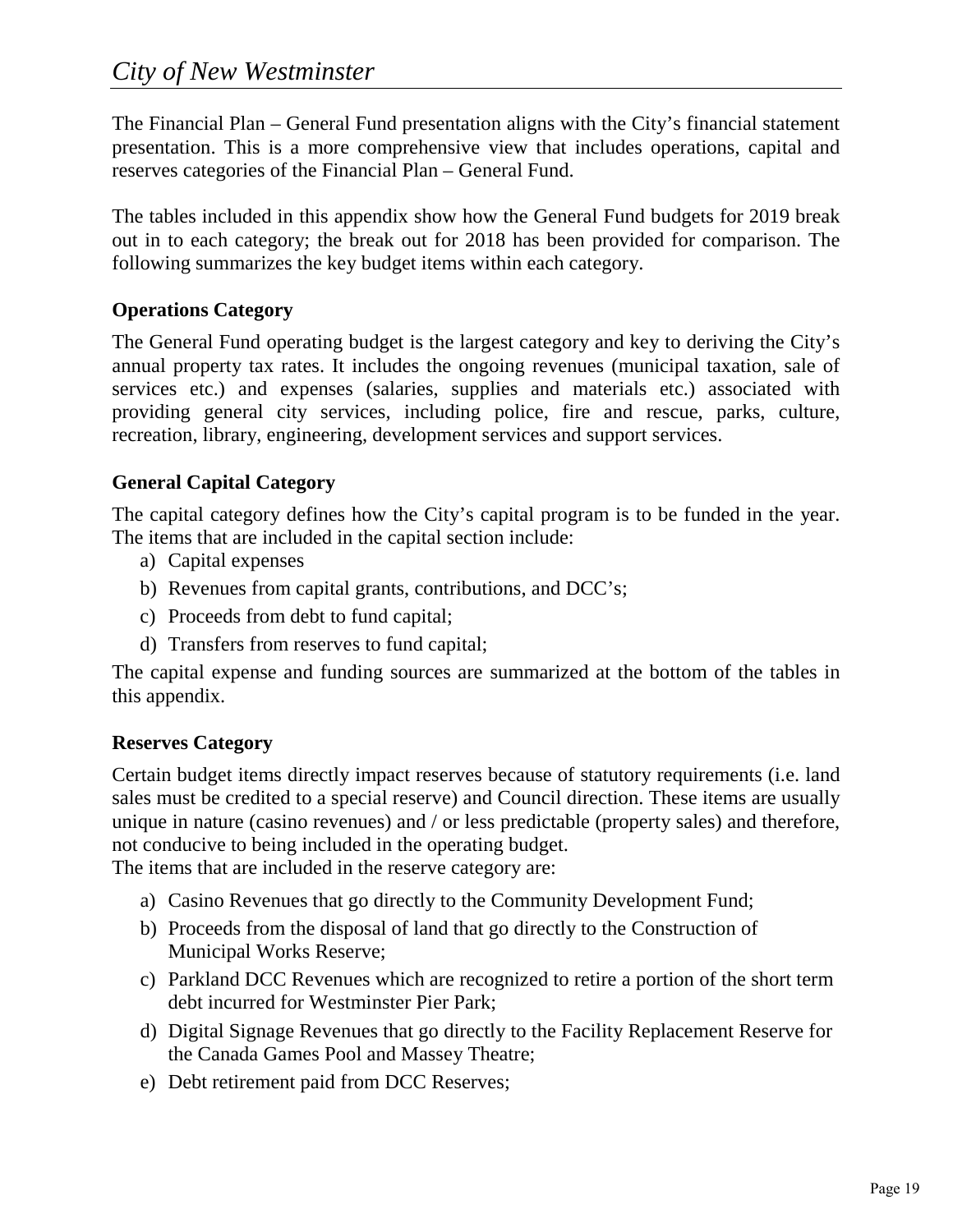- f) The annual transfer from the Electrical Fund to General Provisions to help pay for General Fund capital projects; and
- g) The transfer of borrowed funds from the Sewer and Water Funds to General Provisions to help pay for the Ewen Avenue reconstruction project (in 2017 and 2018) and the repayments that start in 2019.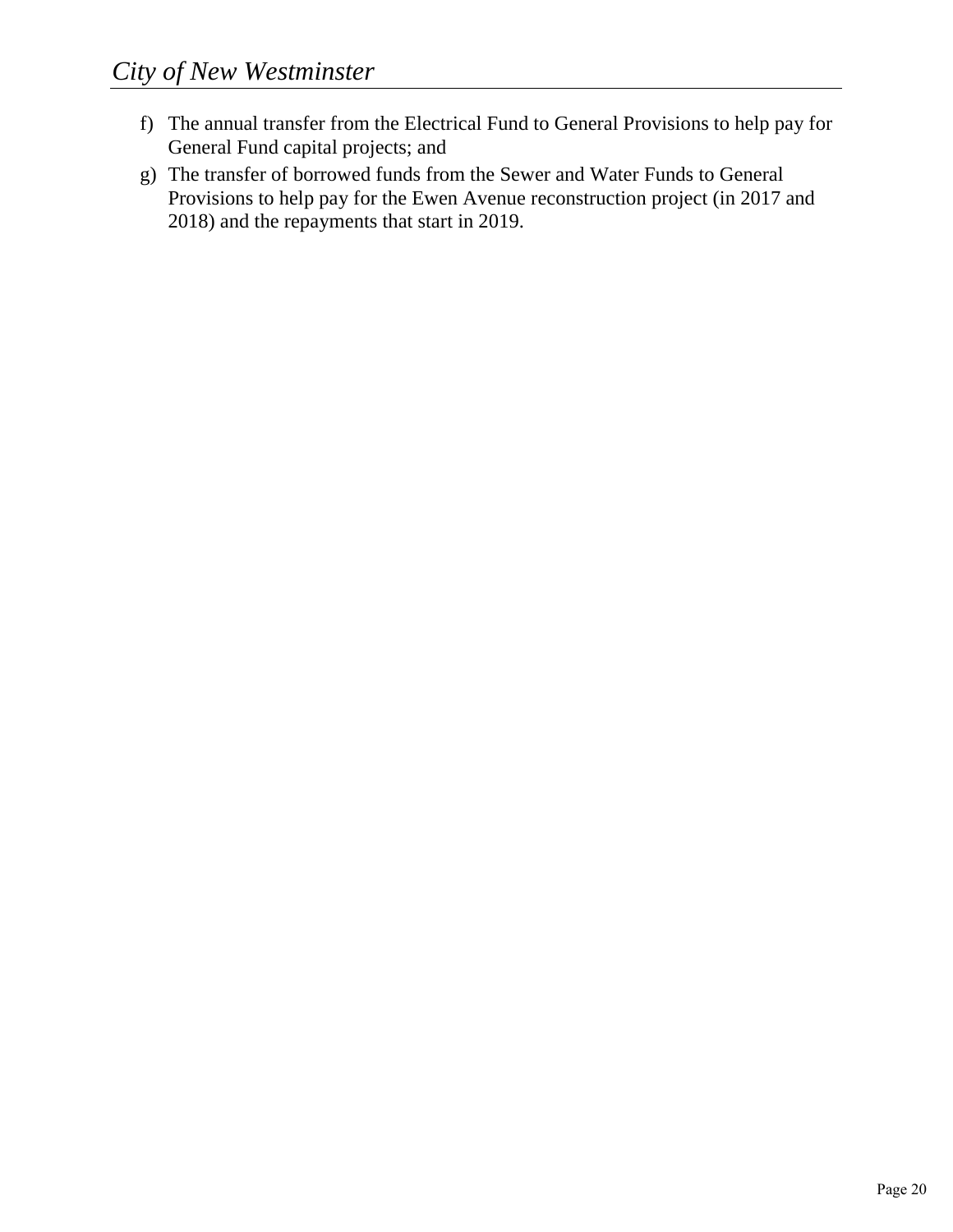#### **CORPORATION OF THE CITY OF NEW WESTMINSTER GENERAL FUND BUDGET**

|                                              |                  |                     | 2018                     |                          |                                      |                          |                 | 2019           |                         |                            |                |
|----------------------------------------------|------------------|---------------------|--------------------------|--------------------------|--------------------------------------|--------------------------|-----------------|----------------|-------------------------|----------------------------|----------------|
|                                              |                  |                     |                          |                          |                                      |                          |                 |                |                         |                            |                |
|                                              |                  |                     |                          |                          |                                      |                          |                 |                |                         |                            | \$ Chg Total   |
|                                              | Projections      | <b>Total Budget</b> | <b>Reserves</b>          | Capital                  | <b>Operations</b>                    | <b>Total Budget</b>      | <b>Reserves</b> | <b>Capital</b> | <b>Operations</b>       | \$ Chg in Operations       | <b>Budgets</b> |
| <b>REVENUE</b>                               |                  |                     |                          |                          |                                      |                          |                 |                |                         |                            |                |
| <b>Municipal Taxation</b>                    | 79,394,780 \$    | 80,093,549 \$       | -\$<br>$\sim$            |                          | 80,093,549 \$<br>$\ddot{\mathsf{S}}$ | 85,366,891 \$            | -\$<br>ALC: U   | $-5$           | $85,366,891$ \$         | 5,273,342 \$               | 5,273,342      |
| <b>Sale of Services</b>                      | 13,916,442       | 13,726,733          |                          | $\sim$                   | 13,726,733                           | 14,229,209               |                 |                | 14,229,209              | 502,476                    | 502,476        |
| <b>Grants from Other Governments</b>         | 3,793,942        | 5,026,280           | $\sim$                   | 3,102,340                | 1,923,940                            | 5,490,052                | $\sim$          | 3,606,112      | 1,883,940               | (40,000)                   | 463,772        |
| <b>Contributions</b>                         | 8,568,068        | 10,469,936          | 7,400,398                | 3,003,400                | 66,138                               | 14,138,174               | 7,515,014       | 6,531,722      | 91,438                  | 25,300                     | 3,668,238      |
| <b>Other Revenue</b>                         | 18,061,866       | 13,363,804          | 927,482                  | $\sim$                   | 12,436,322                           | 15,414,809               | 858,107         |                | 14,556,702              | 2,120,380                  | 2,051,005      |
| <b>Total Revenues</b>                        | 123,735,098      | 122,680,302         | 8,327,880                | 6,105,740                | 108,246,682                          | 134,639,135              | 8,373,121       | 10,137,834     | 116,128,180             | 7,881,498                  | 11,958,833     |
|                                              |                  |                     |                          |                          |                                      |                          |                 |                |                         |                            |                |
| <b>EXPENSES</b>                              |                  |                     |                          |                          |                                      |                          |                 |                |                         |                            |                |
| <b>Salaries, Benefits and Training</b>       | 83,289,224       | 83,256,156          |                          |                          | 83,256,156                           | 88,925,226               |                 |                | 88,925,226              | 5,669,070                  | 5,669,070      |
| <b>Contracted Services</b>                   | 9,677,102        | 9,567,878           |                          | $\sim$                   | 9,567,878                            | 9,754,758                |                 |                | 9,754,758               | 186,880                    | 186,880        |
| <b>Supplies and Materials</b>                | 9,407,978        | 9,064,988           |                          | $\sim$                   | 9,064,988                            | 9,150,652                |                 |                | 9,150,652               | 85,664                     | 85,664         |
| <b>Interest and Bank Charges</b>             | 903,703          | 894,867             |                          |                          | 894,867                              | 904,751                  |                 |                | 904,751                 | 9,884                      | 9,884          |
| <b>Cost of Sales</b>                         | 1,626,557        | 1,143,850           |                          |                          | 1,143,850                            | 1,466,262                |                 |                | 1,466,262               | 322,412                    | 322,412        |
| Grants                                       | 804,148          | 993,100             |                          |                          | 993,100                              | 1,078,450                |                 |                | 1,078,450               | 85,350                     | 85,350         |
| <b>Insurance and Claims</b>                  | 1,429,264        | 1,365,814           |                          |                          | 1,365,814                            | 1,520,814                |                 |                | 1,520,814               | 155,000                    | 155,000        |
| Amortization                                 | 16,961,274       | 17,836,000          |                          |                          | 17,836,000                           | 18,591,000               |                 |                | 18,591,000              | 755,000                    | 755,000        |
| <b>Loss on Disposals</b>                     | 732,272          |                     |                          | $\overline{\phantom{a}}$ |                                      |                          |                 |                |                         |                            |                |
| <b>Total Expenses</b>                        | 124,831,522      | 124,122,653         | $\sim$                   | $\overline{\phantom{a}}$ | 124,122,653                          | 131,391,913              |                 |                | 131,391,913             | 7,269,260                  | 7,269,260      |
|                                              |                  |                     |                          |                          |                                      |                          |                 |                |                         |                            |                |
| <b>INCREASE (DECREASE) IN TOTAL EQUITY</b>   | (1,096,424)      | (1,442,351)         | 8,327,880                | 6,105,740                | (15, 875, 971)                       | 3,247,222                | 8,373,121       | 10,137,834     | (15, 263, 733)          | 612,238                    | 4,689,573      |
|                                              |                  |                     |                          |                          |                                      |                          |                 |                |                         |                            |                |
| <b>Reconciliation to Financial Equity</b>    |                  |                     |                          |                          |                                      |                          |                 |                |                         |                            |                |
| Amortization of Tangible Capital Assets      | 16,961,274       | 17,836,000          |                          |                          | 17,836,000                           | 18,591,000               |                 |                | 18,591,000              | 755,000                    | 755,000        |
| <b>Capital Expenses</b>                      | (30, 219, 400)   | (63, 440, 350)      | $\sim$                   | (63, 440, 350)           |                                      | (66,786,500)             |                 | (66,786,500)   |                         | $\sim$                     | (3,346,150)    |
| Debt Retirement                              | (1,625,006)      | (1,610,602)         | (500, 398)               | $\sim$                   | (1, 110, 204)                        | (1,610,602)              | (515, 014)      |                | (1,095,588)             | 14,616                     |                |
| Proceeds on Debt Issuance                    | 4,170,000        | 7,232,000           | $\sim$                   | 7,232,000                |                                      | 6,309,700                |                 | 6,309,700      |                         | $\overline{\phantom{a}}$   | (922, 300)     |
| Loss on Disposals                            | 732,272          | $\sim$              |                          |                          | $\sim$                               |                          |                 |                |                         |                            |                |
| Proceeds from Disposal of Assets             | 4,820,363        | 2,938,000           | 2,938,000                |                          |                                      | 1,967,000                | 1,967,000       |                | $\sim$                  |                            | (971,000)      |
| Transfer from/(to) Other Funds               | 13,726,157       | 13,380,890          | 10,880,890               |                          | 2,500,000                            | 5,440,000                | 2,940,000       |                | 2,500,000               | $\overline{\phantom{a}}$   | (7,940,890)    |
| <b>Internal Charges</b>                      | (8,697,997)      | (8,580,390)         |                          |                          | (8,580,390)                          | (9, 199, 861)            |                 |                | (9, 199, 861)           | (619, 471)                 | (619, 471)     |
| <b>Internal Recoveries</b>                   | 11,364,376       | 10,806,341          |                          |                          | 10,806,341                           | 11,211,769               |                 |                | 11,211,769              | 405,428                    | 405,428        |
|                                              |                  |                     |                          |                          |                                      |                          |                 |                |                         |                            |                |
| <b>CHANGE IN FINANCIAL EQUITY (Reserves)</b> | 10,135,615       | (22,880,462)        | 21,646,372               | (50, 102, 610)           | 5,575,776                            | (30, 830, 272)           | 12,765,107      | (50, 338, 966) | 6,743,587               | 1,167,811                  | (7,949,810)    |
|                                              |                  |                     |                          |                          |                                      |                          |                 |                |                         |                            |                |
| Financial Equity, beginning of year          | 62,016,336       | 66,107,552          | (21, 646, 372)           | 50,102,610               | 37,651,314                           | 72,151,951               | (12, 765, 107)  | 50,338,966     | 34,578,092              | (3,073,222)                | 6,044,399      |
| FINANCIAL EQUITY (Reserves), end of year     | 72,151,951 \$    | 43,227,090 \$       | -\$<br>$\sim$            | $\sim$                   | 43,227,090 \$<br>$\ddot{\mathsf{S}}$ | 41,321,679 \$            | -S<br>$\sim$    |                | $41,321,679$ \$<br>- \$ | $(1,905,411)$ \$           | (1,905,411)    |
|                                              |                  |                     |                          |                          |                                      |                          |                 |                |                         |                            |                |
|                                              |                  |                     |                          |                          | <b>GENERAL FUND CAPITAL BUDGET</b>   |                          |                 |                |                         |                            |                |
| <b>CAPITAL EXPENSES</b>                      |                  |                     |                          |                          |                                      |                          |                 |                |                         |                            |                |
| Land                                         | 179,900 \$<br>\$ | 847,000 \$          | - \$<br>$\sim$           | 847,000 \$               |                                      | $\sqrt{5}$<br>644,000 \$ | $-5$            | 644,000        |                         |                            | (203,000)      |
| <b>Buildings</b>                             | 9,282,700        | 23,978,200          |                          | 23,978,200               | $\sim$                               | 33,213,000               |                 | 33,213,000     |                         |                            | 9,234,800      |
| Vehicles/Equipment                           | 2,715,600        | 6,048,050           | $\sim$                   | 6,048,050                | $\sim$                               | 5,352,300                |                 | 5,352,300      |                         | $\sim$                     | (695, 750)     |
| <b>Other Projects</b>                        | 875,300          | 3,000,600           | $\sim$                   | 3,000,600                | $\sim$                               | 4,426,600                |                 | 4,426,600      |                         | $\sim$                     | 1,426,000      |
| Park Improvements                            | 2,096,100        | 5,432,900           | $\sim$                   | 5,432,900                | $\sim$                               | 5,124,500                |                 | 5,124,500      |                         | $\sim$                     | (308, 400)     |
| <b>Engineering Structures</b>                | 15,069,800       | 24,133,600          | $\sim$                   | 24,133,600               | $-$                                  | 18,026,100               |                 | 18,026,100     | $\sim$                  | $\sim$                     | (6, 107, 500)  |
| Total Capital Expenses \$                    | 30,219,400 \$    | 63,440,350 \$       | - \$<br>$\sim 100$       | 63,440,350 \$            | $\sim$ 5.                            | 66,786,500 \$            | $-5$            | 66,786,500 \$  | $\sim$                  | I\$<br>- \$<br>$\sim 100$  | 3,346,150      |
|                                              |                  |                     |                          |                          |                                      |                          |                 |                |                         |                            |                |
| <b>FUNDING SOURCES</b>                       |                  |                     |                          |                          |                                      |                          |                 |                |                         |                            |                |
| Reserve Funds                                | 23,708,763 \$    | 50,102,610 \$       | - S<br>$\sim$            | 50,102,610 \$            | $\sim$                               | 50,338,966 \$<br>-S.     | $-5$            | 50,338,966     |                         |                            | 236,356        |
| Development Cost Charges                     | 43,275           | 1,287,600           |                          | 1,287,600                |                                      | 1,918,422                |                 | 1,918,422      |                         |                            | 630,822        |
| Long Term Debt                               | 4,170,000        | 7,232,000           | $\sim$                   | 7,232,000                | $\overline{\phantom{a}}$             | 6,309,700                |                 | 6,309,700      |                         |                            | (922, 300)     |
| <b>Grants from Other Governments</b>         | 1,736,357        | 3,102,340           | $\overline{\phantom{a}}$ | 3,102,340                | $\sim$                               | 3,606,112                |                 | 3,606,112      |                         |                            | 503,772        |
| Contributions                                | 561,005          | 1,715,800           | $\sim$                   | 1,715,800                | $\sim$                               | 4,613,300                |                 | 4,613,300      |                         |                            | 2,897,500      |
| Total Capital Funding \$                     | 30,219,400 \$    | 63,440,350 \$       | - \$<br>$\sim$           | 63,440,350 \$            | $\sim$                               | 66,786,500 \$<br>∣\$∶    | - \$<br>$\sim$  | 66,786,500 \$  | $\sim$                  | $\vert$ \$<br>-Ś<br>$\sim$ | 3,346,150      |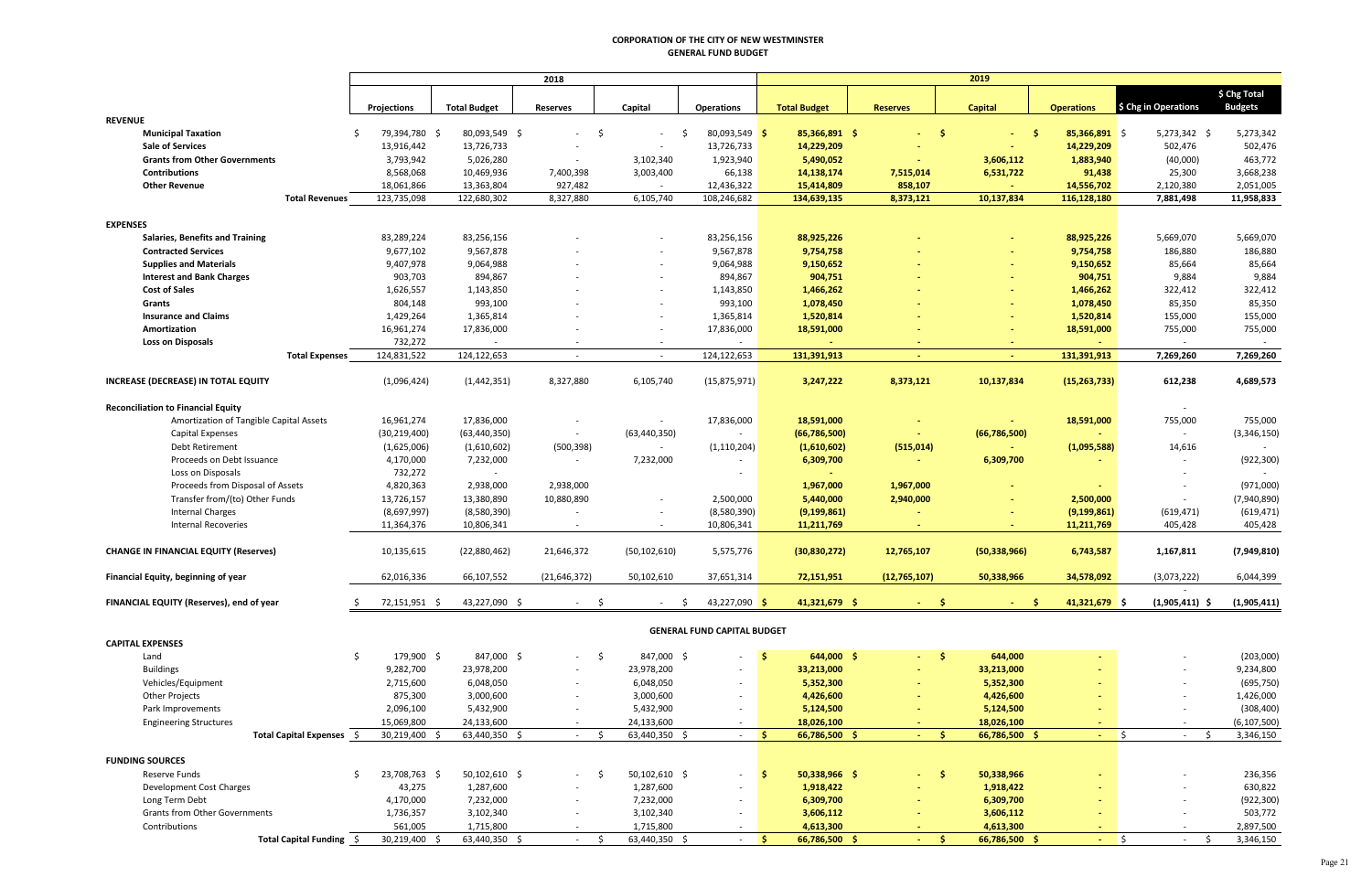## **Attachment 1C**

2019 Capital Projects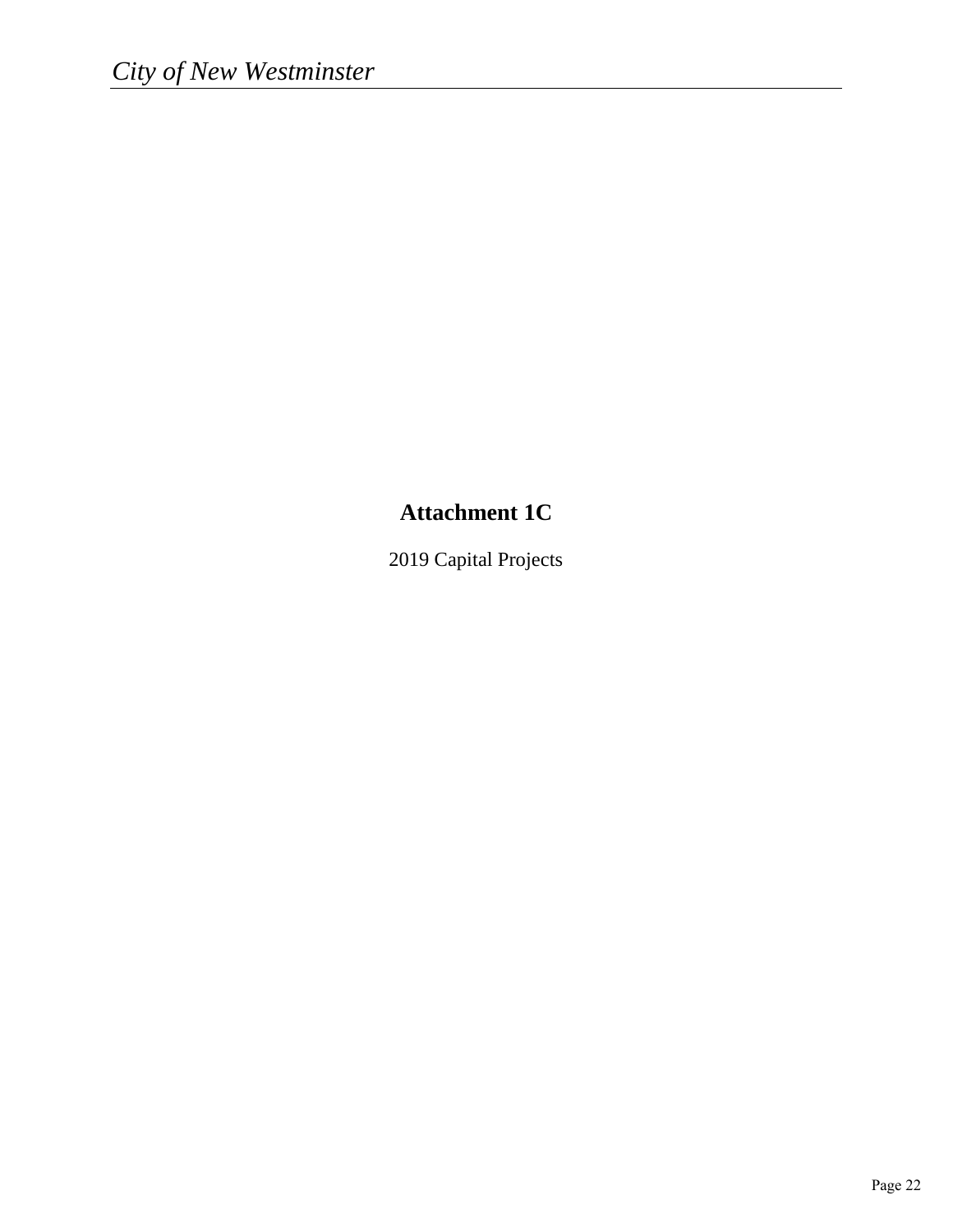| Capital                                            | Dollars (\$) | <b>Comments</b>                                                                                                                                                                                                 |
|----------------------------------------------------|--------------|-----------------------------------------------------------------------------------------------------------------------------------------------------------------------------------------------------------------|
| Land                                               |              |                                                                                                                                                                                                                 |
| Total 2019 Land Budget = $$644,000$                |              |                                                                                                                                                                                                                 |
| Property Waterfront Greenway                       |              | 540,600 $\bullet$ Property located along the Fraser River required to be purchased to accommodate                                                                                                               |
| <b>Buildings</b>                                   |              |                                                                                                                                                                                                                 |
| Total 2019 Buildings Budget = $$33,213,000$        |              |                                                                                                                                                                                                                 |
|                                                    |              | The City owns, maintains and operates 32 major facilities such as City Hall, the Police Building, three Fire Halls, the Canada Games Pool and nine other parks and                                              |
|                                                    |              | Maintenance Plan which inventories the components of the facility and estimates the time of replacement based on the useful life of each component. In order to                                                 |
|                                                    |              | provision is charged to each department responsible for operating a facility and this annual provision is placed into the Facility Mai                                                                          |
| <b>Buildings Parks</b>                             |              |                                                                                                                                                                                                                 |
| <b>Canada Games Pool:</b>                          |              |                                                                                                                                                                                                                 |
| New Westminster Aquatic and Community Centre       | 7,048,200    | • The current Canada Games Pool is a facility reaching the end of its service life. The<br>neighbouring Centennial Community Centre. The 2019 work plan includes compl<br>and construction & contract document. |
| <b>Century House:</b>                              |              |                                                                                                                                                                                                                 |
| Century House HVAC System Upgrades                 | 819,400      | $\cdot$ Upgrade the HVAC system to include air cooling system.                                                                                                                                                  |
| <b>Greenhouse:</b>                                 |              |                                                                                                                                                                                                                 |
| Greenhouse Replace Main Building Roof Membrane     | 190,000      | $\cdot$ Replace the main greenhouse building roof.                                                                                                                                                              |
| <b>Moody Park Arena:</b>                           |              |                                                                                                                                                                                                                 |
| Moody Park Arena Replace Ice Plant System          | 470,000      | $\cdot$ Replace chiller with a plate and frame chiller complete with high pressure receive                                                                                                                      |
| <b>Queen's Park Facilities</b>                     |              | drive, engine room fan, 2 oil separators, and install vent line sensor and replace an                                                                                                                           |
| <b>Queen's Park Sportsplex</b>                     | 5,492,200    | • Construct the Queen's Park Sportsplex Facility to replace Arenex building.                                                                                                                                    |
| Queen's Park Operations Yard                       | 150,000      | • Renovation to offices and the changing/drying gear areas.                                                                                                                                                     |
| Queen's Park Arena Replace East Fire Stair         | 135,000      | $\cdot$ Replacement of the arena east side wooden emergency exit stairs.                                                                                                                                        |
| Queen's Park Arena Replace Ice Plant System        | 550,000      | $\cdot$ Replace chiller with a plate and frame chiller complete with high pressure receive                                                                                                                      |
|                                                    |              | drive, engine room fan, 2 oil separators, and install vent line sensor and replace an                                                                                                                           |
| <b>Buildings Civic</b>                             |              |                                                                                                                                                                                                                 |
| <b>City Hall:</b>                                  |              |                                                                                                                                                                                                                 |
| City Hall Major Renovation                         | 6,296,700    | $\cdot$ Major renovation of City Hall associated with consolidation of departments to pro                                                                                                                       |
| <b>Irving House:</b>                               |              |                                                                                                                                                                                                                 |
| <b>Irving House Restore Hallway and Stairs</b>     | 104,000      | • Restoration of the Irving House hallway and stairs.                                                                                                                                                           |
| Library:                                           |              |                                                                                                                                                                                                                 |
| Library Uptown West Exterior Water Ingress Repairs | 100,000      | • Investigate and rehabilitate significant water ingress on west wall of building that                                                                                                                          |
| <b>Uptown Library Building Renovation</b>          |              | 1,228,000 $\bullet$ To complete the uptown library renovation.                                                                                                                                                  |

proposed greenway.

Ind recreation facilities. Each facility has a Facility fund the Facility Maintenance Plans, an annual intenance Reserve.

The City is looking at redeveloping the pool and the letion of the schematic design, design development

er, brine pump with motor and variable frequency mmonia detection system.

er, brine pump with motor and variable frequency mmonia detection system.

ovide operational efficiencies.

It is causing mold and other damage.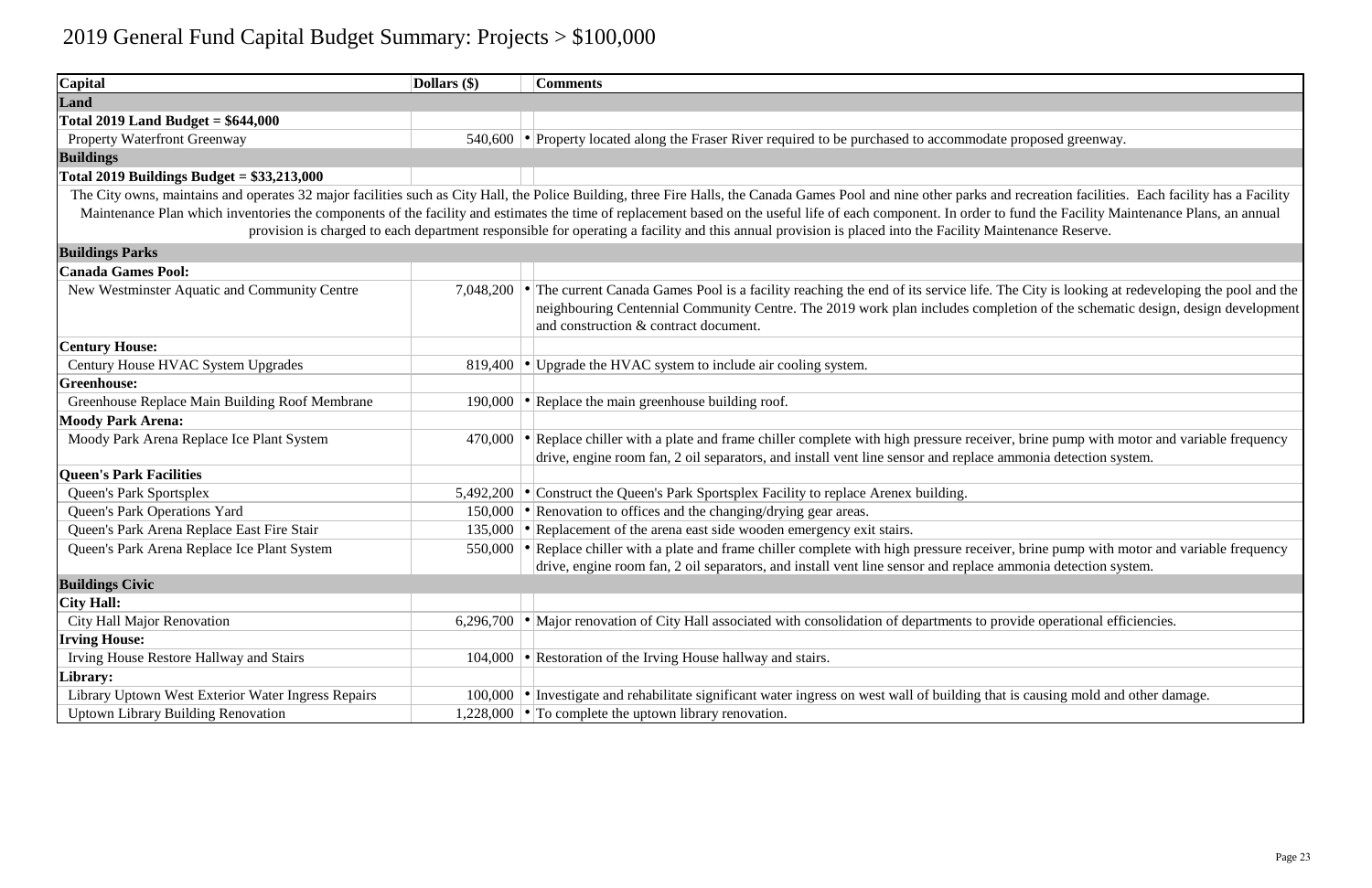| Capital                                     | Dollars (\$)      | <b>Comments</b>                                                                                                                                                                                            |
|---------------------------------------------|-------------------|------------------------------------------------------------------------------------------------------------------------------------------------------------------------------------------------------------|
| <b>Other Facilities:</b>                    |                   |                                                                                                                                                                                                            |
| Animal Services Facility & Tow Yard         | $8,236,900$       | This is a multi-year project for the relocation and construction of a new facility.                                                                                                                        |
| <b>Civic Facility Energy Upgrade</b>        | 115,000           | Implementation of energy conservation measures in civic buildings in order to reduce the City's c                                                                                                          |
| <b>Massey Theatre</b>                       | 799,800           | Update 2015 Massey condition assessment study to include 9000 sqft gym, a strategy to share spa                                                                                                            |
|                                             |                   | Society and Parks & Recreation, and the best approach to sequence renovations and to minimize                                                                                                              |
|                                             |                   | Theatre Society. Additionally, subject to Council approval, to retain Architectural consultant to p                                                                                                        |
|                                             |                   | specifications for renovations.                                                                                                                                                                            |
| <b>Vehicles</b>                             |                   |                                                                                                                                                                                                            |
| Total 2019 Vehicles Budget = $$1,390,500$   |                   |                                                                                                                                                                                                            |
|                                             |                   | The City maintains a fleet of vehicles and other automotive equipment currently comprised of approximately 170 vehicles and 50 pieces of equipment, such as trailers, sanders, and strailers, sanders, and |
|                                             |                   | this equipment are charged an annual provision, which is placed into the Equipment Replacement Reserve and used to fund the replacement of the vehicle at the end of its useful li                         |
|                                             |                   | history of each unit scheduled for replacement is reviewed by the Fleet Manager to determine whether to replace or extend the service life of the un                                                       |
| Equipment                                   |                   |                                                                                                                                                                                                            |
| Total 2019 Equipment Budget = $$3,961,800$  |                   |                                                                                                                                                                                                            |
|                                             |                   | The equipment budget funds the replacement of a wide range of office and operational equipment (excluding vehicles) for all City departments. The specific components change fr                            |
|                                             |                   | a whole reflects a commitment to staying current with emerging technology. The following is a summary of the major equipment being purchased in                                                            |
| <b>Anvil Centre:</b>                        |                   |                                                                                                                                                                                                            |
| Anvil Centre Signage                        |                   | 100,000 • To work with a sign expert to determine more effective signage outside the Anvil Centre.                                                                                                         |
| Anvil Centre Speaker Replacement            | 110,000           | Speaker replacement to install appropriate system for venue in multiple configurations and for mo                                                                                                          |
| <b>Fire Services:</b>                       |                   |                                                                                                                                                                                                            |
| <b>NWFRS Lock Box Program</b>               | 101,800           | • Over a five year period provide lock box devices to 592 properties in City of New Westminster.                                                                                                           |
| Turnout Gear Replacement Program            |                   | 128,700 • Fire turnout gear is issued to all personnel involved in fire suppression or investigation activities.                                                                                           |
| <b>Information Technology:</b>              |                   |                                                                                                                                                                                                            |
| E Government Improvements                   |                   | 277,400 • To move toward e-government and 24/7: "One-Stop Shopping" E Gov Portal, E-Tax Billing, Tax                                                                                                       |
|                                             |                   |                                                                                                                                                                                                            |
| <b>E-Docs Open Text Licenses</b>            |                   | 120,000   • E-Doc Upgrade to newer version; Additional licenses and functionalities to work with E-mail Ser                                                                                                |
|                                             |                   | management.                                                                                                                                                                                                |
| E-Plan Approval                             |                   | 150,000 • To implement E-Plan Approval to allow electronic submissions of architectural plans for inspectively                                                                                             |
| <b>JDE</b> Upgrade                          |                   | 123,500 $\bullet$ To complete the upgrade to JDE 9.2.                                                                                                                                                      |
| <b>Network Communication Infrastructure</b> |                   | 100,000 $\bullet$ To improve the reliability and performance of the infrastructure at City Hall, improve reliability of                                                                                    |
|                                             |                   | upgrade communications gear at civic facilities, and expand Wi-Fi capabilities at arenas and com                                                                                                           |
| <b>Network System Technology</b>            |                   | 140,400 $\bullet$ Continue to enhance performance, improve reliability, and increase system availability.                                                                                                  |
| PC/Monitor/Laptop Replacement               |                   | 788,500 • The City's PCs, monitors, and laptops are scheduled for replacement every 5 years.                                                                                                               |
| <b>Police:</b>                              |                   |                                                                                                                                                                                                            |
| Police Admin Systems/Servers                | $100,000$ $\cdot$ | The project includes installation of corporate WIFI, upgrades to security servers and cameras, life                                                                                                        |
|                                             |                   | system servers, and related software upgrades.                                                                                                                                                             |
| Police Equipment Upgrade                    |                   | 170,000 $\cdot$ To upgrade the suite of patrol weapons as new technologies become available.                                                                                                               |

educe the City's carbon footprint. ategy to share space between Massey Theatre and to minimize business impacts on the Massey ral consultant to prepare design drawings and

ilers, sanders, and chippers. Departments that use the of its useful life. The condition and maintenance vice life of the unit.

oonents change from year to year, but the category as ing purchased in 2019.

ations and for more diverse performing arts.

Tax Billing, Tax Credit payment, E-Tax Deferment.

with E-mail Server for better document

plans for inspections and approvals.

prove reliability of wireless communications, arenas and community centres.

and cameras, lifecycle replacement of police IT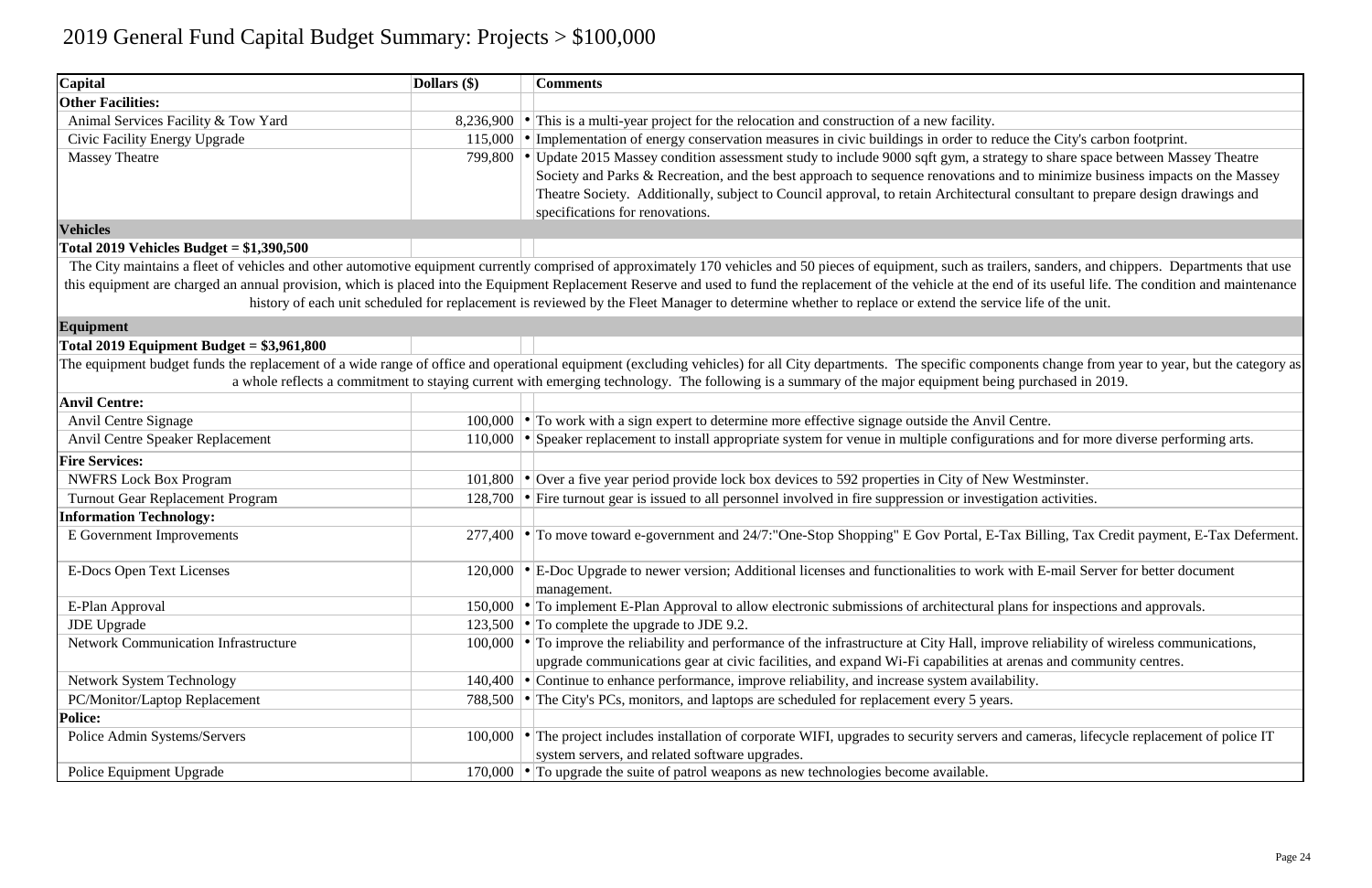| Capital                                                             | Dollars (\$) | <b>Comments</b>                                                                                                                                                                                                 |
|---------------------------------------------------------------------|--------------|-----------------------------------------------------------------------------------------------------------------------------------------------------------------------------------------------------------------|
| <b>Other</b>                                                        |              |                                                                                                                                                                                                                 |
| Total 2019 Other Budget = $$4,426,600$                              |              |                                                                                                                                                                                                                 |
|                                                                     |              | Other Projects include corporate projects that do not fit into other capital project categories.                                                                                                                |
| Other:                                                              |              |                                                                                                                                                                                                                 |
| <b>Affordable Housing Project</b>                                   |              | 200,000 $\bullet$ The funds will be used to pay for site preparation, consulting assistance and the costs of Cit                                                                                                |
| CEEP Update 2.0                                                     |              | 100,000 $\bullet$ To update the existing CEEP to guide the program for the next 10 years.                                                                                                                       |
| <b>Child Care Projects</b>                                          |              | 1,987,000 • Projects to accommodate increased demand for child care in neighbourhoods that are currer                                                                                                           |
| Connaught Heights Area Study                                        | 138,400      | • The new OCP identified the 22nd SkyTrain Station as a Special Study Area.                                                                                                                                     |
| <b>Transportation Studies/Programs:</b>                             |              |                                                                                                                                                                                                                 |
| Downtown Transportation Plan                                        |              | 138,300 • To develop a neighbourhood level transportation plan to support the Downtown Communit<br>vehicular travel.                                                                                            |
| Pattullo Mitigation                                                 |              | 170,100 $\bullet$ To undertake various technical assessments from the City's perspective in response to Trans<br>Project to mitigate impacts.                                                                   |
| <b>Signal Timing Reviews/Corridor Studies</b>                       |              | 138,600 • Signal timing review at various locations.                                                                                                                                                            |
| <b>Park Improvements</b>                                            |              |                                                                                                                                                                                                                 |
| Total 2019 Park Improvements Budget = $$5,124,500$                  |              |                                                                                                                                                                                                                 |
| <b>Outdoor Pools:</b>                                               |              | Maintenance of this infrastructure is in accordance with the Parks, Culture & Recreation Comprehensive Plan and the Trails and Greenways Plans. The source of funding f<br>comes from the City's reserve funds. |
|                                                                     |              |                                                                                                                                                                                                                 |
| Hume Pool Concrete and Deck Work                                    |              | 100,000 • Concrete and deck repairs for the Hume Park Pool.                                                                                                                                                     |
| <b>Park Development:</b>                                            |              |                                                                                                                                                                                                                 |
| Off Leash Dog Enclosure                                             | 130,700      | • New off leash dog enclosure. Relocation of Downtown and Queensborough off leash parks.                                                                                                                        |
| <b>Parks Infrastructure/Furniture:</b>                              |              |                                                                                                                                                                                                                 |
| Community Message Board for the Queensborough                       |              | 165,000 • The current Read-a-Board will be removed to make way for the new Ewen Avenue road alignt                                                                                                              |
| <b>Community Centre</b><br><b>Irrigation Central Control System</b> |              | <b>LED Message Centre.</b><br>163,200 • Upgrading to a modernized computerized control system that links all irrigation and spray p<br>several years.                                                           |
| Mercer Skate Board Park Replacement                                 | 188,400      | • The Mercer skate board park will be relocated in parallel with construction of the new secon                                                                                                                  |
| <b>Queens Park Driveway Lighting</b>                                | 148,500      | • Replace end-of-life streetlights at the driveway around new site.                                                                                                                                             |
| Queen's Park Replace Washroom & Concession Building                 | 1,055,200    | • Reconstruction of the Queen's Park washroom and concession facility, which is old and und<br>load.                                                                                                            |
| Queensborough Community Centre Driveway Lighting                    | 100,000      | • Replace end-of-life driveway lights and multi-use pathway connecting Ewen Ave to Boro A<br>Queensborough Community Centre                                                                                     |
| Queensborough Community Centre Front Driveway                       | 243,400      | • To address driveway "slippage" along drainage canal due to pile driving for the new extens                                                                                                                    |
| Ryall Park Fencing/Landscape                                        | 100,000      | • To provide fencing and landscaping for Ryall Park.                                                                                                                                                            |
| <b>Upgrade Tipperary Park Sidewalk</b>                              | 150,000      | • Replacement and addition of walkways in Tipperary Park. The current asphalt pathways are<br>pedestrian safety in the park. Some areas are in need of additional walkways.                                     |
| Westminster Pier Park Timber Wharf Improvements                     | 115,000      | $\cdot$ To provide shade components at Westminster Pier Park. Users of the park are finding the part<br>especially for the younger users in the areas of the playgrounds.                                       |

costs of City permits.

t are currently under resourced.

Community Plan, including pedestrian, cycling and

nse to TransLink 's Pattullo Bridge Replacement

aygrounds, playing surfaces and athletic fields. of funding for these capital maintenance programs

nue road alignment. It will be replaced with a new

and spray pools. Project will be completed over

e new secondary school.

old and under capacity for its current public demand

e to Boro All Wheel park, Ryall park and

new extension of the community centre.

athways are in poor shape and pose many hazards to

Inding the park to be extremely hot without shade,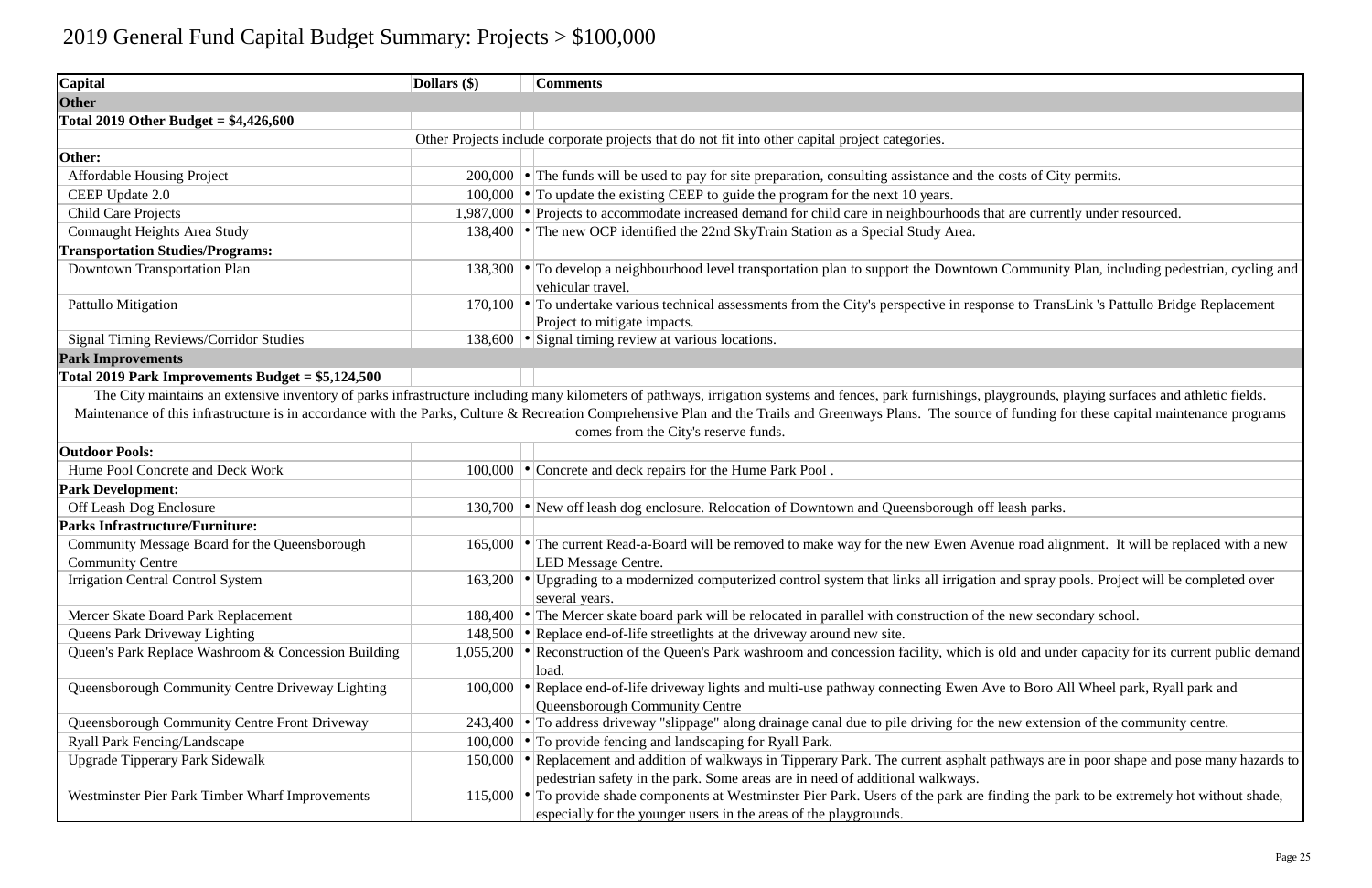| <b>Playgrounds:</b><br>Playground Refurbish Connaught Heights<br>343,900 • Playground is old and in need of upgrades to bring it up to new safety and code standards.<br>$\cdot$ To replace end-of-life equipment.<br>Queen's Park Replace playground equipment<br>100,000<br>200,000 • Replacement of the Tugger play structure at the Quay<br><b>Tugger Replacement</b><br>• Replace the Westminster Pier Park playground that will be impacted by the Sixth St. pedestrian ov<br>Westminster Pier Park Playground<br>450,000<br><b>Playing Surfaces:</b><br>336,500 $\cdot$ To repair and upgrade the tennis courts, as one side of the courts has sunk due to unstable ground<br>Queensborough Community Centre Tennis Court<br><b>Engineering Structures</b><br>Total 2019 Engineering Structures Budget = $$18,026,100$<br>The City maintains an extensive network of public works infrastructure including hundreds of kilometers of roads and sidewalks. Included in the maintenance of these networks are<br>street lighting, traffic calming, major road network and multi-modal initiatives. Maintenance of this infrastructure is based on various engineering maintenance plans that have been<br>annual maintenance programs require a stable source of funding, which to-date has come from the City's reserve funds.<br><b>Cycling and Greenways:</b><br>Brunette Fraser Regional Greenway - Braid St.<br>• Phase 3 construction of the Braid St section of Brunette Fraser Regional Greenway.<br>1,257,700<br>• Detailed designs for road rebuild after water main replacements. Various spot improvements as id<br><b>Crosstown Greenway Improvement</b><br>158,000<br>Transportation Plan, Connaught Heights Traffic Calming Plan, and input from ActBiPed.<br>• To complete greenway and bikeway connectivity gaps and spot improvements for safety, comfort<br>Cycling & Greenway Network Improvements<br>131,000<br><b>Great Streets:</b><br>• To undertake a design for 6th Street public realm, from Front St to 10th Ave in support of 6th Stre<br><b>Sixth Street Great Street</b><br>150,000<br>Transportation Plan.<br><b>Livable Neighbourhoods:</b><br>Traffic calming for Connaught Heights, McBride-Sapperton, Massey Victory Heights and Downto<br>Traffic calming<br>186,400<br>recommendations from Brow of the Hill 2007 Traffic Calming Plan.<br><b>Major Repairs and Rehab:</b><br>• Esplanade Timber Deck Reconstruction Program and repairs to sink holes on pathway adjacent to<br><b>Esplanade Repairs</b><br>630,000<br>200,000 $\cdot$ Rehabilitation of City engineering structures at various locations.<br><b>Structures Rehabilitation</b><br><b>Managed Roads:</b><br>Boyd/Duncan Intersection and Signal<br>535,700 • Access improvements required for adjacent development projects in Queensborough.<br>• Road maintenance at various locations including line marking, crack sealing, crosswalk and sidew<br>Gen Inspection & Maintenance<br>201,800<br>• Analysis and preliminary design for safety, transit priority and network optimization improvement<br>McBride Blvd Safety and Transit<br>100,000<br>intersections, from 10th Ave to Memorial Dr.<br>Various Locations - Pavement repairs, repaving, and rehabilitation to maintain operational level.<br><b>Pavement Management</b><br>3,915,600<br>• To complete the remaining "short term" road safety improvements as outlined in the 2016 Intersect<br>Road Safety Improvements<br>262,300<br>conduct analysis and design work towards addressing the "medium term" and "long term" issues.<br>Asset management. Replace failing traffic controllers; replacement controllers are typically upgrad<br><b>Replace Traffic Controller</b><br>250,000<br>functionality and signal operations.<br>• Install a DCC signal at Carnarvon & McInnis.<br>Signal at Carnarvon/McInnes<br>200,000<br>Asset management. Complete first phase of street lighting replacement in Massey Victory Heights<br><b>Street Lighting Improvements</b><br>400,000<br>this neighbourhood is rated as 'critical'<br>• Asset management. To complete detailed design and tender-ready packages for several locations.<br>Traffic Signal Install and Improvements<br>1,073,500 | <b>Capital</b> | Dollars (\$) | <b>Comments</b> |
|------------------------------------------------------------------------------------------------------------------------------------------------------------------------------------------------------------------------------------------------------------------------------------------------------------------------------------------------------------------------------------------------------------------------------------------------------------------------------------------------------------------------------------------------------------------------------------------------------------------------------------------------------------------------------------------------------------------------------------------------------------------------------------------------------------------------------------------------------------------------------------------------------------------------------------------------------------------------------------------------------------------------------------------------------------------------------------------------------------------------------------------------------------------------------------------------------------------------------------------------------------------------------------------------------------------------------------------------------------------------------------------------------------------------------------------------------------------------------------------------------------------------------------------------------------------------------------------------------------------------------------------------------------------------------------------------------------------------------------------------------------------------------------------------------------------------------------------------------------------------------------------------------------------------------------------------------------------------------------------------------------------------------------------------------------------------------------------------------------------------------------------------------------------------------------------------------------------------------------------------------------------------------------------------------------------------------------------------------------------------------------------------------------------------------------------------------------------------------------------------------------------------------------------------------------------------------------------------------------------------------------------------------------------------------------------------------------------------------------------------------------------------------------------------------------------------------------------------------------------------------------------------------------------------------------------------------------------------------------------------------------------------------------------------------------------------------------------------------------------------------------------------------------------------------------------------------------------------------------------------------------------------------------------------------------------------------------------------------------------------------------------------------------------------------------------------------------------------------------------------------------------------------------------------------------------------------------------------------------------------------------------------------------------------------------------------------------------------------------------------------------------------------------------------------------------------------------------------------------------------------------------------------------------------------------------------------------------------------------------------------------------------------------------------------------------------------------------------------------------------------------------------------------------------------------------------------------------------------------------------------------------------|----------------|--------------|-----------------|
|                                                                                                                                                                                                                                                                                                                                                                                                                                                                                                                                                                                                                                                                                                                                                                                                                                                                                                                                                                                                                                                                                                                                                                                                                                                                                                                                                                                                                                                                                                                                                                                                                                                                                                                                                                                                                                                                                                                                                                                                                                                                                                                                                                                                                                                                                                                                                                                                                                                                                                                                                                                                                                                                                                                                                                                                                                                                                                                                                                                                                                                                                                                                                                                                                                                                                                                                                                                                                                                                                                                                                                                                                                                                                                                                                                                                                                                                                                                                                                                                                                                                                                                                                                                                                                                                        |                |              |                 |
|                                                                                                                                                                                                                                                                                                                                                                                                                                                                                                                                                                                                                                                                                                                                                                                                                                                                                                                                                                                                                                                                                                                                                                                                                                                                                                                                                                                                                                                                                                                                                                                                                                                                                                                                                                                                                                                                                                                                                                                                                                                                                                                                                                                                                                                                                                                                                                                                                                                                                                                                                                                                                                                                                                                                                                                                                                                                                                                                                                                                                                                                                                                                                                                                                                                                                                                                                                                                                                                                                                                                                                                                                                                                                                                                                                                                                                                                                                                                                                                                                                                                                                                                                                                                                                                                        |                |              |                 |
|                                                                                                                                                                                                                                                                                                                                                                                                                                                                                                                                                                                                                                                                                                                                                                                                                                                                                                                                                                                                                                                                                                                                                                                                                                                                                                                                                                                                                                                                                                                                                                                                                                                                                                                                                                                                                                                                                                                                                                                                                                                                                                                                                                                                                                                                                                                                                                                                                                                                                                                                                                                                                                                                                                                                                                                                                                                                                                                                                                                                                                                                                                                                                                                                                                                                                                                                                                                                                                                                                                                                                                                                                                                                                                                                                                                                                                                                                                                                                                                                                                                                                                                                                                                                                                                                        |                |              |                 |
|                                                                                                                                                                                                                                                                                                                                                                                                                                                                                                                                                                                                                                                                                                                                                                                                                                                                                                                                                                                                                                                                                                                                                                                                                                                                                                                                                                                                                                                                                                                                                                                                                                                                                                                                                                                                                                                                                                                                                                                                                                                                                                                                                                                                                                                                                                                                                                                                                                                                                                                                                                                                                                                                                                                                                                                                                                                                                                                                                                                                                                                                                                                                                                                                                                                                                                                                                                                                                                                                                                                                                                                                                                                                                                                                                                                                                                                                                                                                                                                                                                                                                                                                                                                                                                                                        |                |              |                 |
|                                                                                                                                                                                                                                                                                                                                                                                                                                                                                                                                                                                                                                                                                                                                                                                                                                                                                                                                                                                                                                                                                                                                                                                                                                                                                                                                                                                                                                                                                                                                                                                                                                                                                                                                                                                                                                                                                                                                                                                                                                                                                                                                                                                                                                                                                                                                                                                                                                                                                                                                                                                                                                                                                                                                                                                                                                                                                                                                                                                                                                                                                                                                                                                                                                                                                                                                                                                                                                                                                                                                                                                                                                                                                                                                                                                                                                                                                                                                                                                                                                                                                                                                                                                                                                                                        |                |              |                 |
|                                                                                                                                                                                                                                                                                                                                                                                                                                                                                                                                                                                                                                                                                                                                                                                                                                                                                                                                                                                                                                                                                                                                                                                                                                                                                                                                                                                                                                                                                                                                                                                                                                                                                                                                                                                                                                                                                                                                                                                                                                                                                                                                                                                                                                                                                                                                                                                                                                                                                                                                                                                                                                                                                                                                                                                                                                                                                                                                                                                                                                                                                                                                                                                                                                                                                                                                                                                                                                                                                                                                                                                                                                                                                                                                                                                                                                                                                                                                                                                                                                                                                                                                                                                                                                                                        |                |              |                 |
|                                                                                                                                                                                                                                                                                                                                                                                                                                                                                                                                                                                                                                                                                                                                                                                                                                                                                                                                                                                                                                                                                                                                                                                                                                                                                                                                                                                                                                                                                                                                                                                                                                                                                                                                                                                                                                                                                                                                                                                                                                                                                                                                                                                                                                                                                                                                                                                                                                                                                                                                                                                                                                                                                                                                                                                                                                                                                                                                                                                                                                                                                                                                                                                                                                                                                                                                                                                                                                                                                                                                                                                                                                                                                                                                                                                                                                                                                                                                                                                                                                                                                                                                                                                                                                                                        |                |              |                 |
|                                                                                                                                                                                                                                                                                                                                                                                                                                                                                                                                                                                                                                                                                                                                                                                                                                                                                                                                                                                                                                                                                                                                                                                                                                                                                                                                                                                                                                                                                                                                                                                                                                                                                                                                                                                                                                                                                                                                                                                                                                                                                                                                                                                                                                                                                                                                                                                                                                                                                                                                                                                                                                                                                                                                                                                                                                                                                                                                                                                                                                                                                                                                                                                                                                                                                                                                                                                                                                                                                                                                                                                                                                                                                                                                                                                                                                                                                                                                                                                                                                                                                                                                                                                                                                                                        |                |              |                 |
|                                                                                                                                                                                                                                                                                                                                                                                                                                                                                                                                                                                                                                                                                                                                                                                                                                                                                                                                                                                                                                                                                                                                                                                                                                                                                                                                                                                                                                                                                                                                                                                                                                                                                                                                                                                                                                                                                                                                                                                                                                                                                                                                                                                                                                                                                                                                                                                                                                                                                                                                                                                                                                                                                                                                                                                                                                                                                                                                                                                                                                                                                                                                                                                                                                                                                                                                                                                                                                                                                                                                                                                                                                                                                                                                                                                                                                                                                                                                                                                                                                                                                                                                                                                                                                                                        |                |              |                 |
|                                                                                                                                                                                                                                                                                                                                                                                                                                                                                                                                                                                                                                                                                                                                                                                                                                                                                                                                                                                                                                                                                                                                                                                                                                                                                                                                                                                                                                                                                                                                                                                                                                                                                                                                                                                                                                                                                                                                                                                                                                                                                                                                                                                                                                                                                                                                                                                                                                                                                                                                                                                                                                                                                                                                                                                                                                                                                                                                                                                                                                                                                                                                                                                                                                                                                                                                                                                                                                                                                                                                                                                                                                                                                                                                                                                                                                                                                                                                                                                                                                                                                                                                                                                                                                                                        |                |              |                 |
|                                                                                                                                                                                                                                                                                                                                                                                                                                                                                                                                                                                                                                                                                                                                                                                                                                                                                                                                                                                                                                                                                                                                                                                                                                                                                                                                                                                                                                                                                                                                                                                                                                                                                                                                                                                                                                                                                                                                                                                                                                                                                                                                                                                                                                                                                                                                                                                                                                                                                                                                                                                                                                                                                                                                                                                                                                                                                                                                                                                                                                                                                                                                                                                                                                                                                                                                                                                                                                                                                                                                                                                                                                                                                                                                                                                                                                                                                                                                                                                                                                                                                                                                                                                                                                                                        |                |              |                 |
|                                                                                                                                                                                                                                                                                                                                                                                                                                                                                                                                                                                                                                                                                                                                                                                                                                                                                                                                                                                                                                                                                                                                                                                                                                                                                                                                                                                                                                                                                                                                                                                                                                                                                                                                                                                                                                                                                                                                                                                                                                                                                                                                                                                                                                                                                                                                                                                                                                                                                                                                                                                                                                                                                                                                                                                                                                                                                                                                                                                                                                                                                                                                                                                                                                                                                                                                                                                                                                                                                                                                                                                                                                                                                                                                                                                                                                                                                                                                                                                                                                                                                                                                                                                                                                                                        |                |              |                 |
|                                                                                                                                                                                                                                                                                                                                                                                                                                                                                                                                                                                                                                                                                                                                                                                                                                                                                                                                                                                                                                                                                                                                                                                                                                                                                                                                                                                                                                                                                                                                                                                                                                                                                                                                                                                                                                                                                                                                                                                                                                                                                                                                                                                                                                                                                                                                                                                                                                                                                                                                                                                                                                                                                                                                                                                                                                                                                                                                                                                                                                                                                                                                                                                                                                                                                                                                                                                                                                                                                                                                                                                                                                                                                                                                                                                                                                                                                                                                                                                                                                                                                                                                                                                                                                                                        |                |              |                 |
|                                                                                                                                                                                                                                                                                                                                                                                                                                                                                                                                                                                                                                                                                                                                                                                                                                                                                                                                                                                                                                                                                                                                                                                                                                                                                                                                                                                                                                                                                                                                                                                                                                                                                                                                                                                                                                                                                                                                                                                                                                                                                                                                                                                                                                                                                                                                                                                                                                                                                                                                                                                                                                                                                                                                                                                                                                                                                                                                                                                                                                                                                                                                                                                                                                                                                                                                                                                                                                                                                                                                                                                                                                                                                                                                                                                                                                                                                                                                                                                                                                                                                                                                                                                                                                                                        |                |              |                 |
|                                                                                                                                                                                                                                                                                                                                                                                                                                                                                                                                                                                                                                                                                                                                                                                                                                                                                                                                                                                                                                                                                                                                                                                                                                                                                                                                                                                                                                                                                                                                                                                                                                                                                                                                                                                                                                                                                                                                                                                                                                                                                                                                                                                                                                                                                                                                                                                                                                                                                                                                                                                                                                                                                                                                                                                                                                                                                                                                                                                                                                                                                                                                                                                                                                                                                                                                                                                                                                                                                                                                                                                                                                                                                                                                                                                                                                                                                                                                                                                                                                                                                                                                                                                                                                                                        |                |              |                 |
|                                                                                                                                                                                                                                                                                                                                                                                                                                                                                                                                                                                                                                                                                                                                                                                                                                                                                                                                                                                                                                                                                                                                                                                                                                                                                                                                                                                                                                                                                                                                                                                                                                                                                                                                                                                                                                                                                                                                                                                                                                                                                                                                                                                                                                                                                                                                                                                                                                                                                                                                                                                                                                                                                                                                                                                                                                                                                                                                                                                                                                                                                                                                                                                                                                                                                                                                                                                                                                                                                                                                                                                                                                                                                                                                                                                                                                                                                                                                                                                                                                                                                                                                                                                                                                                                        |                |              |                 |
|                                                                                                                                                                                                                                                                                                                                                                                                                                                                                                                                                                                                                                                                                                                                                                                                                                                                                                                                                                                                                                                                                                                                                                                                                                                                                                                                                                                                                                                                                                                                                                                                                                                                                                                                                                                                                                                                                                                                                                                                                                                                                                                                                                                                                                                                                                                                                                                                                                                                                                                                                                                                                                                                                                                                                                                                                                                                                                                                                                                                                                                                                                                                                                                                                                                                                                                                                                                                                                                                                                                                                                                                                                                                                                                                                                                                                                                                                                                                                                                                                                                                                                                                                                                                                                                                        |                |              |                 |
|                                                                                                                                                                                                                                                                                                                                                                                                                                                                                                                                                                                                                                                                                                                                                                                                                                                                                                                                                                                                                                                                                                                                                                                                                                                                                                                                                                                                                                                                                                                                                                                                                                                                                                                                                                                                                                                                                                                                                                                                                                                                                                                                                                                                                                                                                                                                                                                                                                                                                                                                                                                                                                                                                                                                                                                                                                                                                                                                                                                                                                                                                                                                                                                                                                                                                                                                                                                                                                                                                                                                                                                                                                                                                                                                                                                                                                                                                                                                                                                                                                                                                                                                                                                                                                                                        |                |              |                 |
|                                                                                                                                                                                                                                                                                                                                                                                                                                                                                                                                                                                                                                                                                                                                                                                                                                                                                                                                                                                                                                                                                                                                                                                                                                                                                                                                                                                                                                                                                                                                                                                                                                                                                                                                                                                                                                                                                                                                                                                                                                                                                                                                                                                                                                                                                                                                                                                                                                                                                                                                                                                                                                                                                                                                                                                                                                                                                                                                                                                                                                                                                                                                                                                                                                                                                                                                                                                                                                                                                                                                                                                                                                                                                                                                                                                                                                                                                                                                                                                                                                                                                                                                                                                                                                                                        |                |              |                 |
|                                                                                                                                                                                                                                                                                                                                                                                                                                                                                                                                                                                                                                                                                                                                                                                                                                                                                                                                                                                                                                                                                                                                                                                                                                                                                                                                                                                                                                                                                                                                                                                                                                                                                                                                                                                                                                                                                                                                                                                                                                                                                                                                                                                                                                                                                                                                                                                                                                                                                                                                                                                                                                                                                                                                                                                                                                                                                                                                                                                                                                                                                                                                                                                                                                                                                                                                                                                                                                                                                                                                                                                                                                                                                                                                                                                                                                                                                                                                                                                                                                                                                                                                                                                                                                                                        |                |              |                 |
|                                                                                                                                                                                                                                                                                                                                                                                                                                                                                                                                                                                                                                                                                                                                                                                                                                                                                                                                                                                                                                                                                                                                                                                                                                                                                                                                                                                                                                                                                                                                                                                                                                                                                                                                                                                                                                                                                                                                                                                                                                                                                                                                                                                                                                                                                                                                                                                                                                                                                                                                                                                                                                                                                                                                                                                                                                                                                                                                                                                                                                                                                                                                                                                                                                                                                                                                                                                                                                                                                                                                                                                                                                                                                                                                                                                                                                                                                                                                                                                                                                                                                                                                                                                                                                                                        |                |              |                 |
|                                                                                                                                                                                                                                                                                                                                                                                                                                                                                                                                                                                                                                                                                                                                                                                                                                                                                                                                                                                                                                                                                                                                                                                                                                                                                                                                                                                                                                                                                                                                                                                                                                                                                                                                                                                                                                                                                                                                                                                                                                                                                                                                                                                                                                                                                                                                                                                                                                                                                                                                                                                                                                                                                                                                                                                                                                                                                                                                                                                                                                                                                                                                                                                                                                                                                                                                                                                                                                                                                                                                                                                                                                                                                                                                                                                                                                                                                                                                                                                                                                                                                                                                                                                                                                                                        |                |              |                 |
|                                                                                                                                                                                                                                                                                                                                                                                                                                                                                                                                                                                                                                                                                                                                                                                                                                                                                                                                                                                                                                                                                                                                                                                                                                                                                                                                                                                                                                                                                                                                                                                                                                                                                                                                                                                                                                                                                                                                                                                                                                                                                                                                                                                                                                                                                                                                                                                                                                                                                                                                                                                                                                                                                                                                                                                                                                                                                                                                                                                                                                                                                                                                                                                                                                                                                                                                                                                                                                                                                                                                                                                                                                                                                                                                                                                                                                                                                                                                                                                                                                                                                                                                                                                                                                                                        |                |              |                 |
|                                                                                                                                                                                                                                                                                                                                                                                                                                                                                                                                                                                                                                                                                                                                                                                                                                                                                                                                                                                                                                                                                                                                                                                                                                                                                                                                                                                                                                                                                                                                                                                                                                                                                                                                                                                                                                                                                                                                                                                                                                                                                                                                                                                                                                                                                                                                                                                                                                                                                                                                                                                                                                                                                                                                                                                                                                                                                                                                                                                                                                                                                                                                                                                                                                                                                                                                                                                                                                                                                                                                                                                                                                                                                                                                                                                                                                                                                                                                                                                                                                                                                                                                                                                                                                                                        |                |              |                 |
|                                                                                                                                                                                                                                                                                                                                                                                                                                                                                                                                                                                                                                                                                                                                                                                                                                                                                                                                                                                                                                                                                                                                                                                                                                                                                                                                                                                                                                                                                                                                                                                                                                                                                                                                                                                                                                                                                                                                                                                                                                                                                                                                                                                                                                                                                                                                                                                                                                                                                                                                                                                                                                                                                                                                                                                                                                                                                                                                                                                                                                                                                                                                                                                                                                                                                                                                                                                                                                                                                                                                                                                                                                                                                                                                                                                                                                                                                                                                                                                                                                                                                                                                                                                                                                                                        |                |              |                 |
|                                                                                                                                                                                                                                                                                                                                                                                                                                                                                                                                                                                                                                                                                                                                                                                                                                                                                                                                                                                                                                                                                                                                                                                                                                                                                                                                                                                                                                                                                                                                                                                                                                                                                                                                                                                                                                                                                                                                                                                                                                                                                                                                                                                                                                                                                                                                                                                                                                                                                                                                                                                                                                                                                                                                                                                                                                                                                                                                                                                                                                                                                                                                                                                                                                                                                                                                                                                                                                                                                                                                                                                                                                                                                                                                                                                                                                                                                                                                                                                                                                                                                                                                                                                                                                                                        |                |              |                 |
|                                                                                                                                                                                                                                                                                                                                                                                                                                                                                                                                                                                                                                                                                                                                                                                                                                                                                                                                                                                                                                                                                                                                                                                                                                                                                                                                                                                                                                                                                                                                                                                                                                                                                                                                                                                                                                                                                                                                                                                                                                                                                                                                                                                                                                                                                                                                                                                                                                                                                                                                                                                                                                                                                                                                                                                                                                                                                                                                                                                                                                                                                                                                                                                                                                                                                                                                                                                                                                                                                                                                                                                                                                                                                                                                                                                                                                                                                                                                                                                                                                                                                                                                                                                                                                                                        |                |              |                 |
|                                                                                                                                                                                                                                                                                                                                                                                                                                                                                                                                                                                                                                                                                                                                                                                                                                                                                                                                                                                                                                                                                                                                                                                                                                                                                                                                                                                                                                                                                                                                                                                                                                                                                                                                                                                                                                                                                                                                                                                                                                                                                                                                                                                                                                                                                                                                                                                                                                                                                                                                                                                                                                                                                                                                                                                                                                                                                                                                                                                                                                                                                                                                                                                                                                                                                                                                                                                                                                                                                                                                                                                                                                                                                                                                                                                                                                                                                                                                                                                                                                                                                                                                                                                                                                                                        |                |              |                 |
|                                                                                                                                                                                                                                                                                                                                                                                                                                                                                                                                                                                                                                                                                                                                                                                                                                                                                                                                                                                                                                                                                                                                                                                                                                                                                                                                                                                                                                                                                                                                                                                                                                                                                                                                                                                                                                                                                                                                                                                                                                                                                                                                                                                                                                                                                                                                                                                                                                                                                                                                                                                                                                                                                                                                                                                                                                                                                                                                                                                                                                                                                                                                                                                                                                                                                                                                                                                                                                                                                                                                                                                                                                                                                                                                                                                                                                                                                                                                                                                                                                                                                                                                                                                                                                                                        |                |              |                 |
|                                                                                                                                                                                                                                                                                                                                                                                                                                                                                                                                                                                                                                                                                                                                                                                                                                                                                                                                                                                                                                                                                                                                                                                                                                                                                                                                                                                                                                                                                                                                                                                                                                                                                                                                                                                                                                                                                                                                                                                                                                                                                                                                                                                                                                                                                                                                                                                                                                                                                                                                                                                                                                                                                                                                                                                                                                                                                                                                                                                                                                                                                                                                                                                                                                                                                                                                                                                                                                                                                                                                                                                                                                                                                                                                                                                                                                                                                                                                                                                                                                                                                                                                                                                                                                                                        |                |              |                 |
|                                                                                                                                                                                                                                                                                                                                                                                                                                                                                                                                                                                                                                                                                                                                                                                                                                                                                                                                                                                                                                                                                                                                                                                                                                                                                                                                                                                                                                                                                                                                                                                                                                                                                                                                                                                                                                                                                                                                                                                                                                                                                                                                                                                                                                                                                                                                                                                                                                                                                                                                                                                                                                                                                                                                                                                                                                                                                                                                                                                                                                                                                                                                                                                                                                                                                                                                                                                                                                                                                                                                                                                                                                                                                                                                                                                                                                                                                                                                                                                                                                                                                                                                                                                                                                                                        |                |              |                 |
|                                                                                                                                                                                                                                                                                                                                                                                                                                                                                                                                                                                                                                                                                                                                                                                                                                                                                                                                                                                                                                                                                                                                                                                                                                                                                                                                                                                                                                                                                                                                                                                                                                                                                                                                                                                                                                                                                                                                                                                                                                                                                                                                                                                                                                                                                                                                                                                                                                                                                                                                                                                                                                                                                                                                                                                                                                                                                                                                                                                                                                                                                                                                                                                                                                                                                                                                                                                                                                                                                                                                                                                                                                                                                                                                                                                                                                                                                                                                                                                                                                                                                                                                                                                                                                                                        |                |              |                 |
|                                                                                                                                                                                                                                                                                                                                                                                                                                                                                                                                                                                                                                                                                                                                                                                                                                                                                                                                                                                                                                                                                                                                                                                                                                                                                                                                                                                                                                                                                                                                                                                                                                                                                                                                                                                                                                                                                                                                                                                                                                                                                                                                                                                                                                                                                                                                                                                                                                                                                                                                                                                                                                                                                                                                                                                                                                                                                                                                                                                                                                                                                                                                                                                                                                                                                                                                                                                                                                                                                                                                                                                                                                                                                                                                                                                                                                                                                                                                                                                                                                                                                                                                                                                                                                                                        |                |              |                 |
|                                                                                                                                                                                                                                                                                                                                                                                                                                                                                                                                                                                                                                                                                                                                                                                                                                                                                                                                                                                                                                                                                                                                                                                                                                                                                                                                                                                                                                                                                                                                                                                                                                                                                                                                                                                                                                                                                                                                                                                                                                                                                                                                                                                                                                                                                                                                                                                                                                                                                                                                                                                                                                                                                                                                                                                                                                                                                                                                                                                                                                                                                                                                                                                                                                                                                                                                                                                                                                                                                                                                                                                                                                                                                                                                                                                                                                                                                                                                                                                                                                                                                                                                                                                                                                                                        |                |              |                 |
|                                                                                                                                                                                                                                                                                                                                                                                                                                                                                                                                                                                                                                                                                                                                                                                                                                                                                                                                                                                                                                                                                                                                                                                                                                                                                                                                                                                                                                                                                                                                                                                                                                                                                                                                                                                                                                                                                                                                                                                                                                                                                                                                                                                                                                                                                                                                                                                                                                                                                                                                                                                                                                                                                                                                                                                                                                                                                                                                                                                                                                                                                                                                                                                                                                                                                                                                                                                                                                                                                                                                                                                                                                                                                                                                                                                                                                                                                                                                                                                                                                                                                                                                                                                                                                                                        |                |              |                 |
|                                                                                                                                                                                                                                                                                                                                                                                                                                                                                                                                                                                                                                                                                                                                                                                                                                                                                                                                                                                                                                                                                                                                                                                                                                                                                                                                                                                                                                                                                                                                                                                                                                                                                                                                                                                                                                                                                                                                                                                                                                                                                                                                                                                                                                                                                                                                                                                                                                                                                                                                                                                                                                                                                                                                                                                                                                                                                                                                                                                                                                                                                                                                                                                                                                                                                                                                                                                                                                                                                                                                                                                                                                                                                                                                                                                                                                                                                                                                                                                                                                                                                                                                                                                                                                                                        |                |              |                 |
|                                                                                                                                                                                                                                                                                                                                                                                                                                                                                                                                                                                                                                                                                                                                                                                                                                                                                                                                                                                                                                                                                                                                                                                                                                                                                                                                                                                                                                                                                                                                                                                                                                                                                                                                                                                                                                                                                                                                                                                                                                                                                                                                                                                                                                                                                                                                                                                                                                                                                                                                                                                                                                                                                                                                                                                                                                                                                                                                                                                                                                                                                                                                                                                                                                                                                                                                                                                                                                                                                                                                                                                                                                                                                                                                                                                                                                                                                                                                                                                                                                                                                                                                                                                                                                                                        |                |              |                 |
|                                                                                                                                                                                                                                                                                                                                                                                                                                                                                                                                                                                                                                                                                                                                                                                                                                                                                                                                                                                                                                                                                                                                                                                                                                                                                                                                                                                                                                                                                                                                                                                                                                                                                                                                                                                                                                                                                                                                                                                                                                                                                                                                                                                                                                                                                                                                                                                                                                                                                                                                                                                                                                                                                                                                                                                                                                                                                                                                                                                                                                                                                                                                                                                                                                                                                                                                                                                                                                                                                                                                                                                                                                                                                                                                                                                                                                                                                                                                                                                                                                                                                                                                                                                                                                                                        |                |              |                 |
|                                                                                                                                                                                                                                                                                                                                                                                                                                                                                                                                                                                                                                                                                                                                                                                                                                                                                                                                                                                                                                                                                                                                                                                                                                                                                                                                                                                                                                                                                                                                                                                                                                                                                                                                                                                                                                                                                                                                                                                                                                                                                                                                                                                                                                                                                                                                                                                                                                                                                                                                                                                                                                                                                                                                                                                                                                                                                                                                                                                                                                                                                                                                                                                                                                                                                                                                                                                                                                                                                                                                                                                                                                                                                                                                                                                                                                                                                                                                                                                                                                                                                                                                                                                                                                                                        |                |              |                 |

St. pedestrian overpass.

nese networks are programs for traffic signalization, ins that have been developed over the years. Proper

provements as identified in the Sapperton

r safety, comfort and convenience.

upport of 6th Street as a Great Street in the Master

ights and Downtown. To consider final

hway adjacent to bulk head.

sswalk and sidewalk inspections and maintenance.

tion improvements along McBride, including

the 2016 Intersection Safety Review, and to ong term" issues.

re typically upgraded equipment to improve

Victory Heights; street lighting asset condition in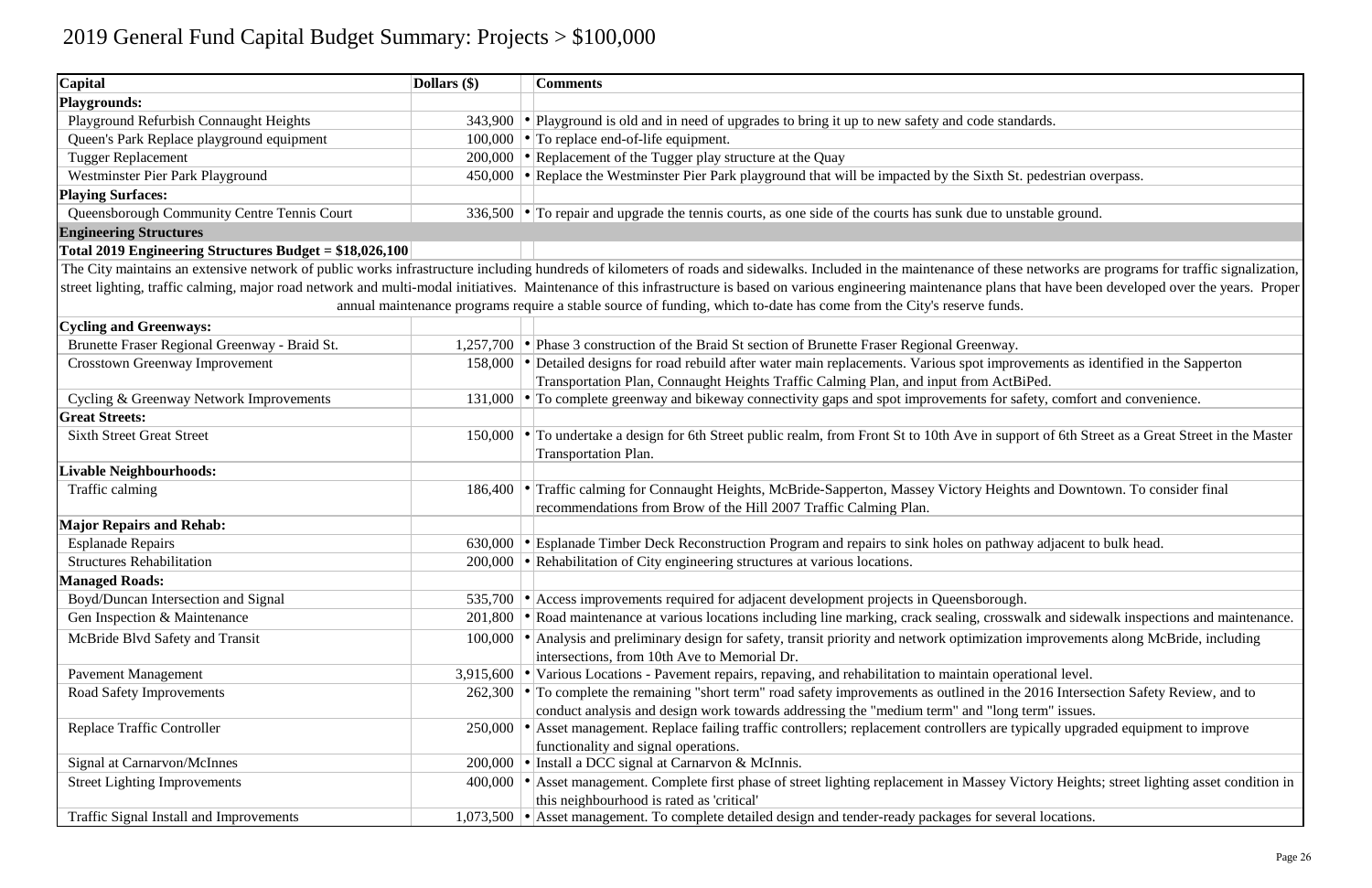| <b>Capital</b>                                      | Dollars $(\$)$ | <b>Comments</b>                                                                                                                                                                                                                                                       |
|-----------------------------------------------------|----------------|-----------------------------------------------------------------------------------------------------------------------------------------------------------------------------------------------------------------------------------------------------------------------|
| <b>Railway Improvements:</b>                        |                |                                                                                                                                                                                                                                                                       |
| Rail Crossing Upgrades Other                        |                | 750,000 $\bullet$ Rail crossing upgrades as part of the Whistle Cessation Initiative.                                                                                                                                                                                 |
| Rail Signal at 501 Boyd Access                      |                | 350,000 • Developer obligation to provide signalized railway access at 501 Boyd                                                                                                                                                                                       |
| <b>Special Projects:</b>                            |                |                                                                                                                                                                                                                                                                       |
| <b>Accessible Pedestrian Connections</b>            |                | 1,500,000 $\bullet$ To provide accessible pedestrian connections to the waterfront.                                                                                                                                                                                   |
| Ewen Ave Phase 3                                    |                | 900,300 $\cdot$ To complete Phase 3 of Ewen Avenue streetscape improvements.                                                                                                                                                                                          |
| Q to Q Quayside to Queensborough Pedestrian Ferries |                | 1,029,300 • Pedestrian / bicycle ferry service between Queensborough and the Downtown Quay, including dock replacement at Port Royal and<br>to consider replacement of wooden float at Quayside.                                                                      |
| <b>Riverfront Connection Pier to Landing</b>        |                | 1,500,000 • Project charter, strategy for regulatory and other stakeholder engagement and approvals, detailed design and Class B cost estimate,<br>and construction of elements not impacted by the Pattullo Bridge.                                                  |
| <b>Walking:</b>                                     |                |                                                                                                                                                                                                                                                                       |
| <b>Pedestrian Crossing Improvements</b>             |                | 518,700 • Annual Program. Design and installation of crosswalks, special crosswalks, and pedestrian activated traffic signals.                                                                                                                                        |
| Queensborough Transportation Howes St               |                | 127,900 • Queensborough transportation road improvements on Howes Street from Salter Street to Ewen Ave.                                                                                                                                                              |
| <b>Salter Street Work Project</b>                   |                | 470,000 $\cdot$ To upgrade Salter St. in accordance with DCC program. A portion of the work will be undertaken by development through DCC<br>rebate.                                                                                                                  |
| Walking Infrastructure Improvements                 |                | 648,500 • Projects include Local Area Improvement sidewalk on Phillips St; Tipperary Park path upgrade; walking connectivity spot<br>improvements; parklet and minor public realm improvements, and: detailed designs for sidewalk and lighting at various locations. |

| ay, including dock replacement at Port Royal and |  |  |
|--------------------------------------------------|--|--|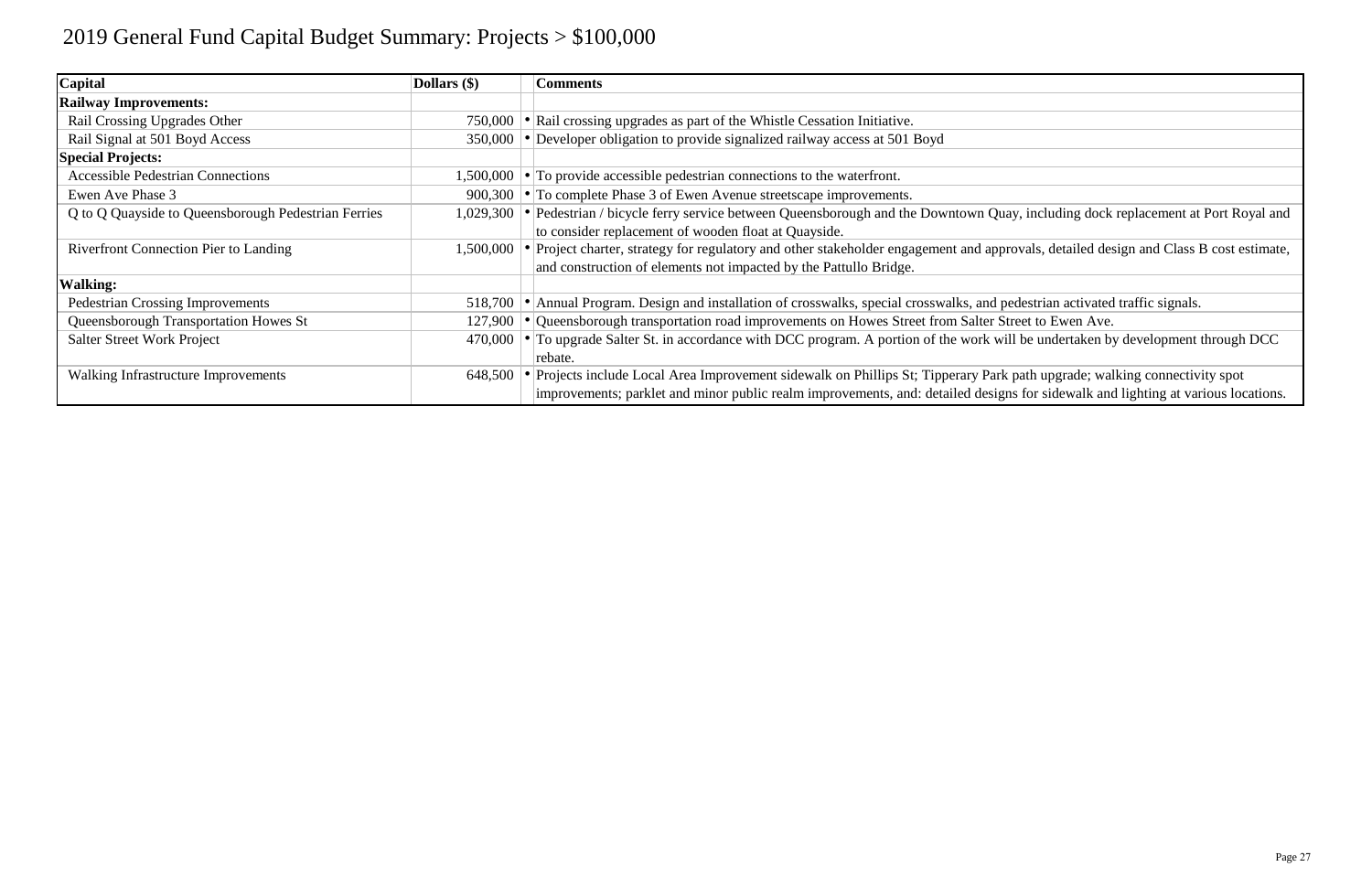## **Attachment #2**

Utility Fund Budgets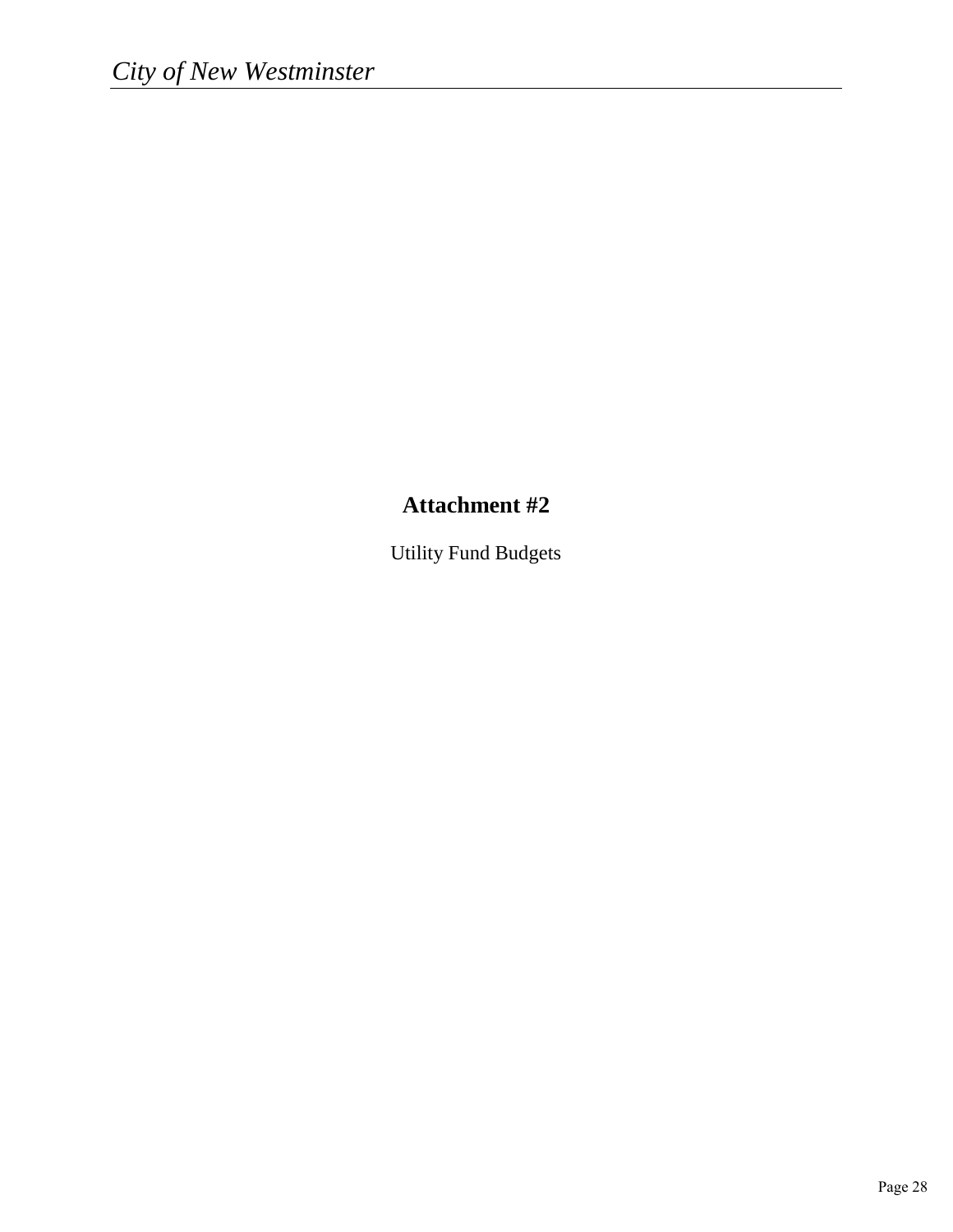#### **CORPORATION OF THE CITY OF NEW WESTMINSTER ELECTRICAL FUND BUDGET**

|                                                | 2018               | 2018                                              | 2019                                  |                   |                                         | <b>Budget Projections</b> |                 |                  |  |
|------------------------------------------------|--------------------|---------------------------------------------------|---------------------------------------|-------------------|-----------------------------------------|---------------------------|-----------------|------------------|--|
|                                                | <b>Projections</b> | <b>Budget</b>                                     | <b>Budget</b>                         | \$ <sub>chg</sub> | 2020                                    | 2021                      | 2022            | 2023             |  |
| <b>REVENUE</b>                                 |                    |                                                   |                                       |                   |                                         |                           |                 |                  |  |
| <b>Utility Rates</b>                           | 48,254,102         | 46,349,510<br>S.                                  | 49,381,764<br>\$.                     | 3,032,254<br>-S   | 50,434,552<br>\$.                       | 51,508,922<br>\$.         | 52,580,330<br>S | 53,674,236<br>-S |  |
| <b>Sale of Services</b>                        | 153,257            | 49,825                                            | 49,825                                |                   | 49,825                                  | 49,825                    | 49,825          | 49,825           |  |
| <b>Capital Contributions and DCC's</b>         | 1,174,700          | 2,112,500                                         | 2,157,500                             | (5,000)           | 2,665,000                               | 1,000,000                 | 1,000,000       | 1,000,000        |  |
| <b>Other Revenue</b>                           | 103,021            | 25,726                                            | 105,341                               | 79,615            | 139,371                                 | 203,675                   | 294,127         | 387,475          |  |
| <b>Total Revenues</b>                          | 49,685,080         | 48,537,561                                        | 51,694,430                            | 3,106,869         | 53,288,748                              | 52,762,422                | 53,924,282      | 55,111,536       |  |
|                                                |                    |                                                   |                                       |                   |                                         |                           |                 |                  |  |
| <b>EXPENSES</b>                                |                    |                                                   |                                       |                   |                                         |                           |                 |                  |  |
| <b>Salaries, Benefits and Training</b>         | 2,655,656          | 3,009,752                                         | 3,117,764                             | 108,012           | 3,265,337                               | 3,357,792                 | 3,366,581       | 3,360,904        |  |
| <b>Contracted Services</b>                     | 1,759,230          | 1,795,780                                         | 1,806,337                             | 10,557            | 1,817,106                               | 2,128,090                 | 2,139,294       | 2,150,105        |  |
| <b>Supplies and Materials</b>                  | 831,483            | 330,892                                           | 330,982                               | 90                | 331,074                                 | 331,168                   | 331,263         | 331,263          |  |
| <b>Interest and Bank Charges</b>               | 607,532            | 587,775                                           | 818,496                               | 230,721           | 1,591,659                               | 2,234,800                 | 2,234,800       | 2,234,800        |  |
| <b>Utility Purchases and Levies</b>            | 30,668,361         | 29,474,852                                        | 31,082,384                            | 1,607,532         | 31,245,567                              | 31,761,119                | 31,761,119      | 32,523,386       |  |
| Amortization                                   | 2,193,550          | 2,207,000                                         | 2,738,000                             | 531,000           | 3,891,000                               | 4,048,000                 | 4,200,000       | 4,283,000        |  |
| <b>Loss on Disposals</b>                       | 145,149            |                                                   |                                       |                   |                                         |                           |                 |                  |  |
| <b>Total Expenses</b>                          | 38,860,961         | 37,406,051                                        | 39,893,963                            | 2,487,912         | 42,141,743                              | 43,860,969                | 44,033,057      | 44,883,458       |  |
|                                                |                    |                                                   |                                       |                   |                                         |                           |                 |                  |  |
| <b>INCREASE IN TOTAL EQUITY</b>                | 10,824,119         | 11,131,510                                        | 11,800,467                            | 618,957           | 11,147,005                              | 8,901,453                 | 9,891,225       | 10,228,078       |  |
|                                                |                    |                                                   |                                       |                   |                                         |                           |                 |                  |  |
| <b>Reconciliation to Financial Equity</b>      |                    |                                                   |                                       |                   |                                         |                           |                 |                  |  |
| <b>Amortization of Tangible Capital Assets</b> | 2,193,550          | 2,207,000                                         | 2,738,000                             | 531,000           | 3,891,000                               | 4,048,000                 | 4,200,000       | 4,283,000        |  |
| <b>Capital Expenses</b>                        | (10,952,600)       | (14, 949, 700)                                    | (36, 489, 400)                        | (21,539,700)      | (28, 222, 000)                          | (4,570,000)               | (6, 165, 000)   | (3,030,000)      |  |
| <b>Debt Retirement</b>                         | (963, 468)         | (939, 416)                                        | (972, 296)                            | (32,880)          | (1,975,761)                             | (2,841,468)               | (2,931,920)     | (3,025,268)      |  |
| <b>Proceeds on Debt Issuance</b>               | 8,022,000          | 4,500,000                                         | 20,320,900                            | 15,820,900        | 16,822,000                              |                           |                 |                  |  |
| <b>Loss on Disposals</b>                       | 145,149            |                                                   |                                       |                   |                                         |                           |                 |                  |  |
| Transfer from/(to) Other Funds                 | (6,000,000)        | (6,000,000)                                       | (6,000,000)                           |                   | (6,000,000)                             | (6,000,000)               | (6,000,000)     | (6,000,000)      |  |
| <b>Internal Charges</b>                        | (1,903,977)        | (1,736,065)                                       | (1,713,959)                           | 22,106            | (1,744,587)                             | (1,773,053)               | (1,800,086)     | (1,828,011)      |  |
| <b>Internal Recoveries</b>                     | 2,111,944          | 2,495,785                                         | 2,627,793                             | 132,008           | 2,723,208                               | 2,799,564                 | 2,844,622       | 2,889,023        |  |
|                                                |                    |                                                   |                                       |                   |                                         |                           |                 |                  |  |
| <b>CHANGE IN FINANCIAL EQUITY (Reserves)</b>   | 3,476,717          | (3, 290, 886)                                     | (7,688,495)                           | (4,447,609)       | (3,359,135)                             | 564,496                   | 38,841          | 3,516,822        |  |
|                                                |                    |                                                   |                                       |                   |                                         |                           |                 |                  |  |
| Financial Equity, beginning of year            | 22,560,474         | 20,228,124                                        | 26,037,191                            | 5,809,067         | 18,348,696                              | 14,989,561                | 15,554,057      | 15,592,898       |  |
|                                                |                    |                                                   |                                       |                   |                                         |                           |                 |                  |  |
| FINANCIAL EQUITY (Reserves), end of year       |                    | $26,037,191 \div 16,937,238 \div 18,348,696 \div$ |                                       |                   | $1,361,458$ \$ 14,989,561 \$ 15,554,057 |                           | \$15,592,898\$  | 19,109,720       |  |
|                                                |                    |                                                   |                                       |                   |                                         |                           |                 |                  |  |
|                                                |                    |                                                   | <b>ELECTRICAL FUND CAPITAL BUDGET</b> |                   |                                         |                           |                 |                  |  |
| <b>CAPITAL EXPENSES</b>                        |                    |                                                   |                                       |                   |                                         |                           |                 |                  |  |
| Land                                           | $5,636,900$ \$     | $2,250,000$ \$                                    | $2,863,100$ \$                        | $613,100$ \$      |                                         | \$                        | \$              | \$               |  |
| <b>Vehicles/Equipment</b>                      | 1,542,200          | 2,660,000                                         | 3,296,900                             | 636,900           | 3,772,000                               | 80,000                    | 185,000         | 530,000          |  |
| <b>Other Projects</b>                          | 43,500             | 200,000                                           | 506,500                               | 306,500           | 250,000                                 | 50,000                    | 100,000         | 100,000          |  |
| <b>Electrical Distribution System</b>          | 3,730,000          | 9,839,700                                         | 29,822,900                            | 19,983,200        | 24,200,000                              | 4,440,000                 | 5,880,000       | 2,400,000        |  |
| Total Capital Expenses \$                      | 10,952,600         | \$14,949,700                                      | 36,489,400<br>s                       | 21,539,700<br>S.  | 28,222,000 \$<br>S                      | 4,570,000                 | $6,165,000$ \$  | 3,030,000        |  |
|                                                |                    |                                                   |                                       |                   |                                         |                           |                 |                  |  |
| <b>FUNDING SOURCES</b>                         |                    |                                                   |                                       |                   |                                         |                           |                 |                  |  |
| <b>Reserve Funds</b>                           | $2,631,300$ \$     | 8,337,200                                         | \$14,011,000                          | 5,673,800 \$      | 8,735,000 \$                            | 3,570,000 \$              | $5,165,000$ \$  | 2,030,000        |  |
| <b>Long Term Debt</b>                          | 7,146,600          | 4,500,000                                         | 20,320,900                            | 15,820,900        | 16,822,000                              |                           |                 |                  |  |
| <b>Grants from Other Governments</b>           |                    |                                                   | 50,000                                | 50,000            | 1,665,000                               |                           |                 |                  |  |
| <b>Contributions</b>                           | 1,174,700          | 2,112,500                                         | 2,107,500                             | (5,000)           | 1,000,000                               | 1,000,000                 | 1,000,000       | 1,000,000        |  |
| Total Capital Funding \$                       | 10,952,600         | $$14,949,700$ \$                                  | 36,489,400                            | 21,539,700<br>S.  | 28,222,000 \$<br>S                      | 4,570,000                 | $6,165,000$ \$  | 3,030,000        |  |
|                                                |                    |                                                   |                                       |                   |                                         |                           |                 |                  |  |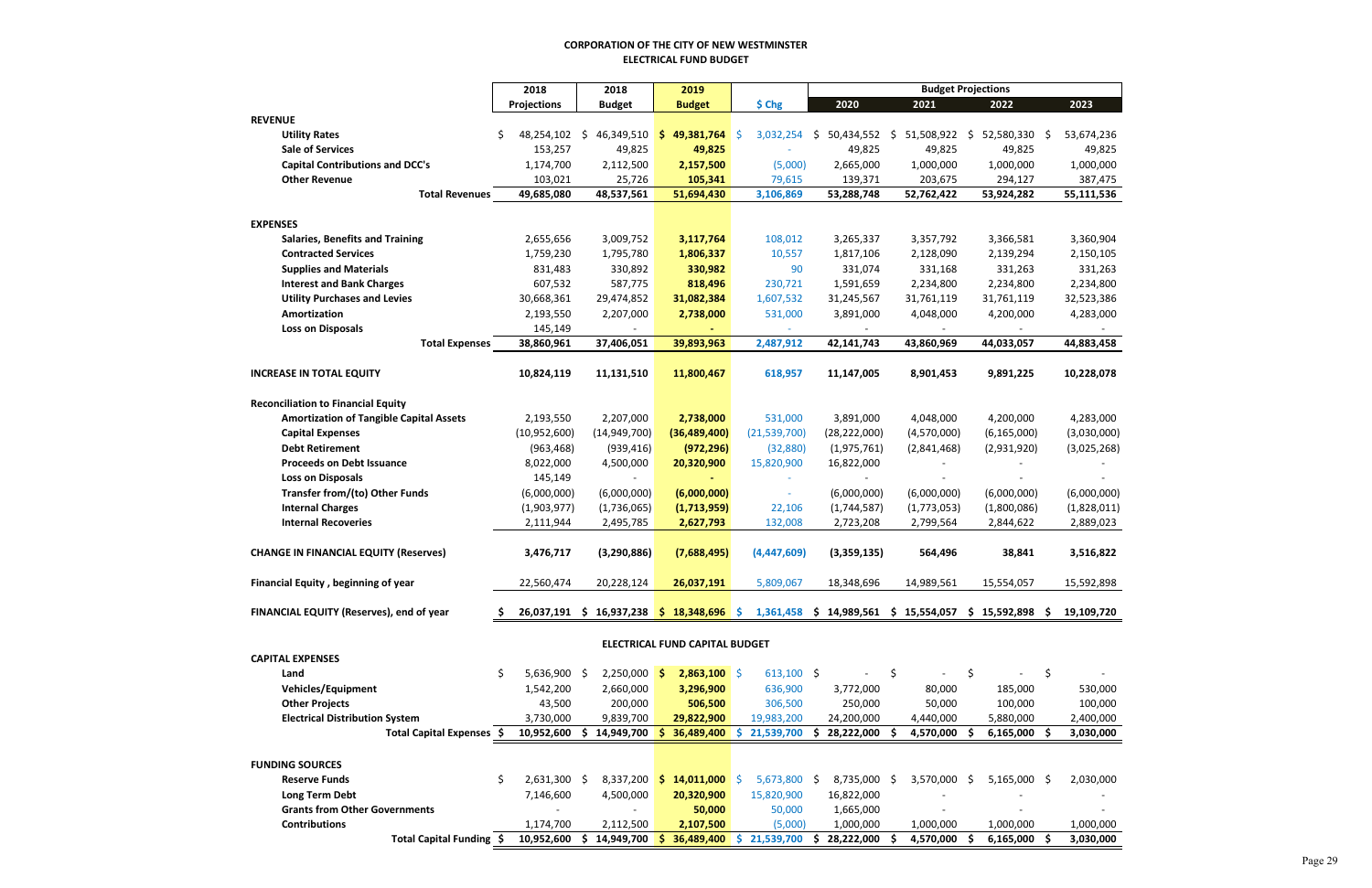#### **CORPORATION OF THE CITY OF NEW WESTMINSTER WATER FUND BUDGET**

|                                                | 2018                | 2018          |                | 2019                             |     |                 | <b>Budget Projections</b> |               |                |     |                |     |             |
|------------------------------------------------|---------------------|---------------|----------------|----------------------------------|-----|-----------------|---------------------------|---------------|----------------|-----|----------------|-----|-------------|
|                                                | <b>Projections</b>  | <b>Budget</b> |                | <b>Budget</b>                    |     | \$ Chg          |                           | 2020          | 2021           |     | 2022           |     | 2023        |
| <b>REVENUE</b>                                 |                     |               |                |                                  |     |                 |                           |               |                |     |                |     |             |
| <b>Utility Rates</b>                           | 12,639,489 \$<br>S. | 12,194,000    | -S             | 13,525,000                       | -S  | $1,331,000$ \$  |                           | 14,471,000 \$ | 15,484,000 \$  |     | 16,567,000 \$  |     | 17,727,000  |
| <b>Sale of Services</b>                        | 709,866             |               | 99,183         | 99,183                           |     |                 |                           | 99,183        | 99,183         |     | 99,183         |     | 99,183      |
| <b>Grants from Other Governments</b>           |                     |               | 10,000         | 10,000                           |     |                 |                           |               |                |     |                |     |             |
| <b>Capital Contributions and DCC's</b>         | 32,410              | 217,800       |                | 217,800                          |     |                 |                           |               |                |     |                |     |             |
| <b>Total Revenues</b>                          | 13,381,765          | 12,520,983    |                | 13,851,983                       |     | 1,331,000       |                           | 14,570,183    | 15,583,183     |     | 16,666,183     |     | 17,826,183  |
|                                                |                     |               |                |                                  |     |                 |                           |               |                |     |                |     |             |
| <b>EXPENSES</b>                                |                     |               |                |                                  |     |                 |                           |               |                |     |                |     |             |
| <b>Salaries, Benefits and Training</b>         | 557,703             | 663,835       |                | 600,124                          |     | (63, 711)       |                           | 702,289       | 720,159        |     | 737,845        |     | 756,039     |
| <b>Contracted Services</b>                     | 538,550             |               | 86,045         | 176,045                          |     | 90,000          |                           | 116,045       | 116,045        |     | 116,045        |     | 116,045     |
| <b>Supplies and Materials</b>                  | 164,635             | 139,137       |                | 139,137                          |     | $\sim$          |                           | 139,137       | 139,137        |     | 139,137        |     | 139,137     |
| <b>Utility Purchases and Levies</b>            | 6,109,162           | 6,021,732     |                | 6,532,519                        |     | 510,787         |                           | 7,333,153     | 8,191,327      |     | 9,218,133      |     | 10,361,247  |
| Amortization                                   | 852,239             | 861,000       |                | 919,000                          |     | 58,000          |                           | 949,000       | 983,000        |     | 1,014,000      |     | 1,074,000   |
| <b>Total Expenses</b>                          | 8,222,289           | 7,771,749     |                | 8,366,825                        |     | 595,076         |                           | 9,239,624     | 10,149,668     |     | 11,225,160     |     | 12,446,468  |
| <b>INCREASE IN TOTAL EQUITY</b>                | 5,159,476           | 4,749,234     |                | 5,485,158                        |     | 735,924         |                           | 5,330,559     | 5,433,515      |     | 5,441,023      |     | 5,379,715   |
| <b>Reconciliation to Financial Equity</b>      |                     |               |                |                                  |     |                 |                           |               |                |     |                |     |             |
| <b>Amortization of Tangible Capital Assets</b> | 852,239             |               | 861,000        | 919,000                          |     | 58,000          |                           | 949,000       | 983,000        |     | 1,014,000      |     | 1,074,000   |
| <b>Capital Expenses</b>                        | (3,626,010)         | (6,384,600)   |                | (5,463,400)                      |     | 921,200         |                           | (2,850,000)   | (3,310,000)    |     | (3,825,000)    |     | (4,725,000) |
| <b>Transfer from/(to) Other Funds</b>          | (3,035,207)         | (2,899,635)   |                | 220,000                          |     | 3,119,635       |                           | 220,000       | 220,000        |     | 220,000        |     | 220,000     |
| <b>Internal Charges</b>                        | (1, 145, 854)       | (1, 275, 631) |                | (1,320,901)                      |     | (45, 270)       |                           | (1,317,971)   | (1, 337, 871)  |     | (1,366,751)    |     | (1,396,828) |
| <b>Internal Recoveries</b>                     | 246,740             | 280,105       |                | 305,722                          |     | 25,617          |                           | 322,045       | 349,278        |     | 377,911        |     | 406,333     |
| <b>CHANGE IN FINANCIAL EQUITY (Reserves)</b>   | (1,548,616)         | (4,669,527)   |                | 145,579                          |     | 4,815,106       |                           | 2,653,633     | 2,337,922      |     | 1,861,183      |     | 958,220     |
| <b>Financial Equity, beginning of year</b>     | 6,245,190           | 6,094,174     |                | 4,696,574                        |     | (1,397,600)     |                           | 4,842,153     | 7,495,786      |     | 9,833,708      |     | 11,694,891  |
|                                                |                     |               |                |                                  |     |                 |                           |               |                |     |                |     |             |
| FINANCIAL EQUITY (Reserves), end of year       | 4,696,574 \$        | 1,424,647     | -\$            | 4,842,153                        | -\$ | 3,417,506 \$    |                           | 7,495,786 \$  | 9,833,708      | -\$ | 11,694,891     | -\$ | 12,653,111  |
|                                                |                     |               |                | <b>WATER FUND CAPITAL BUDGET</b> |     |                 |                           |               |                |     |                |     |             |
| <b>CAPITAL EXPENSES</b>                        |                     |               |                |                                  |     |                 |                           |               |                |     |                |     |             |
| <b>Vehicles/Equipment</b>                      | \$<br>126,800 \$    |               | $665,000$ \$   | $560,700$ \$                     |     | $(104, 300)$ \$ |                           | 45,000 \$     | 45,000 \$      |     | 45,000 \$      |     | 200,000     |
| <b>Other Projects</b>                          | 73,900              | 365,400       |                | 315,500                          |     | (49,900)        |                           | 120,000       | 80,000         |     | 80,000         |     | 145,000     |
| <b>Water Infrastructure</b>                    | 3,425,310           | 5,354,200     |                | 4,587,200                        |     | (767,000)       |                           | 2,685,000     | 3,185,000      |     | 3,700,000      |     | 4,380,000   |
| Total Capital Expenses \$                      | $3,626,010$ \$      |               | $6,384,600$ \$ | $5,463,400$ \$                   |     | $(921, 200)$ \$ |                           | 2,850,000 \$  | $3,310,000$ \$ |     | 3,825,000 \$   |     | 4,725,000   |
| <b>FUNDING SOURCES</b>                         |                     |               |                |                                  |     |                 |                           |               |                |     |                |     |             |
| <b>Reserve Funds</b>                           | 3,593,600 \$        |               | 6,156,800 \$   | $5,235,600$ \$                   |     | $(921, 200)$ \$ |                           | 2,850,000 \$  | $3,310,000$ \$ |     | $3,825,000$ \$ |     | 4,725,000   |
| <b>Development Cost Charges</b>                |                     | 217,800       |                | 217,800                          |     |                 |                           |               |                |     |                |     |             |
| <b>Grants from Other Governments</b>           |                     |               | 10,000         | 10,000                           |     |                 |                           |               |                |     |                |     |             |
| <b>Contributions</b>                           | 32,410              |               |                |                                  |     |                 |                           |               |                |     |                |     |             |
| Total Capital Funding \$                       | $3,626,010$ \$      |               | $6,384,600$ \$ | $5,463,400$ \$                   |     | $(921, 200)$ \$ |                           | 2,850,000 \$  | 3,310,000 \$   |     | 3,825,000 \$   |     | 4,725,000   |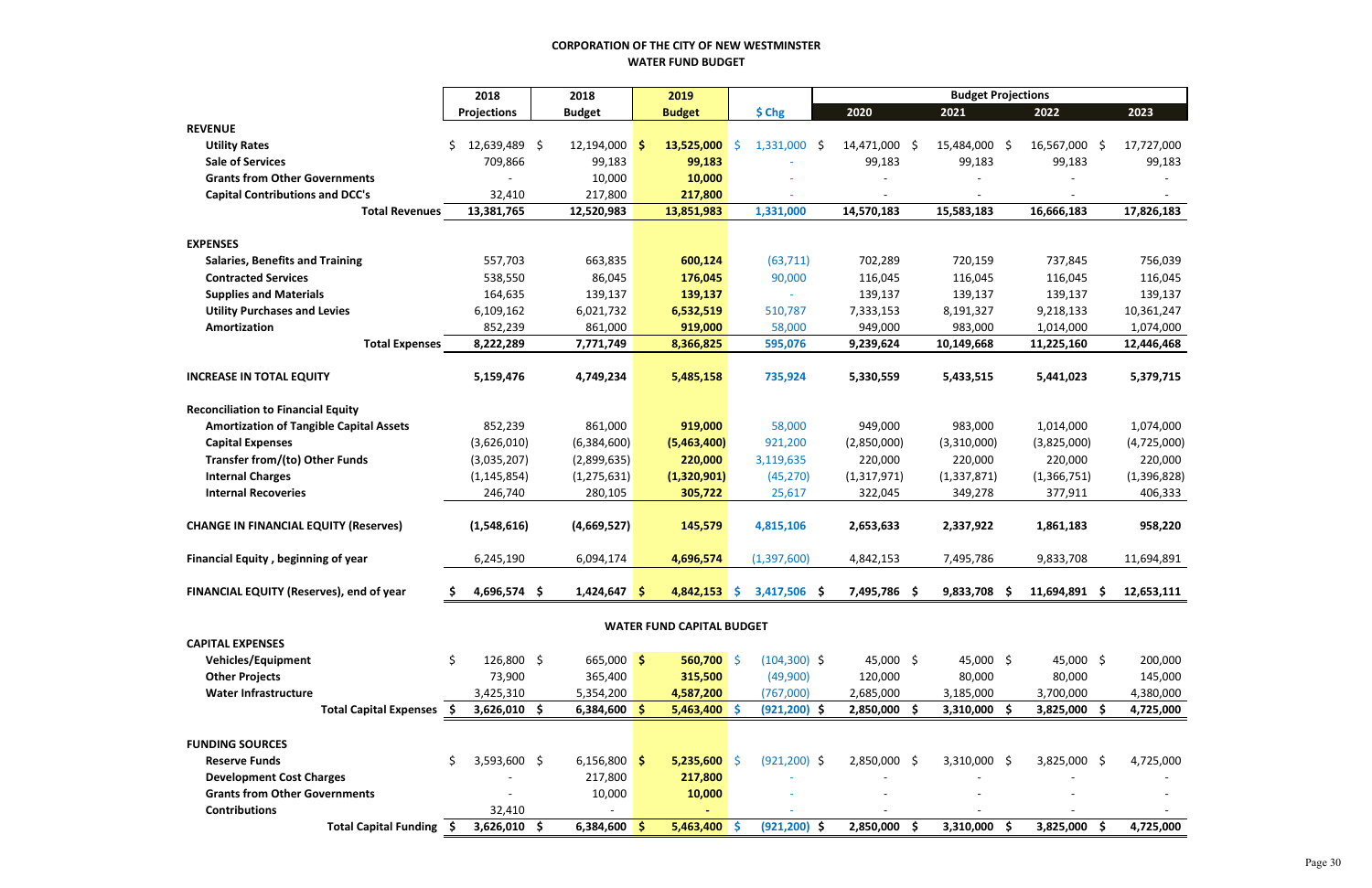#### **CORPORATION OF THE CITY OF NEW WESTMINSTER SEWER FUND BUDGET**

|                                                | 2018               |                |    | 2018             |              | 2019                             |                   | <b>Budget Projections</b> |               |     |              |    |                                                     |      |               |
|------------------------------------------------|--------------------|----------------|----|------------------|--------------|----------------------------------|-------------------|---------------------------|---------------|-----|--------------|----|-----------------------------------------------------|------|---------------|
|                                                | <b>Projections</b> |                |    | <b>Budget</b>    |              | <b>Budget</b>                    | \$ <sub>chg</sub> |                           | 2020          |     | 2021         |    | 2022                                                |      | 2023          |
| <b>REVENUE</b>                                 |                    |                |    |                  |              |                                  |                   |                           |               |     |              |    |                                                     |      |               |
| <b>Utility Rates</b>                           | \$.                | 19,555,193     | \$ | 19,119,000       | $\mathsf{S}$ | $20,923,000$ \$                  | 1,804,000         | \$.                       | 22,386,000    | \$  | 23,954,000   | \$ | 25,631,000                                          | \$   | 27,425,000    |
| <b>Sale of Services</b>                        |                    | 711,166        |    | 160,307          |              | 160,307                          |                   |                           | 160,307       |     | 160,307      |    | 160,307                                             |      | 160,307       |
| <b>Grants from Other Governments</b>           |                    | 2,171,900      |    | 1,943,000        |              | 202,600                          | (1,740,400)       |                           |               |     |              |    |                                                     |      |               |
| <b>Capital Contributions and DCC's</b>         |                    | 2,419,257      |    | 2,172,300        |              | 862,000                          | (3,050,700)       |                           | 1,152,800     |     | 55,500       |    | 55,500                                              |      | 55,500        |
| <b>Other Revenue</b>                           |                    | 19,095         |    | 46,000           |              | 46,000                           |                   |                           | 46,000        |     | 46,000       |    | 46,000                                              |      | 46,000        |
| <b>Total Revenues</b>                          |                    | 24,876,611     |    | 23,440,607       |              | 22,193,907                       | (2,987,100)       |                           | 23,745,107    |     | 24,215,807   |    | 25,892,807                                          |      | 27,686,807    |
|                                                |                    |                |    |                  |              |                                  |                   |                           |               |     |              |    |                                                     |      |               |
| <b>EXPENSES</b>                                |                    |                |    |                  |              |                                  |                   |                           |               |     |              |    |                                                     |      |               |
| <b>Salaries, Benefits and Training</b>         |                    | 650,920        |    | 879,110          |              | 941,559                          | 62,449            |                           | 963,919       |     | 989,331      |    | 1,015,474                                           |      | 1,042,375     |
| <b>Contracted Services</b>                     |                    | 1,174,987      |    | 523,536          |              | 895,573                          | 372,037           |                           | 715,573       |     | 715,573      |    | 715,573                                             |      | 715,573       |
| <b>Supplies and Materials</b>                  |                    | 137,043        |    | 148,118          |              | 156,904                          | 8,786             |                           | 156,904       |     | 156,904      |    | 156,904                                             |      | 156,904       |
| <b>Utility Purchases and Levies</b>            |                    | 8,064,575      |    | 8,314,775        |              | 8,723,337                        | 408,562           |                           | 9,534,607     |     | 10,755,037   |    | 12,153,192                                          |      | 13,210,520    |
| Amortization                                   |                    | 1,665,297      |    | 1,602,000        |              | 1,721,000                        | 119,000           |                           | 1,866,000     |     | 1,956,000    |    | 2,003,000                                           |      | 2,089,000     |
| <b>Total Expenses</b>                          |                    | 11,692,822     |    | 11,467,539       |              | 12,438,373                       | 970,834           |                           | 13,237,003    |     | 14,572,845   |    | 16,044,143                                          |      | 17,214,372    |
| <b>INCREASE IN TOTAL EQUITY</b>                |                    | 13,183,789     |    | 11,973,068       |              | 9,755,534                        | (2, 217, 534)     |                           | 10,508,104    |     | 9,642,962    |    | 9,848,664                                           |      | 10,472,435    |
|                                                |                    |                |    |                  |              |                                  |                   |                           |               |     |              |    |                                                     |      |               |
| <b>Reconciliation to Financial Equity</b>      |                    |                |    |                  |              |                                  |                   |                           |               |     |              |    |                                                     |      |               |
| <b>Amortization of Tangible Capital Assets</b> |                    | 1,665,297      |    | 1,602,000        |              | 1,721,000                        | 119,000           |                           | 1,866,000     |     | 1,956,000    |    | 2,003,000                                           |      | 2,089,000     |
| <b>Capital Expenses</b>                        |                    | (11, 296, 768) |    | (18,039,200)     |              | (14, 381, 100)                   | 3,658,100         |                           | (9, 110, 800) |     | (7,000,500)  |    | (6,330,500)                                         |      | (8, 155, 500) |
| <b>Proceeds from Disposal of Assets</b>        |                    | 1,474          |    |                  |              |                                  |                   |                           |               |     |              |    |                                                     |      |               |
| <b>Transfer from/(to) Other Funds</b>          |                    | (4,690,950)    |    | (4,481,255)      |              | 340,000                          | 4,821,255         |                           | 340,000       |     | 340,000      |    | 340,000                                             |      | 340,000       |
| <b>Internal Charges</b>                        |                    | (1,321,040)    |    | (1,453,214)      |              | (1,353,155)                      | 100,059           |                           | (1,350,289)   |     | (1,367,687)  |    | (1, 397, 526)                                       |      | (1,426,744)   |
| <b>Internal Recoveries</b>                     |                    | 264,433        |    | 269,298          |              | 290,871                          | 21,573            |                           | 312,988       |     | 335,612      |    | 357,895                                             |      | 386,074       |
|                                                |                    |                |    |                  |              |                                  |                   |                           |               |     |              |    |                                                     |      |               |
| <b>CHANGE IN FINANCIAL EQUITY (Reserves)</b>   |                    | (2, 193, 765)  |    | (10, 129, 303)   |              | (3,626,850)                      | 6,502,453         |                           | 2,566,003     |     | 3,906,387    |    | 4,821,533                                           |      | 3,705,265     |
| <b>Financial Equity, beginning of year</b>     |                    | 11,728,322     |    | 8,853,588        |              | 9,534,557                        | 680,969           |                           | 5,907,707     |     | 8,473,710    |    | 12,380,097                                          |      | 17,201,630    |
|                                                |                    |                |    |                  |              |                                  |                   |                           |               |     |              |    |                                                     |      |               |
| FINANCIAL EQUITY (Reserves), end of year       |                    | $9,534,557$ \$ |    | $(1,275,715)$ \$ |              | $5,907,707$ \$                   | $7,183,422$ \$    |                           |               |     |              |    | 8,473,710 \$ 12,380,097 \$ 17,201,630 \$ 20,906,895 |      |               |
|                                                |                    |                |    |                  |              | <b>SEWER FUND CAPITAL BUDGET</b> |                   |                           |               |     |              |    |                                                     |      |               |
| <b>CAPITAL EXPENSES</b>                        |                    |                |    |                  |              |                                  |                   |                           |               |     |              |    |                                                     |      |               |
| <b>Vehicles/Equipment</b>                      | \$                 | $77,100$ \$    |    | 35,000 \$        |              | $35,000$ \$                      |                   | \$                        | 48,000 \$     |     | 155,000 \$   |    | $10,000$ \$                                         |      | 20,000        |
| <b>Other Projects</b>                          |                    | 73,900         |    | 221,500          |              | 653,100                          | 431,600           |                           | 145,000       |     | 95,000       |    | 95,000                                              |      | 120,000       |
| <b>Sewer Infrastructure</b>                    |                    | 11,145,768     |    | 17,782,700       |              | 13,693,000                       | (4,089,700)       |                           | 8,917,800     |     | 6,750,500    |    | 6,225,500                                           |      | 8,015,500     |
| Total Capital Expenses \$ 11,296,768           |                    |                | S. | 18,039,200       | -S           | $14,381,100$ \$                  | $(3,658,100)$ \$  |                           | 9,110,800     | -S  | 7,000,500    |    | $6,330,500$ \$                                      |      | 8,155,500     |
|                                                |                    |                |    |                  |              |                                  |                   |                           |               |     |              |    |                                                     |      |               |
| <b>FUNDING SOURCES</b>                         |                    |                |    |                  |              |                                  |                   |                           |               |     |              |    |                                                     |      |               |
| <b>Reserve Funds</b>                           | \$                 | $6,705,611$ \$ |    | 13,923,900       | \$.          | $13,316,500$ \$                  | $(607, 400)$ \$   |                           | 7,958,000     | -\$ | 6,945,000 \$ |    | $6,275,000$ \$                                      |      | 8,100,000     |
| <b>Development Cost Charges</b>                |                    | 1,891,089      |    | 2,172,300        |              |                                  | (2, 172, 300)     |                           | 322,800       |     | 55,500       |    | 55,500                                              |      | 55,500        |
| <b>Grants from Other Governments</b>           |                    | 2,171,900      |    | 1,943,000        |              | 202,600                          | (1,740,400)       |                           |               |     |              |    |                                                     |      |               |
| <b>Contributions</b>                           |                    | 528,168        |    |                  |              | 862,000                          | 862,000           |                           | 830,000       |     |              |    |                                                     |      |               |
| Total Capital Funding \$                       |                    | 11,296,768     | S. | 18,039,200       | -S           | $14,381,100$ \$                  | $(3,658,100)$ \$  |                           | 9,110,800     | -S  | 7,000,500    |    | 6,330,500                                           | - \$ | 8,155,500     |
|                                                |                    |                |    |                  |              |                                  |                   |                           |               |     |              |    |                                                     |      |               |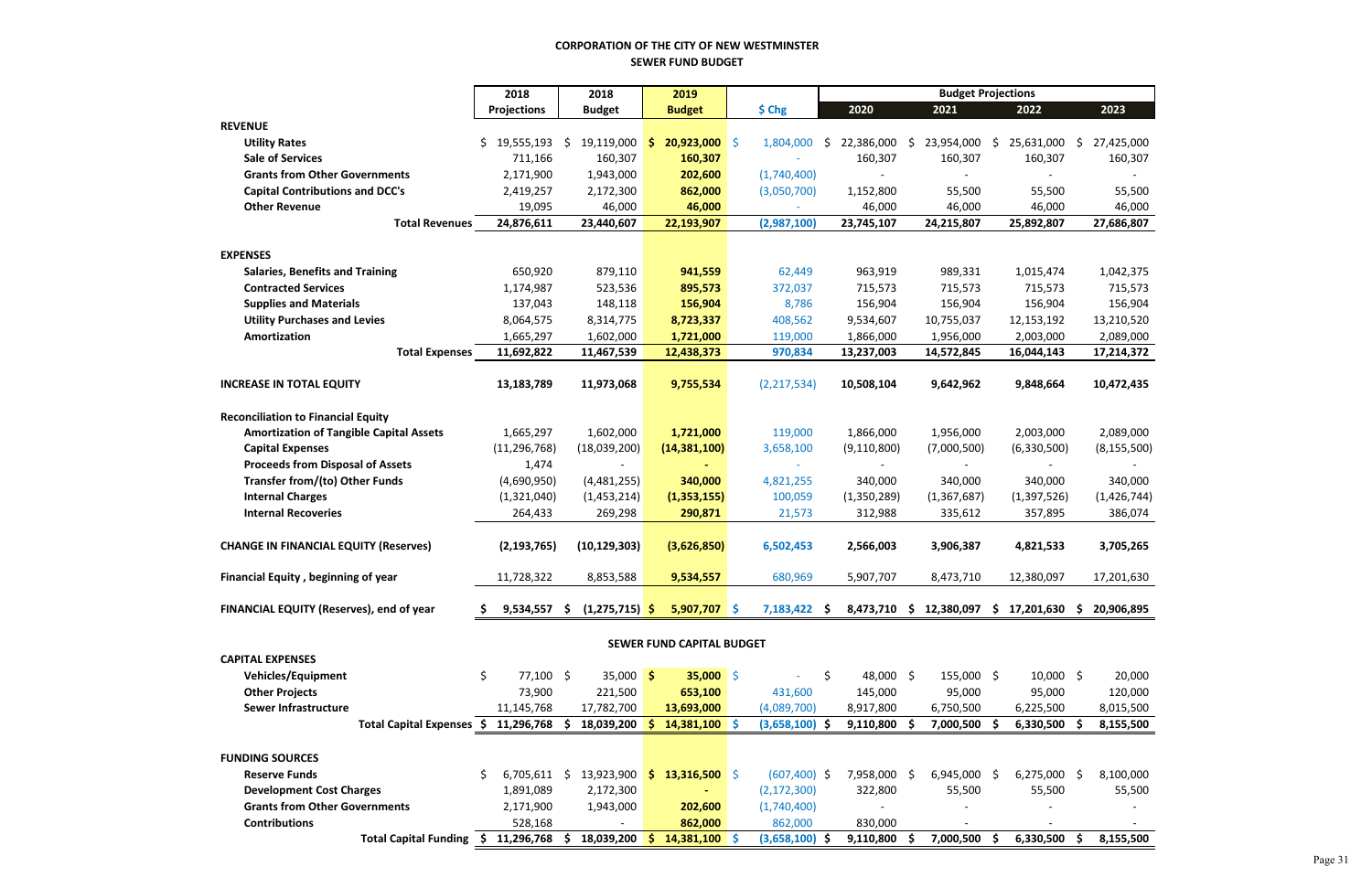## **CORPORATION OF THE CITY OF NEW WESTMINSTER SOLID WASTE FUND BUDGET**

|                                                |     | 2018               |         | 2018             |               | 2019                            |          |                   |         |                        | <b>Budget Projections</b> |  |                |             |  |
|------------------------------------------------|-----|--------------------|---------|------------------|---------------|---------------------------------|----------|-------------------|---------|------------------------|---------------------------|--|----------------|-------------|--|
|                                                |     | <b>Projections</b> |         | <b>Budget</b>    |               | <b>Budget</b>                   |          | \$ <sub>chg</sub> |         | 2020                   | 2021                      |  | 2022           | 2023        |  |
| <b>REVENUE</b>                                 |     |                    |         |                  |               |                                 |          |                   |         |                        |                           |  |                |             |  |
| <b>Utility Rates</b>                           | \$. | 2,647,134          | $\zeta$ | $2,750,000$ \$   |               | $3,132,000$ \$                  |          | 382,000 \$        |         | $3,510,000$ \$         | 3,791,000 \$              |  | $4,095,000$ \$ | 4,422,000   |  |
| <b>Other Revenue</b>                           |     | 841,016            |         | 814,000          |               | 814,000                         |          |                   |         | 814,000                | 814,000                   |  | 814,000        | 814,000     |  |
| <b>Total Revenues</b>                          |     | 3,488,150          |         | 3,564,000        |               | 3,946,000                       |          | 382,000           |         | 4,324,000              | 4,605,000                 |  | 4,909,000      | 5,236,000   |  |
|                                                |     |                    |         |                  |               |                                 |          |                   |         |                        |                           |  |                |             |  |
| <b>EXPENSES</b>                                |     |                    |         |                  |               |                                 |          |                   |         |                        |                           |  |                |             |  |
| <b>Salaries, Benefits and Training</b>         |     | 902,663            |         | 834,334          |               | 834,699                         |          | 365               |         | 938,637                | 961,514                   |  | 984,378        | 1,007,900   |  |
| <b>Contracted Services</b>                     |     | 63,738             |         | 47,120           |               | 47,120                          |          |                   |         | 47,120                 | 47,120                    |  | 47,120         | 47,120      |  |
| <b>Supplies and Materials</b>                  |     | 28,847             |         | 40,000           |               | 40,000                          |          |                   |         | 40,000                 | 40,000                    |  | 40,000         | 40,000      |  |
| <b>Utility Purchases and Levies</b>            |     | 1,819,971          |         | 1,400,000        |               | 1,883,952                       |          | 483,952           |         | 1,917,536              | 1,958,794                 |  | 2,000,199      | 2,041,754   |  |
| Amortization                                   |     | 377,876            |         | 429,000          |               | 459,000                         |          | 30,000            |         | 421,000                | 412,000                   |  | 372,000        | 433,000     |  |
| <b>Loss on Disposals</b>                       |     | 40,855             |         |                  |               |                                 |          |                   |         |                        |                           |  |                |             |  |
| <b>Total Expenses</b>                          |     | 3,233,950          |         | 2,750,454        |               | 3,264,771                       |          | 514,317           |         | 3,364,293              | 3,419,428                 |  | 3,443,697      | 3,569,774   |  |
| <b>INCREASE IN TOTAL EQUITY</b>                |     | 254,200            |         | 813,546          |               | 681,229                         |          | (132, 317)        |         | 959,707                | 1,185,572                 |  | 1,465,303      | 1,666,226   |  |
|                                                |     |                    |         |                  |               |                                 |          |                   |         |                        |                           |  |                |             |  |
| <b>Reconciliation to Financial Equity</b>      |     |                    |         |                  |               |                                 |          |                   |         |                        |                           |  |                |             |  |
| <b>Amortization of Tangible Capital Assets</b> |     | 377,876            |         | 429,000          |               | 459,000                         |          | 30,000            |         | 421,000                | 412,000                   |  | 372,000        | 433,000     |  |
| <b>Capital Expenses</b>                        |     | (351, 200)         |         | (915,000)        |               | (650,000)                       |          | 265,000           |         | (85,000)               | (85,000)                  |  | (85,000)       | (485,000)   |  |
| <b>Loss on Disposals</b>                       |     | 40,855             |         |                  |               |                                 |          |                   |         |                        |                           |  |                |             |  |
| <b>Proceeds from Disposal of Assets</b>        |     | 8,691              |         |                  |               |                                 |          |                   |         |                        |                           |  |                |             |  |
| <b>Internal Charges</b>                        |     | (1,022,875)        |         | (916, 308)       |               | (976, 662)                      |          | (60, 354)         |         | (982,003)              | (992, 563)                |  | (1,001,316)    | (1,012,774) |  |
| <b>Internal Recoveries</b>                     |     | 104,250            |         | 110,079          |               | 128,386                         |          | 18,307            | 142,264 |                        | 160,570                   |  | 180,332        | 201,692     |  |
| <b>CHANGE IN FINANCIAL EQUITY (Reserves)</b>   |     | (588, 203)         |         | (478, 683)       |               | (358, 047)                      |          | 120,636           |         | 455,968                | 680,579                   |  | 931,319        | 803,144     |  |
|                                                |     |                    |         |                  |               |                                 |          |                   |         |                        |                           |  |                |             |  |
| <b>Financial Equity, beginning of year</b>     |     | (716, 551)         |         | (750, 755)       |               | (1,304,754)                     |          | (553,999)         |         | (1,662,801)            | (1, 206, 833)             |  | (526, 254)     | 405,065     |  |
| FINANCIAL EQUITY (Reserves), end of year       | -Ş  | $(1,304,754)$ \$   |         | $(1,229,438)$ \$ |               | $(1,662,801)$ \$                |          | $(433, 363)$ \$   |         | $(1,206,833)$ \$       | $(526, 254)$ \$           |  | 405,065 \$     | 1,208,209   |  |
|                                                |     |                    |         |                  |               |                                 |          |                   |         |                        |                           |  |                |             |  |
|                                                |     |                    |         |                  |               | SOLID WASTE FUND CAPITAL BUDGET |          |                   |         |                        |                           |  |                |             |  |
| <b>CAPITAL EXPENSES</b>                        |     |                    |         |                  |               |                                 |          |                   |         |                        |                           |  |                |             |  |
| <b>Vehicles/Equipment</b>                      | S   | 351,200 \$         |         | 915,000 \$       |               | $650,000$ \$                    |          | $(265,000)$ \$    |         | $85,000$ \$            | $85,000$ \$               |  | $85,000$ \$    | 485,000     |  |
| Total Capital Expenses \$                      |     | 351,200 \$         |         | 915,000          | -\$           | 650,000                         | <b>S</b> | $(265,000)$ \$    |         | 85,000 \$              | 85,000 \$                 |  | 85,000 \$      | 485,000     |  |
|                                                |     |                    |         |                  |               |                                 |          |                   |         |                        |                           |  |                |             |  |
| <b>FUNDING SOURCES</b>                         |     |                    |         |                  |               |                                 |          |                   |         |                        |                           |  |                |             |  |
| <b>Reserve Funds</b>                           | \$  | $351,200$ \$       |         | 915,000 \$       |               | $650,000$ \$                    |          | $(265,000)$ \$    |         | $85,000$ \$            | $85,000$ \$               |  | $85,000$ \$    | 485,000     |  |
| <b>Total Capital Funding</b>                   |     | 351,200 \$         |         | 915,000          | $\frac{1}{2}$ | $650,000$ \$                    |          | $(265,000)$ \$    |         | 85,000<br>$\mathsf{S}$ | 85,000 \$                 |  | 85,000<br>-\$  | 485,000     |  |
|                                                |     |                    |         |                  |               |                                 |          |                   |         |                        |                           |  |                |             |  |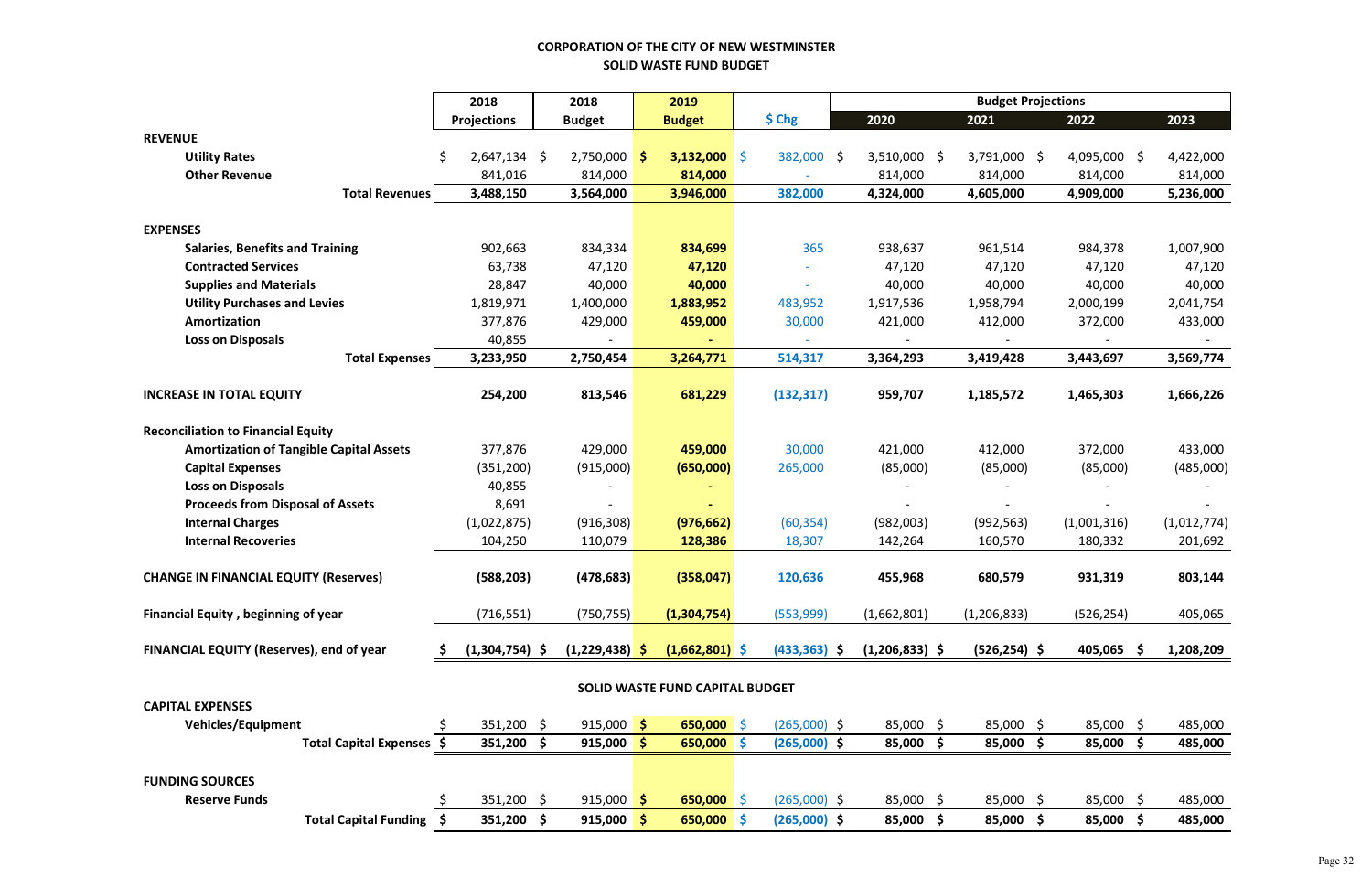## **Attachment #3**

Dollar Impact on Proposed Tax & Utilities Rate Increase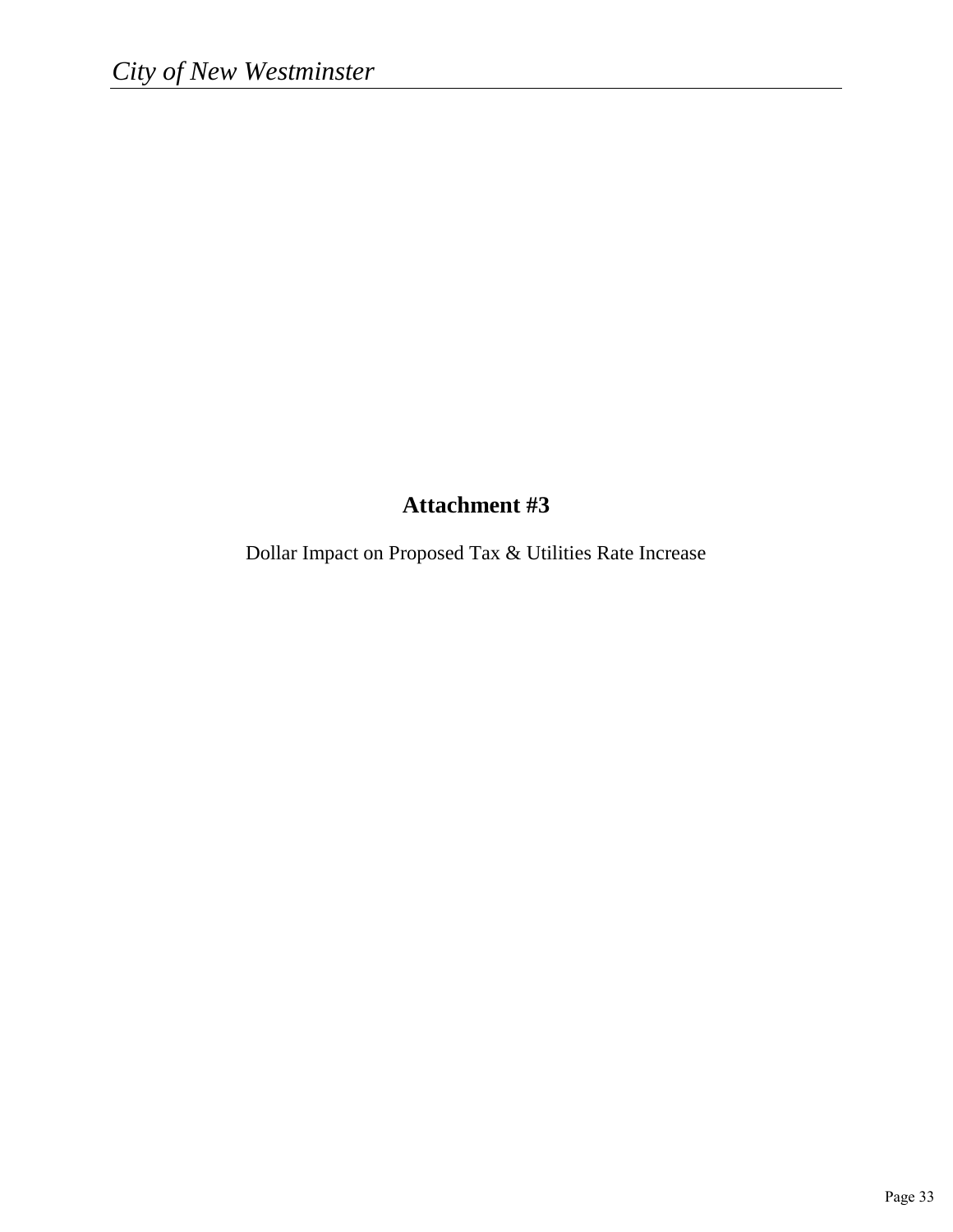| Impact comparison with 2018 with a 4.78% tax rate increase and a 0.5% capital levy in 2019 |                                                      |                                       |                      |                      |                   |           |                                       |                      |                      |                 |                                                                  |                             |                      |                      |         |
|--------------------------------------------------------------------------------------------|------------------------------------------------------|---------------------------------------|----------------------|----------------------|-------------------|-----------|---------------------------------------|----------------------|----------------------|-----------------|------------------------------------------------------------------|-----------------------------|----------------------|----------------------|---------|
| <b>Assessed Value</b>                                                                      | <b>Avg. Residential Strata</b><br>512,400<br>558,600 |                                       |                      |                      |                   | 1,204,300 | <b>Avg. Single Family Home</b>        |                      | 1,104,800            |                 | <b>Single Family Home (high range)</b><br>1,834,700<br>2,000,000 |                             |                      |                      |         |
|                                                                                            | 2019                                                 | <b>Municipal Capital Levy</b><br>2019 | <b>Total</b><br>2019 | <b>Total</b><br>2018 | $%$ Inc           | 2019      | <b>Municipal Capital Levy</b><br>2019 | <b>Total</b><br>2019 | <b>Total</b><br>2018 | $%$ Inc         | Municipal<br>2019                                                | <b>Capital Levy</b><br>2019 | <b>Total</b><br>2019 | <b>Total</b><br>2018 | $%$ Inc |
| <b>Property Taxation</b>                                                                   |                                                      |                                       |                      |                      |                   |           |                                       |                      |                      |                 |                                                                  |                             |                      |                      |         |
| Municipal (1)                                                                              | 1,358.99                                             | 6.48                                  | 1,365.48             | 1,309.06             | 4.31              | 2,929.89  | 13.98                                 | 2,943.87             | 2,825.39             | 4.19            | 4,865.71                                                         | 23.22                       | 4,888.93             | 4,693.10             | 4.17    |
| <b>Utilities</b>                                                                           |                                                      |                                       |                      |                      |                   |           |                                       |                      |                      |                 |                                                                  |                             |                      |                      |         |
| Sewer                                                                                      | 447.90                                               | the control                           | 447.90               | 418.60               | 7.0               | 796.40    | $\sim$                                | 796.40               | 744.30               | 7.0             | 796.40                                                           | $\sim$                      | 796.40               | 744.30               | 7.0     |
| Water                                                                                      | 295.10                                               | $\sim$                                | 295.10               | 275.80               | 7.0               | 564.45    | $\sim$                                | 564.45               | 527.55               | 7.0             | 564.45                                                           | $\sim$                      | 564.45               | 527.55               | 7.0     |
| Solid Waste (2)                                                                            | 22.75                                                | <b>Section</b>                        | 22.75                | 20.35                | $12 \overline{ }$ | 221.75    | $\sim$                                | 221.75               | 198.00               | 12 <sup>2</sup> | 221.75                                                           | $\sim$                      | 221.75               | 198.00               | 12      |
|                                                                                            | 765.75                                               | н.                                    | 765.75               | 714.75               | 7.14              | .582.60   | $\sim$                                | 1,582.60             | 1,469.85             | 7.67            | 1,582.60                                                         | $\sim$ 10 $\pm$             | 1,582.60             | .469.85              | 7.67    |
|                                                                                            | 2,124.74                                             | 6.48                                  | 2,131.23             | 2,023.80             | 5.31              | 4,512.49  | 13.98                                 | 4,526.47             | 4,295.24             | 5.38            | 6,448.31                                                         | 23.22                       | 6,471.53             | 6,162.95             | 5.01    |
|                                                                                            |                                                      |                                       |                      |                      |                   |           |                                       |                      |                      |                 |                                                                  |                             |                      |                      |         |
| <b>Municipal Tax/Levy Increase</b>                                                         |                                                      |                                       | 56.42                |                      |                   |           |                                       | 118.48               |                      |                 |                                                                  |                             | 195.83               |                      |         |
| <b>Utility Dollar Increase</b>                                                             |                                                      |                                       | 51.01                |                      |                   |           |                                       | 112.75               |                      |                 |                                                                  |                             | 112.75               |                      |         |
| <b>Total Increase</b>                                                                      |                                                      |                                       | \$107.43             |                      |                   |           |                                       | \$231.23             |                      |                 |                                                                  |                             | \$308.58             |                      |         |

(1) Home Owner Grant reduces by \$5 per \$1000 of assessed value for properties with assessed values in excess of \$1,650,000. A property over \$1,764,000 will be ineligible for the basic home owner grant. (2) Strata units only pay for organics. Garbage pick-up is usually done by an independent company.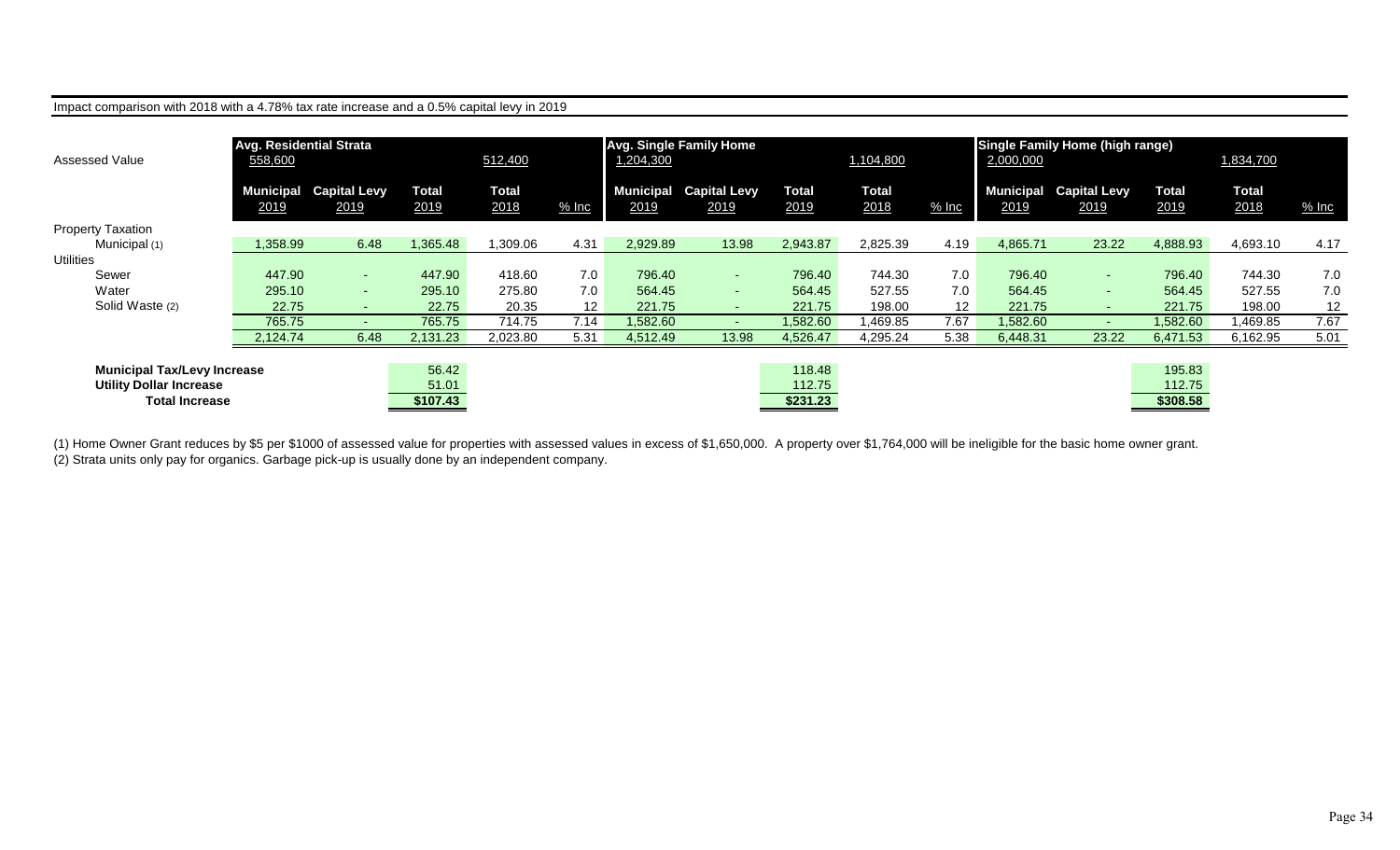Attachment #4

Comment Sheet